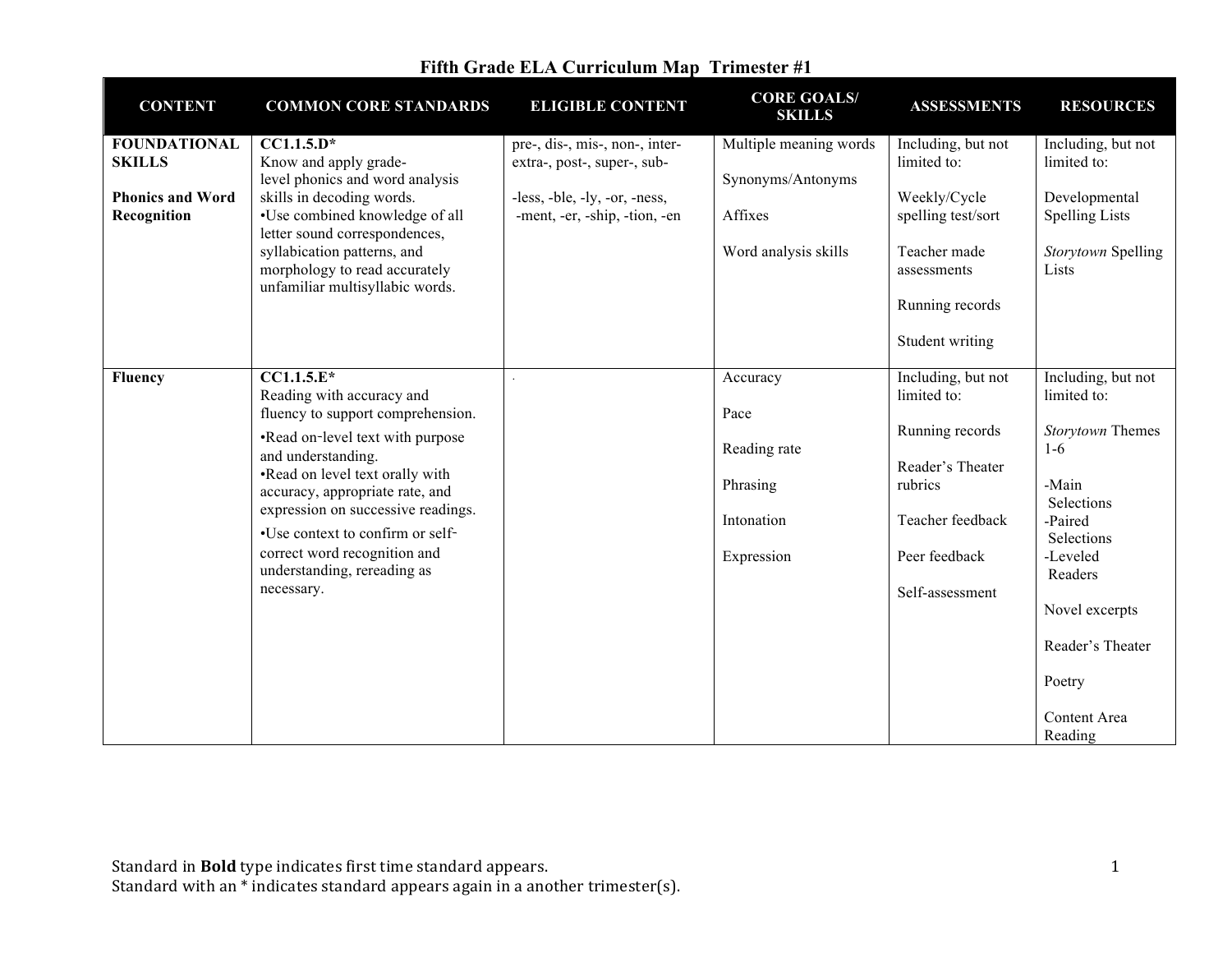| <b>CONTENT</b>                                                                        | <b>COMMON CORE</b><br><b>STANDARDS</b>                                                      | <b>ELIGIBLE CONTENT</b>                                                                                                | <b>CORE GOALS/</b><br><b>SKILLS</b>        | <b>ASSESSMENTS</b>                                        | <b>RESOURCES</b>                  |
|---------------------------------------------------------------------------------------|---------------------------------------------------------------------------------------------|------------------------------------------------------------------------------------------------------------------------|--------------------------------------------|-----------------------------------------------------------|-----------------------------------|
| <b>READING</b><br><b>INFORMATIONAL</b>                                                | $CC.1.2.5.A*$<br>Determine two or more main                                                 | E05.B-K.1.1.2<br>Determine two or more main ideas in a text and                                                        | <b>Character Traits</b><br>and Motivations | Including, but not<br>limited to:                         | Including, but<br>not limited to: |
| <b>TEXT</b>                                                                           | ideas in a text and explain how<br>they are supported by key<br>details; summarize the text | explain how they are supported by key details;<br>summarize the text                                                   | Sequence                                   | Storytown<br>comprehension /                              | Storytown<br>Themes 1-6           |
| Key ideas and Details<br>Craft and Structure<br>Integration of Knowledge<br>and Ideas | $CC.1.2.5.C*$<br>Explain the relationships or<br>interactions between two or                | E04.B-K.1.1.3<br>Explain the relationships or interactions between<br>two or more individuals, events, ideas, steps or | <b>Text Features</b><br>Author's Purpose   | focus skill /<br>vocabulary tests                         | -Main<br>Selections               |
| Vocabulary Acquisition<br>and Use<br>Range of Reading                                 | more individuals, events, ideas,<br>or concepts in a text based on                          | concepts in a historical, scientific, or technical text<br>based on specific information in the text.                  | and Perspective                            | Performance Task<br>(1 per trimester                      | -Paired<br>Selections             |
|                                                                                       | specific information in the text.<br>$CC.1.2.5.D*$                                          | E05.B-C.2.1.1                                                                                                          | Summarize /<br>Paraphrase                  | chosen by grade<br>level)                                 | -Leveled<br>Readers               |
|                                                                                       | Analyze multiple accounts of the<br>same event or topic, noting                             | Analyze multiple accounts of the same event or<br>topic, noting important similarities and differences                 | Compare and<br>Contrast                    | Grade Level report<br>card assessments                    | Novels                            |
|                                                                                       | important similarities and<br>differences in the point of view<br>they represent.           | in the point of view they represent.                                                                                   | Vocabulary                                 | <b>Student Projects</b><br>with rubrics                   | Content Area<br>Reading           |
|                                                                                       | $CC.1.2.5.E*$<br>Use text structure, in and among<br>texts, to interpret information        | E05.B-C.2.1.2<br>Compare and contrast the overall structure of<br>events, ideas, concepts or information and text      |                                            | <b>AR Quizzes</b>                                         |                                   |
|                                                                                       |                                                                                             | features in two or more texts.                                                                                         |                                            | Teacher selected -<br>comprehension<br>assessments        |                                   |
|                                                                                       |                                                                                             |                                                                                                                        |                                            | Other assessments<br>as determined by<br>grade level team |                                   |
|                                                                                       |                                                                                             |                                                                                                                        |                                            |                                                           |                                   |
|                                                                                       |                                                                                             |                                                                                                                        |                                            |                                                           |                                   |
|                                                                                       |                                                                                             |                                                                                                                        |                                            |                                                           |                                   |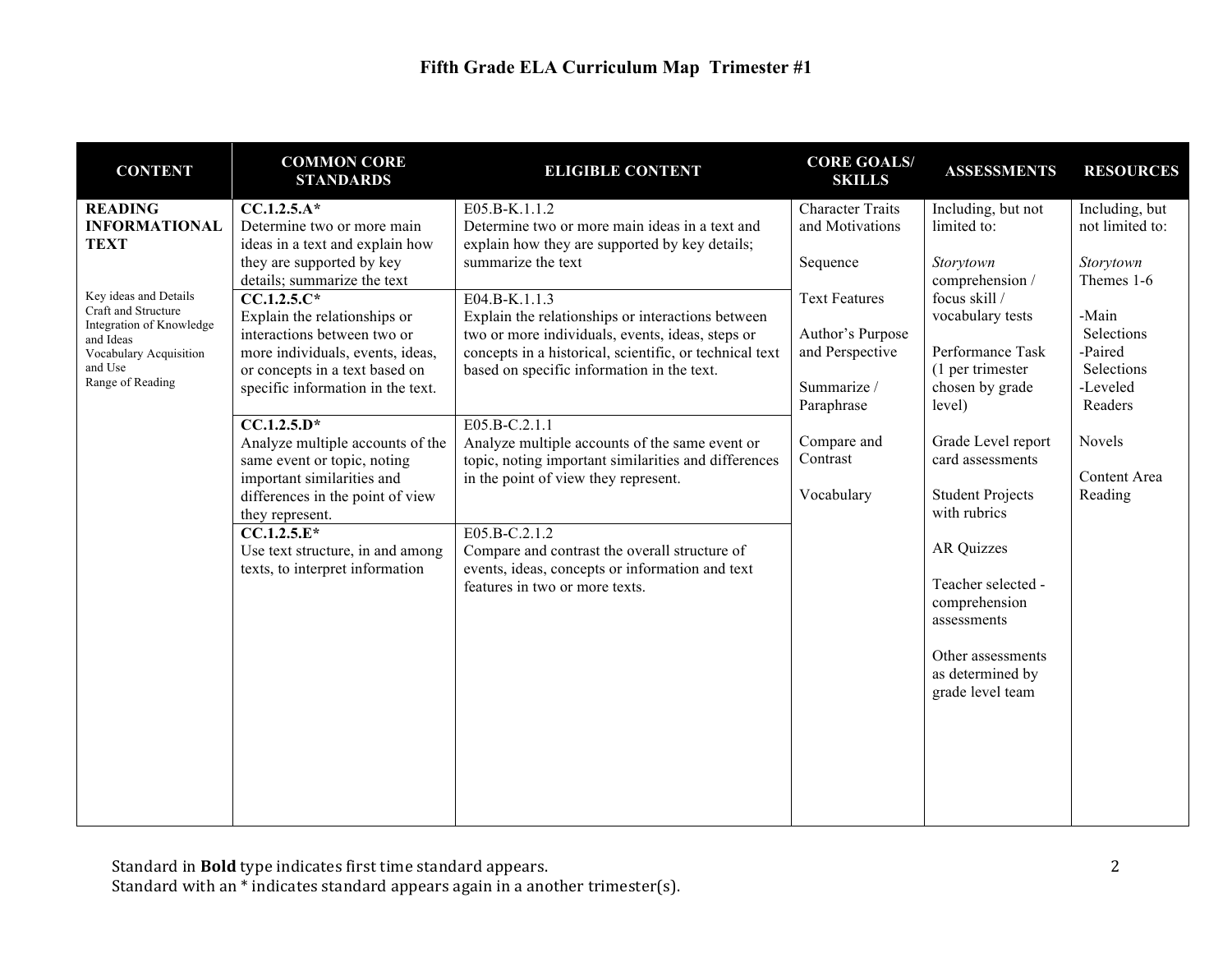| <b>READING</b>          | $CC.1.2.5.F*$                      | E05.B-V.4.1.1                                        |  |  |
|-------------------------|------------------------------------|------------------------------------------------------|--|--|
| <b>INFORMATIONAL</b>    | Determine the meaning of words     | Determine or clarify the meaning of unknown and      |  |  |
| <b>TEXT</b>             | and phrases as they are used in    | multiple-meaning words and phrases based on          |  |  |
| <b>Continued page 2</b> | grade-level text, including        | grade 5 reading and content, choosing flexibly       |  |  |
|                         | interpretation of figurative       | from a range of strategies.                          |  |  |
|                         | language                           | a. Use context as a clue to the meaning of a word    |  |  |
|                         |                                    | or phrase.                                           |  |  |
|                         |                                    | b. Use common, grade-appropriate Greek and           |  |  |
|                         |                                    | Latin affixes and roots as clues to the meaning of a |  |  |
|                         |                                    | word.                                                |  |  |
|                         |                                    | c. Determine the meaning of general academic and     |  |  |
|                         |                                    | domain-specific words and phrases used in a text.    |  |  |
|                         |                                    |                                                      |  |  |
|                         |                                    | E04.B-V.5.1.2                                        |  |  |
|                         |                                    | Demonstrate understanding of figurative language,    |  |  |
|                         |                                    | word relationships, and nuances in word meanings.    |  |  |
|                         |                                    | a. Interpret figurative language (simile, metaphor,  |  |  |
|                         |                                    | personification) in context.                         |  |  |
|                         |                                    | b. Recognize and explain the meaning of common       |  |  |
|                         |                                    | idioms, adages, and proverbs.                        |  |  |
|                         |                                    | c. Use the relationship between particular words     |  |  |
|                         |                                    | (synonyms, antonyms, homographs) to better           |  |  |
|                         |                                    | understand each of the words.                        |  |  |
|                         | $\overline{CC.1.2.5.G*}$           | E05.B-C.3.1.3                                        |  |  |
|                         | Draw on information from           | Interpret text features and/or make connections      |  |  |
|                         | multiple print or digital sources, | between text and the content of text features.       |  |  |
|                         | demonstrating the ability to       |                                                      |  |  |
|                         | locate and answer quickly or to    |                                                      |  |  |
|                         | solve a problem efficiently.       |                                                      |  |  |
|                         |                                    |                                                      |  |  |
|                         |                                    |                                                      |  |  |
|                         |                                    |                                                      |  |  |
|                         |                                    |                                                      |  |  |
|                         |                                    |                                                      |  |  |
|                         |                                    |                                                      |  |  |
|                         |                                    |                                                      |  |  |
|                         |                                    |                                                      |  |  |
|                         |                                    |                                                      |  |  |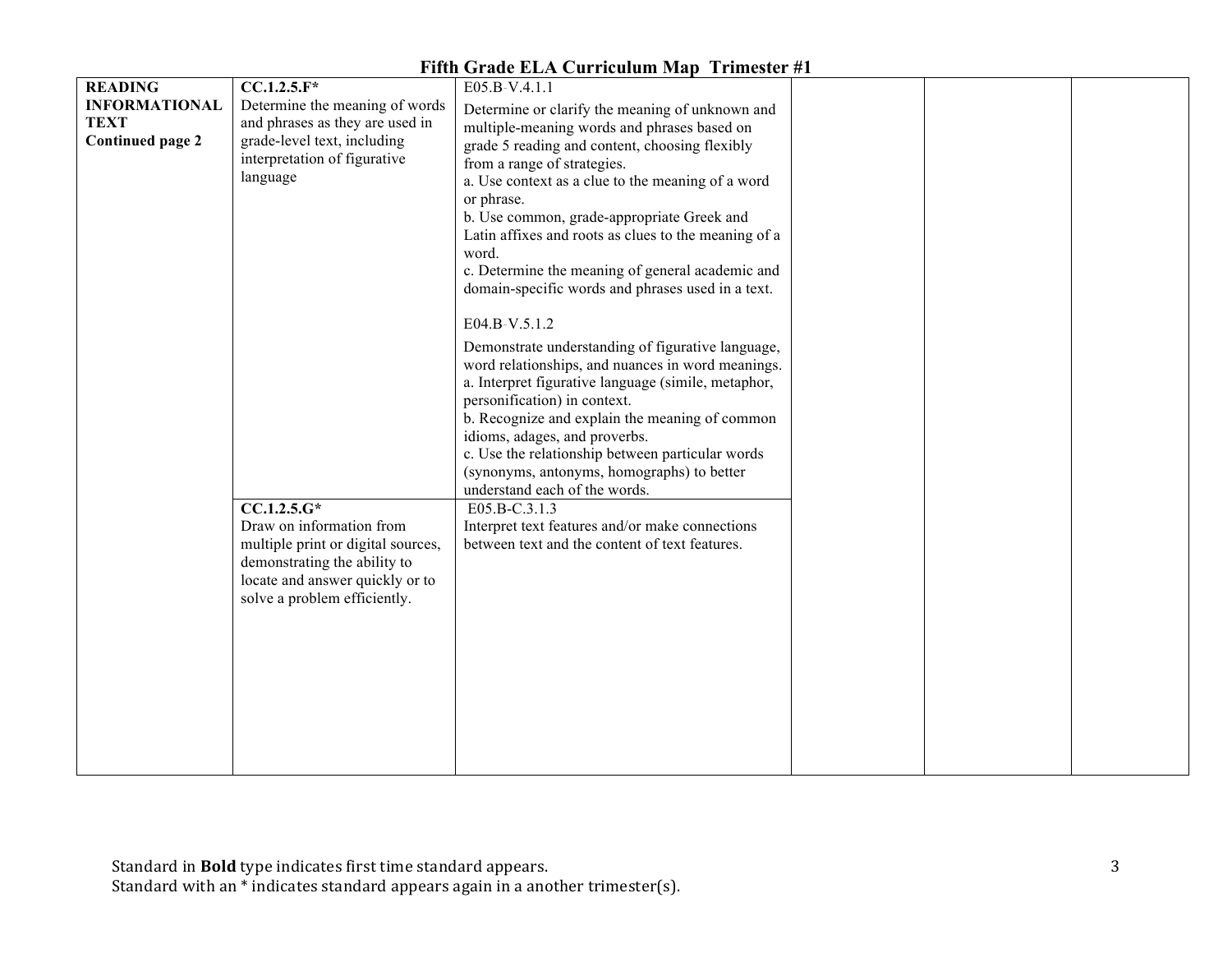| <b>READING</b>       | $C.C.1.2.5.H*$                  | E05.B-C.3.1.1                                        |  |
|----------------------|---------------------------------|------------------------------------------------------|--|
| <b>INFORMATIONAL</b> | Determine how an author         | Explain how an author uses reasons and evidence      |  |
| <b>TEXT</b>          | supports particular points in a | to support particular points in a text, identifying  |  |
| Continued            | text through reasons and        | which reasons and evidence support which point.      |  |
| Page 3               | evidence.                       |                                                      |  |
|                      |                                 |                                                      |  |
|                      |                                 |                                                      |  |
|                      |                                 |                                                      |  |
|                      |                                 |                                                      |  |
|                      |                                 |                                                      |  |
|                      |                                 |                                                      |  |
|                      |                                 |                                                      |  |
|                      |                                 |                                                      |  |
|                      |                                 |                                                      |  |
|                      |                                 |                                                      |  |
|                      |                                 |                                                      |  |
|                      | $CC.1.2.5.J*$                   | E05.B-V.4.1.1                                        |  |
|                      | Acquire and use accurately      | Determine or clarify the meaning of unknown and      |  |
|                      | grade-appropriate               |                                                      |  |
|                      | conversational, general         | multiple-meaning words and phrases based on          |  |
|                      | academic, and domain specific   | grade 5 reading and content, choosing flexibly       |  |
|                      | words and phrases, including    | from a range of strategies.                          |  |
|                      | those that signal contrast,     | a. Use context as a clue to the meaning of a word    |  |
|                      |                                 | or phrase.                                           |  |
|                      | addition, and other logical     | b. Use common, grade-appropriate Greek and           |  |
|                      | relationships                   | Latin affixes and roots as clues to the meaning of a |  |
|                      |                                 | word.                                                |  |
|                      |                                 | c. Determine the meaning of general academic and     |  |
|                      |                                 | domain-specific words and phrases used in a text.    |  |
|                      |                                 |                                                      |  |
|                      |                                 | E04.B-V.5.1.2                                        |  |
|                      |                                 | Demonstrate understanding of figurative language,    |  |
|                      |                                 | word relationships, and nuances in word meanings.    |  |
|                      |                                 | a. Interpret figurative language (simile, metaphor,  |  |
|                      |                                 | personification) in context.                         |  |
|                      |                                 | b. Recognize and explain the meaning of common       |  |
|                      |                                 | idioms, adages, and proverbs.                        |  |
|                      |                                 | c. Use the relationship between particular words     |  |
|                      |                                 |                                                      |  |
|                      |                                 | (synonyms, antonyms, homographs) to better           |  |
|                      |                                 | understand each of the words.                        |  |
|                      |                                 |                                                      |  |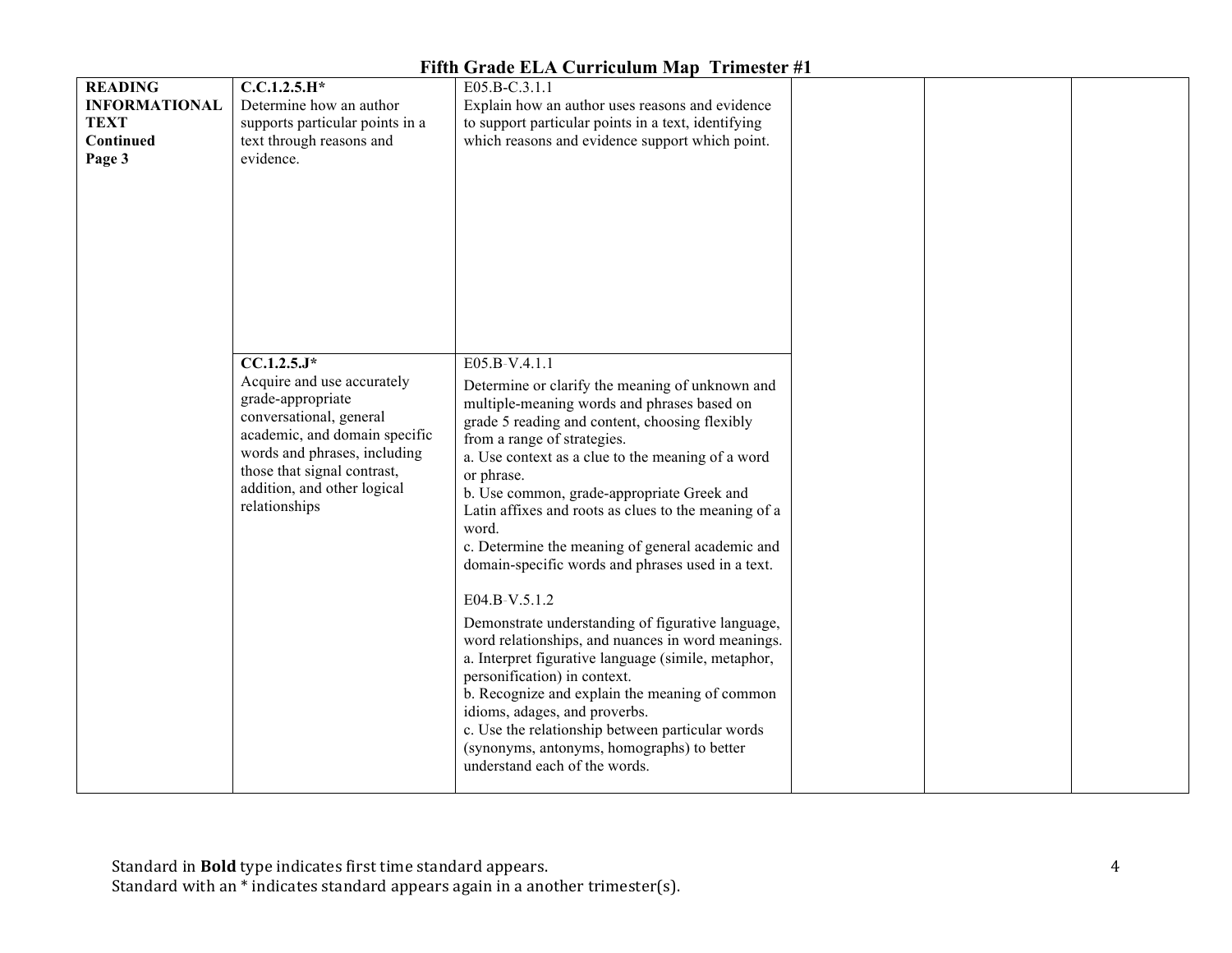|                                                                              |                                                                                                                                                                                                          | тий эгаас шит сагнсагаш мар тгинсжи лт                                                                                                                                                                                                                                                                                                                                                                                                                                                      |  |  |
|------------------------------------------------------------------------------|----------------------------------------------------------------------------------------------------------------------------------------------------------------------------------------------------------|---------------------------------------------------------------------------------------------------------------------------------------------------------------------------------------------------------------------------------------------------------------------------------------------------------------------------------------------------------------------------------------------------------------------------------------------------------------------------------------------|--|--|
| <b>READING</b><br><b>INFORMATIONAL</b><br><b>TEXT</b><br>Continued<br>Page 4 | $CCI.2.5.K*$<br>Determine or clarify the<br>meaning of unknown and<br>multiple-meaning words and<br>phrases based on grade 5<br>reading and content, choosing<br>flexibly from a range of<br>strategies. | E05.B-V.4.1.1<br>Determine or clarify the meaning of unknown and<br>multiple-meaning words and phrases based on<br>grade 5 reading and content, choosing flexibly<br>from a range of strategies.<br>a. Use context as a clue to the meaning of a word<br>or phrase.<br>b. Use common, grade-appropriate Greek and<br>Latin affixes and roots as clues to the meaning of a<br>word.<br>c. Determine the meaning of general academic and<br>domain-specific words and phrases used in a text. |  |  |
|                                                                              | $CCA.2.5.L*$<br>Read and comprehend literary<br>nonfiction and informational<br>text on grade level, reading<br>independently and proficiently.                                                          |                                                                                                                                                                                                                                                                                                                                                                                                                                                                                             |  |  |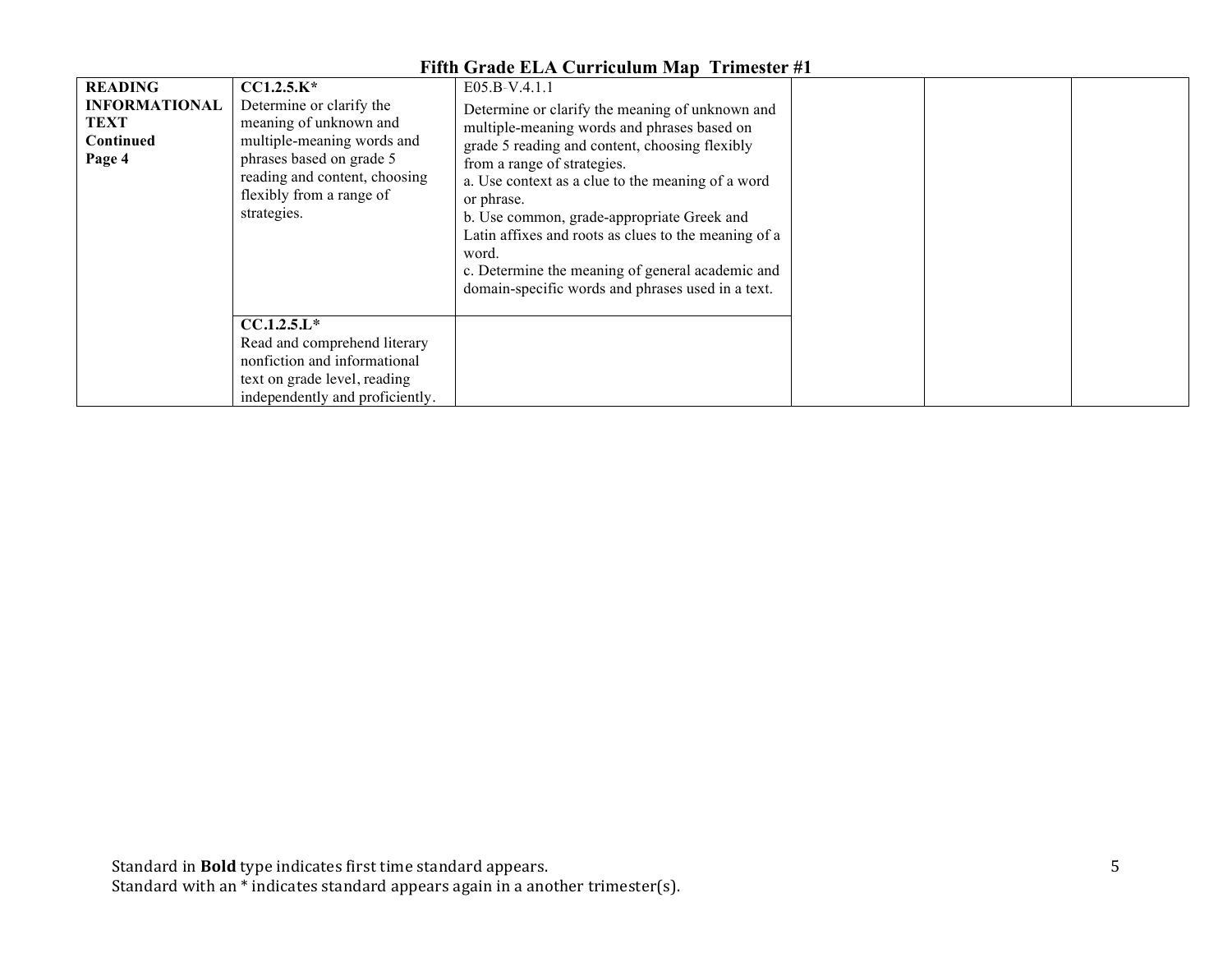| <b>CONTENT</b>                               | <b>COMMON CORE</b><br><b>STANDARDS</b>                            | <b>ELIGIBLE CONTENT</b>                                                       | <b>CORE GOALS/</b><br><b>SKILLS</b> | <b>ASSESSMENTS</b>                     | <b>RESOURCES</b>   |
|----------------------------------------------|-------------------------------------------------------------------|-------------------------------------------------------------------------------|-------------------------------------|----------------------------------------|--------------------|
| <b>READING</b>                               | $CC.1.3.5.A*$                                                     | E05.A-K.1.1.2                                                                 | Character/Setting                   | Including, but not                     | Including, but not |
| <b>LITERATURE</b>                            | Determine a theme of a text                                       | Determine a theme of a text from details in                                   | Plot:                               | limited to:                            | limited to:        |
|                                              | from details in the text,                                         | the text, including how characters in a                                       | Conflict/Events/                    |                                        |                    |
| Key ideas and Details<br>Craft and Structure | including how characters in a                                     | story or drama respond to challenges or                                       | Resolution                          | Storytown                              | Storytown Themes   |
| Integration of                               | story or drama respond to<br>challenges or how the speaker in     | how the speaker in a poem reflects upon a<br>topic; summarize the text.       | <b>Character Traits and</b>         | comprehension /<br>focus skill /       | $1-6$              |
| Knowledge and Ideas<br>Vocabulary            | a poem reflects upon a topic;                                     |                                                                               | Motivations                         | vocabulary tests                       | -Main              |
| Acquisition and Use                          | summarize the text.                                               |                                                                               |                                     |                                        | Selections         |
| Range of Reading                             |                                                                   |                                                                               | Theme                               | Performance Task                       | -Paired            |
|                                              | $CC.1.3.5.C*$                                                     | E05.A-K.1.1.1                                                                 |                                     | (1 per trimester                       | Selections         |
|                                              | Compare and contrast two or                                       | Compare and contrast two or more                                              | Author's Purpose and                | chosen by grade                        | -Leveled           |
|                                              | more characters, settings, or                                     | characters, settings, or events in a story or                                 | Perspective                         | level)                                 | Readers            |
|                                              | events in a story or drama,                                       | drama, drawing on specific details in the                                     |                                     |                                        |                    |
|                                              | drawing on specific details in<br>the text.                       | text.                                                                         | Compare/Contrast                    | Grade Level report<br>card assessments | Novels             |
|                                              |                                                                   |                                                                               | Visual and Multimedia               |                                        | Content Area       |
|                                              | $C.C.1.3.5.D*$                                                    | E05.A-C.2.1.1                                                                 | Elements                            | <b>Student Projects</b>                | Reading            |
|                                              | Analyze multiple accounts of the                                  | Describe how a narrator's or speaker's                                        |                                     | with rubrics                           |                    |
|                                              | same event or topic, noting                                       | point of view influences how events are                                       | Vocabulary                          |                                        |                    |
|                                              | important similarities and                                        | described; describe an author's purpose of                                    |                                     | AR Quizzes                             |                    |
|                                              | differences in the point of view                                  | a text and explain how it is conveyed in the                                  |                                     |                                        |                    |
|                                              | they represent.                                                   | text.                                                                         |                                     | Teacher selected -<br>comprehension    |                    |
|                                              | $\overline{CC.1.3.5.E^*}$                                         |                                                                               |                                     | assessments                            |                    |
|                                              | Explain how a series of chapters,                                 |                                                                               |                                     |                                        |                    |
|                                              | scenes, or stanzas fits together to                               |                                                                               |                                     | Other assessments                      |                    |
|                                              | provide the overall structure of a                                |                                                                               |                                     | as determined by                       |                    |
|                                              | particular story, drama, or poem.                                 |                                                                               |                                     | grade level team                       |                    |
|                                              |                                                                   |                                                                               |                                     |                                        |                    |
|                                              | $\overline{CC.1.3.5.F^*}$                                         | E05.A-V.4.1.1                                                                 |                                     |                                        |                    |
|                                              | Determine the meaning of words<br>and phrases as they are used in | Determine or clarify the meaning of<br>unknown and multiple-meaning words and |                                     |                                        |                    |
|                                              | grade-level text, including the                                   | phrases based on grade 5 reading and                                          |                                     |                                        |                    |
|                                              | interpretation of figurative                                      | content, choosing flexibly from a range of                                    |                                     |                                        |                    |
|                                              | language.                                                         | strategies.                                                                   |                                     |                                        |                    |
|                                              |                                                                   | a. Use context as a clue to the meaning of a                                  |                                     |                                        |                    |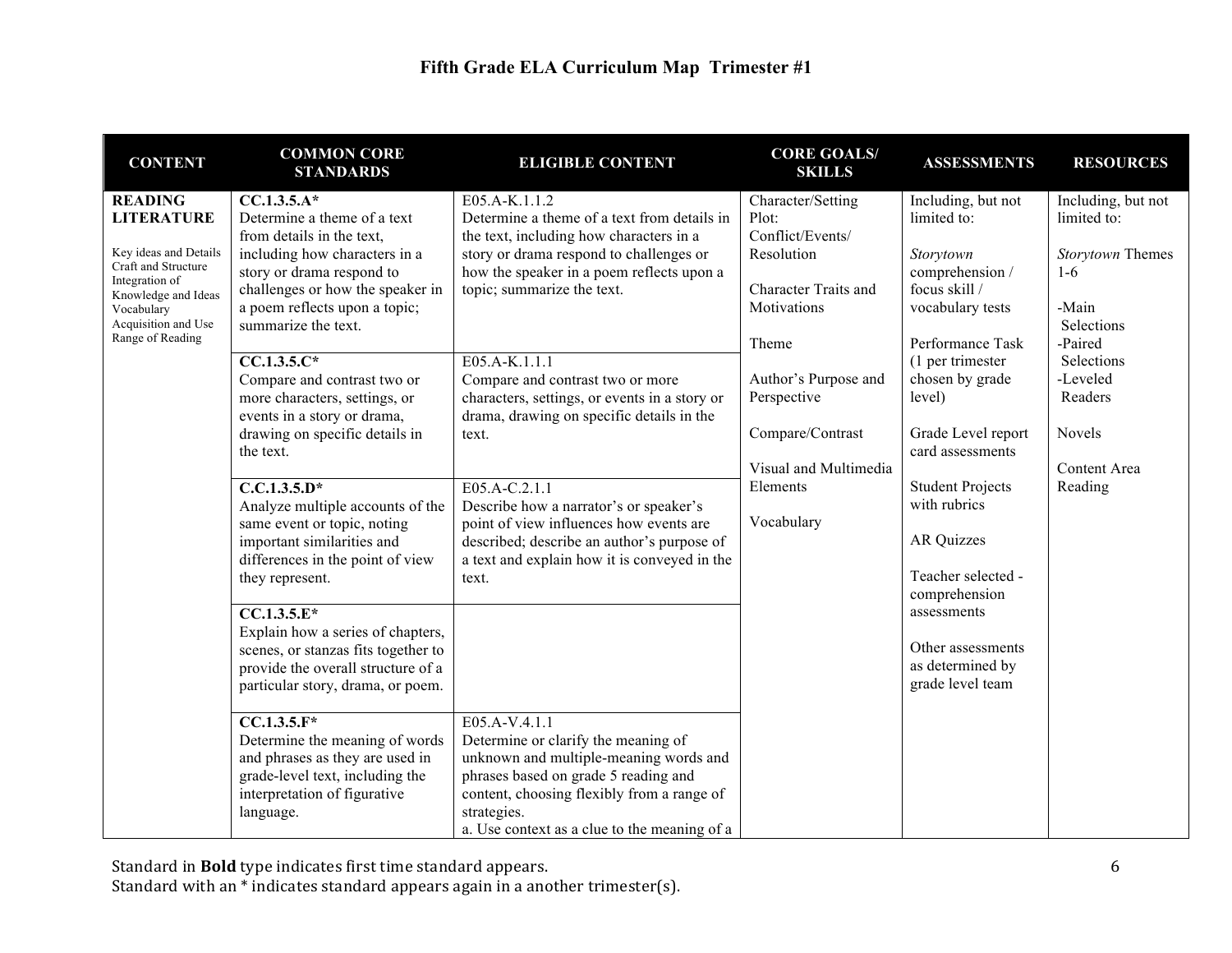| <b>READING</b><br><b>LITERATURE</b><br>Continued<br>Page 2 |                                                                                                                                                                                                                                                                                                                    | word or phrase.<br>b. Use common, grade-appropriate Greek<br>and Latin affixes and roots as clues to the<br>meaning of a word.                                                                                                                                                                                                                                                                                                            |
|------------------------------------------------------------|--------------------------------------------------------------------------------------------------------------------------------------------------------------------------------------------------------------------------------------------------------------------------------------------------------------------|-------------------------------------------------------------------------------------------------------------------------------------------------------------------------------------------------------------------------------------------------------------------------------------------------------------------------------------------------------------------------------------------------------------------------------------------|
|                                                            |                                                                                                                                                                                                                                                                                                                    | E05.A-V.4.1.2<br>Demonstrate understanding of figurative<br>language, word relationships, and nuances<br>in word meanings.<br>a. Interpret figurative language (similes,<br>metaphors, personification) in context.<br>b. Recognize and explain the meaning of<br>common idioms, adages, and proverbs.<br>c. Use the relationship between particular<br>words (synonyms, antonyms, homographs)<br>to better understand each of the words. |
|                                                            | $CC.1.3.5.G*$<br>Analyze how visual and<br>multimedia elements contribute<br>to the meaning, tone, or beauty<br>of a text.                                                                                                                                                                                         |                                                                                                                                                                                                                                                                                                                                                                                                                                           |
|                                                            | <b>CC.1.3.5.H</b><br>Compare and contrast texts in<br>the same genre on their<br>approaches to similar themes<br>and topics as well as additional<br>literary elements.<br>$\overline{CC1.3.5.1*}$<br>Determine or clarify the<br>meaning of unknown and<br>multiple-meaning words and<br>phrases based on grade 5 | E05.A-C.3.1.1<br>Compare and contrast texts in the same<br>genre on their approaches to similar<br>themes and topics.<br>NOTE: "Stories" means narration of<br>events told through the text types of<br>stories, drama or poems.<br>E05.A-V.4.1.1<br>Determine or clarify the meaning of<br>unknown and multiple-meaning words and<br>phrases based on grade 5 reading and<br>content, choosing flexibly from a range of                  |
|                                                            | reading and content, choosing<br>flexibly from a range of<br>strategies.                                                                                                                                                                                                                                           | strategies.<br>a. Use context as a clue to the meaning of a<br>word or phrase.<br>b. Use common, grade-appropriate Greek<br>and Latin affixes and roots as clues to the                                                                                                                                                                                                                                                                   |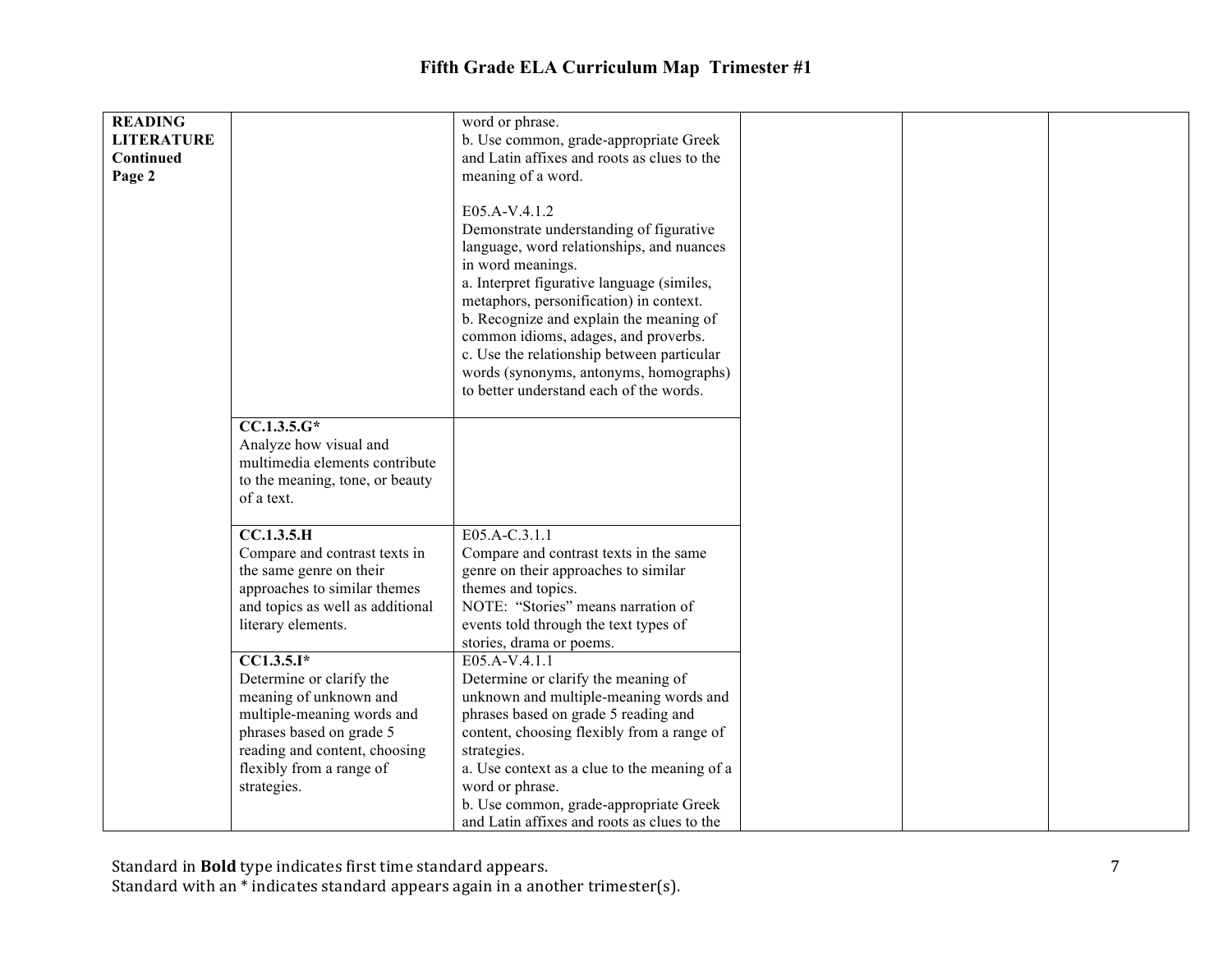| <b>READING</b>    |                                 | meaning of a word.                           |  |  |
|-------------------|---------------------------------|----------------------------------------------|--|--|
| <b>LITERATURE</b> |                                 |                                              |  |  |
|                   |                                 |                                              |  |  |
| Continued         |                                 |                                              |  |  |
| Page 3            |                                 |                                              |  |  |
|                   |                                 |                                              |  |  |
|                   |                                 |                                              |  |  |
|                   | $CC.1.3.5.J*$                   | E05.A-V.4.1.1                                |  |  |
|                   |                                 |                                              |  |  |
|                   | Acquire and use accurately      | Determine or clarify the meaning of          |  |  |
|                   | grade-appropriate               | unknown and multiple-meaning words and       |  |  |
|                   | conversational, general         | phrases based on grade 5 reading and         |  |  |
|                   | academic and domain-specific    | content, choosing flexibly from a range of   |  |  |
|                   | words and phrases, including    | strategies.                                  |  |  |
|                   | those that signal contrast,     | a. Use context as a clue to the meaning of a |  |  |
|                   | addition, and other logical     | word or phrase.                              |  |  |
|                   | relationships.                  | b. Use common, grade-appropriate Greek       |  |  |
|                   |                                 | and Latin affixes and roots as clues to the  |  |  |
|                   |                                 | meaning of a word.                           |  |  |
|                   |                                 |                                              |  |  |
|                   |                                 | E05.A-V.4.1.2                                |  |  |
|                   |                                 |                                              |  |  |
|                   |                                 | Demonstrate understanding of figurative      |  |  |
|                   |                                 | language, word relationships, and nuances    |  |  |
|                   |                                 | in word meanings.                            |  |  |
|                   |                                 | a. Interpret figurative language (similes,   |  |  |
|                   |                                 | metaphors, personification) in context.      |  |  |
|                   |                                 | b. Recognize and explain the meaning of      |  |  |
|                   |                                 | common idioms, adages, and proverbs.         |  |  |
|                   |                                 | c. Use the relationship between particular   |  |  |
|                   |                                 | words (synonyms, antonyms, homographs)       |  |  |
|                   |                                 | to better understand each of the words.      |  |  |
|                   |                                 |                                              |  |  |
|                   | $CC.1.3.5.K*$                   |                                              |  |  |
|                   | Read and comprehend literary    |                                              |  |  |
|                   | fiction on grade level, reading |                                              |  |  |
|                   | independently and proficiently. |                                              |  |  |
|                   |                                 |                                              |  |  |
|                   |                                 |                                              |  |  |
|                   |                                 |                                              |  |  |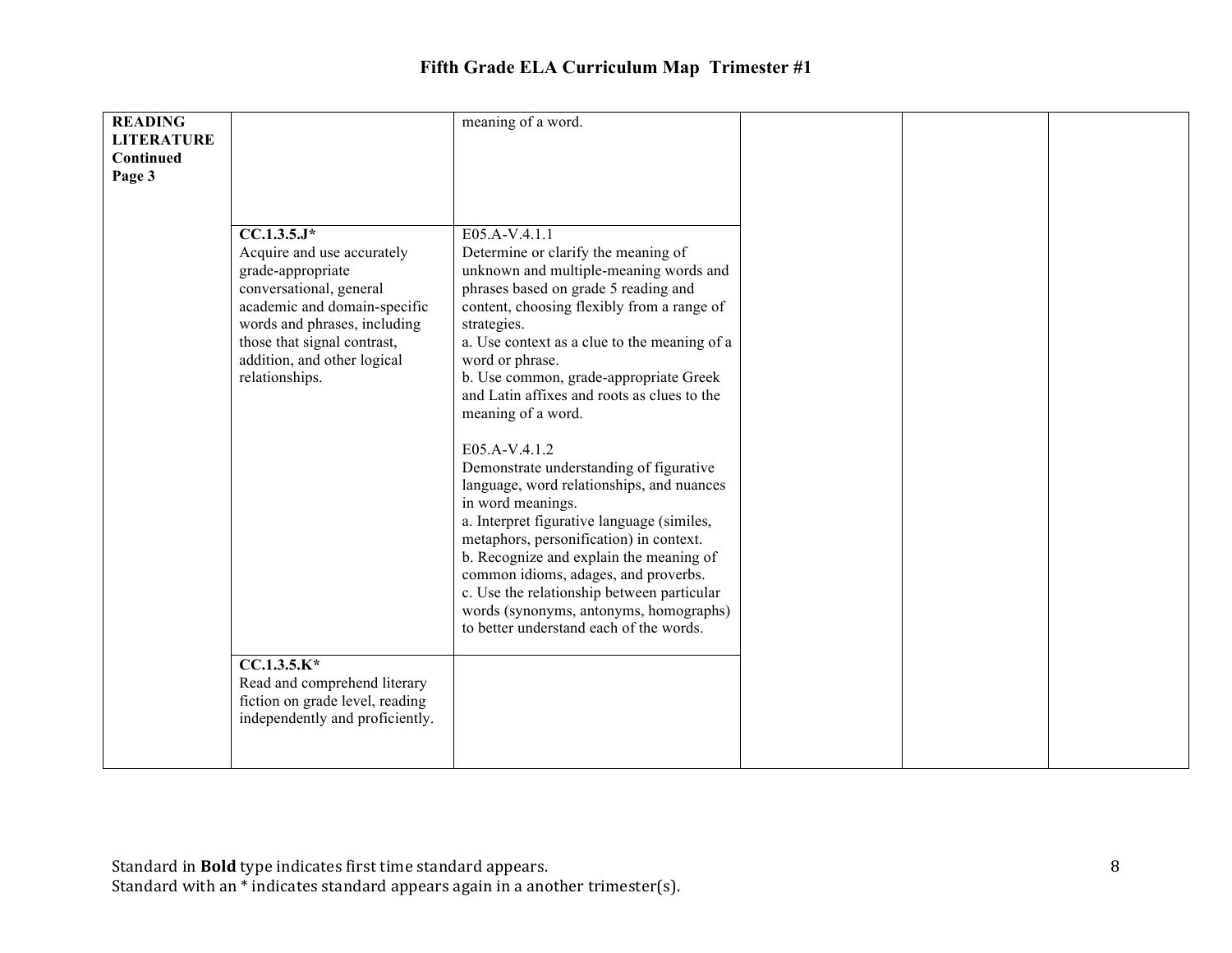| <b>CONTENT</b> | <b>COMMON CORE STANDARDS</b>                                           | <b>ELIGIBLE CONTENT</b>                                        | <b>CORE GOALS/</b><br><b>SKILLS</b> | <b>ASSESSMENTS</b>           | <b>RESOURCES</b>              |
|----------------|------------------------------------------------------------------------|----------------------------------------------------------------|-------------------------------------|------------------------------|-------------------------------|
| <b>WRITING</b> | $CC.1.4.5.M*$                                                          |                                                                |                                     |                              |                               |
|                | Write narratives to develop real or                                    |                                                                | <b>Building a Writing</b>           | Including, but not           | Including, but not            |
|                | imagined experiences or events                                         |                                                                | Community                           | limited to:                  | limited to:                   |
|                | $CC.1.4.5N*$<br>Orient the reader by establishing a                    | E05.C.1.3.1<br>Orient the reader by establishing a             | The Writing Process                 | <b>Writing Conference</b>    | Being a Writer                |
|                | situation and introducing a narrator                                   | situation and introducing a narrator                           |                                     |                              | Units:                        |
|                | and/or characters.                                                     | and/or characters; organize an event                           | Narrative writing                   | Teacher selected             |                               |
|                |                                                                        | sequence that unfolds naturally to support                     | (Personal Narrative or              | writing samples              | Unit 1-The Writing            |
|                |                                                                        | the writer's purpose; maintain a                               | Fiction)                            |                              | Community                     |
|                |                                                                        | controlling point.                                             |                                     | Storytown grammar            |                               |
|                | $CC.1.4.5.0*$<br>Use narrative techniques such as                      | E05.C.1.3.2<br>Use narrative techniques such as dialogue       | <b>Constructed Response</b>         | tests                        | Unit 2-The Writing<br>Process |
|                | dialogue, description and pacing to                                    | and description to develop experiences                         | Sequence of events                  | Teacher made                 |                               |
|                | develop experiences and events or                                      | and events or to show the responses of                         |                                     | assessments                  | Unit 3-Personal               |
|                | show the responses of characters to                                    | characters to situations.                                      | Sensory details                     |                              | Narrative                     |
|                | situations; use concrete words and                                     |                                                                |                                     | Student writing              |                               |
|                | phrases and sensory details to convey                                  | E05.C.1.3.4                                                    | <b>Transitional</b> words           |                              | Unit 4 – Fiction              |
|                | experiences and events precisely.                                      | Use concrete words and phrases and                             | Sentences                           | Self and peer<br>assessments | Handwriting                   |
|                |                                                                        | sensory details to convey experiences and<br>events precisely. |                                     |                              | without Tears                 |
|                | $CC.1.4.5.P*$                                                          | E05.C.1.3.1                                                    | Punctuation                         | Other assessments            |                               |
|                | Organize an event sequence that                                        | Orient the reader by establishing a                            |                                     | as determined by             | Storytown Themes              |
|                | unfolds naturally, using a variety of                                  | situation and introducing a narrator                           | Conjunctions                        | grade level team             | $1-6$                         |
|                | transitional words and phrases to                                      | and/or characters; organize an event                           |                                     |                              |                               |
|                | manage the sequence of events;                                         | sequence that unfolds naturally to support                     | Prepositions                        |                              |                               |
|                | provide a conclusion that follows<br>from the narrated experiences and | the writer's purpose; establish a<br>controlling point.        | Interjections                       |                              |                               |
|                | events.                                                                |                                                                |                                     |                              |                               |
|                |                                                                        | E05.C.1.3.3                                                    | Verb Tenses                         |                              |                               |
|                |                                                                        | Use a variety of transitional words,                           |                                     |                              |                               |
|                |                                                                        | phrases and clauses to manage the                              | Pronouns                            |                              |                               |
|                |                                                                        | sequence of events.                                            |                                     |                              |                               |
|                |                                                                        | E05.C.1.3.5                                                    |                                     |                              |                               |
|                |                                                                        | Provide a conclusion that follows from                         |                                     |                              |                               |
|                |                                                                        | the narrated experiences or events.                            |                                     |                              |                               |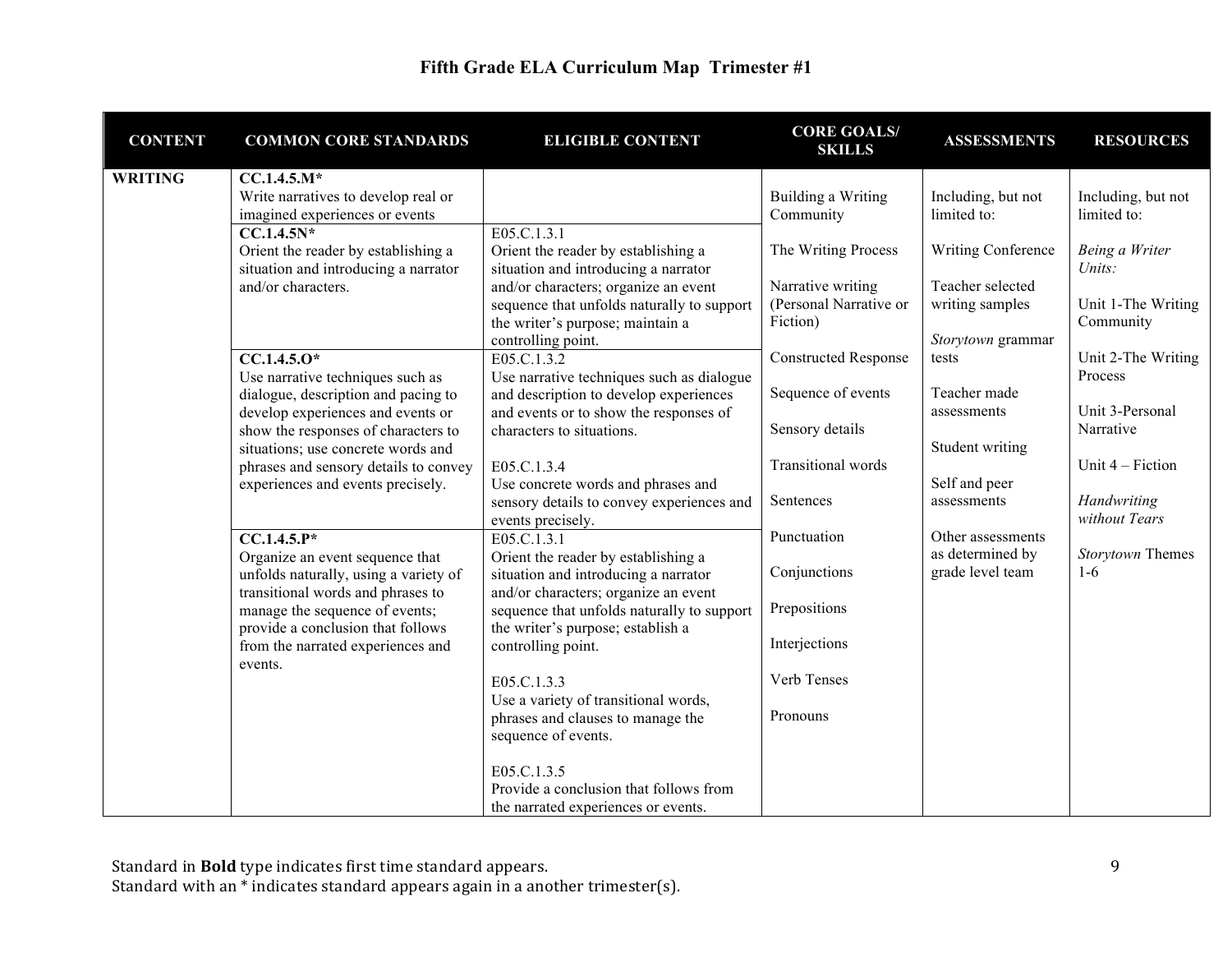| <b>WRITING</b> | $CC.1.4.5.Q*$                        | E05.C.1.3.4                                             |  |  |
|----------------|--------------------------------------|---------------------------------------------------------|--|--|
| Continued      | Write with an awareness of style.    | Use concrete words and phrases and                      |  |  |
| Page 2         | Use sentences of varying length.     | sensory details to convey experiences and               |  |  |
|                | Expand, combine and reduce           | events precisely.                                       |  |  |
|                | sentences for meaning,               | E05.D.2.1.1                                             |  |  |
|                | reader/listener interest, and style. | Expand, combine and reduce sentences                    |  |  |
|                |                                      | for meaning, reader/listener interest, and              |  |  |
|                |                                      | style.                                                  |  |  |
|                |                                      | E05.D.2.1.2                                             |  |  |
|                |                                      | Choose words and phrases to convey                      |  |  |
|                |                                      | ideas precisely.                                        |  |  |
|                |                                      | E05.D.2.1.3                                             |  |  |
|                |                                      | Choose punctuation for effect.                          |  |  |
|                |                                      | E05.D.2.1.4                                             |  |  |
|                |                                      | Choose words and phrases for effect.                    |  |  |
|                | $CC.1.4.5.R*$                        | E05.D.1.1.1                                             |  |  |
|                | Demonstrate a grade appropriate      | Explain the function of conjunctions,                   |  |  |
|                | command of the conventions of        | prepositions, and interjections in general              |  |  |
|                | standard English grammar, usage,     | and their function in particular sentences.             |  |  |
|                | capitalization, punctuation, and     | E05.D.1.1.2                                             |  |  |
|                | spelling.                            | Form and use the perfect verb tenses.                   |  |  |
|                |                                      | E05.D.1.1.3                                             |  |  |
|                |                                      | Use verb tense to convey various times,                 |  |  |
|                |                                      | sequences, states and conditions.                       |  |  |
|                |                                      | E05.D.1.1.4                                             |  |  |
|                |                                      | Recognize and correct inappropriate                     |  |  |
|                |                                      | shifts in verb tense.                                   |  |  |
|                |                                      | E05.D.1.1.5                                             |  |  |
|                |                                      | Use correlative conjunctions.                           |  |  |
|                |                                      | E05.D.1.1.6                                             |  |  |
|                |                                      | Produce complete sentences recognizing                  |  |  |
|                |                                      | and correcting inappropriate fragments                  |  |  |
|                |                                      | and run-on sentences.                                   |  |  |
|                |                                      | E05.D.1.1.7                                             |  |  |
|                |                                      | Correctly use frequently confused words.<br>E05.D.1.1.8 |  |  |
|                |                                      |                                                         |  |  |
|                |                                      | Ensure subject-verb and pronoun-                        |  |  |
|                |                                      | antecedent agreement.<br>E05.D.1.2.1                    |  |  |
|                |                                      |                                                         |  |  |
|                |                                      | Use punctuation to separate items in a                  |  |  |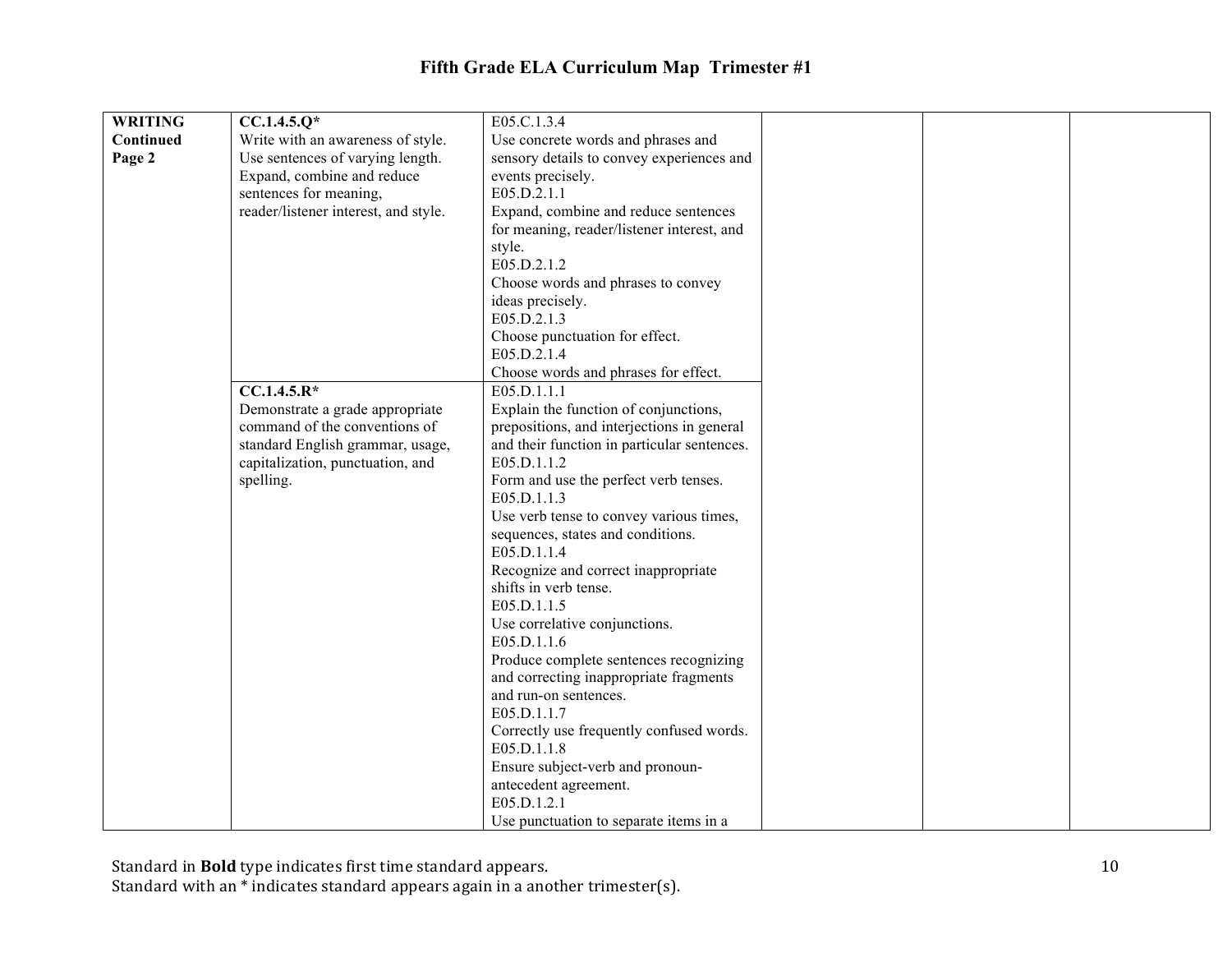| <b>WRITING</b> |                                    | series.                                                            |  |  |
|----------------|------------------------------------|--------------------------------------------------------------------|--|--|
| Continued      |                                    | E05.D.1.2.2                                                        |  |  |
| Page 3         |                                    | Use a comma to separate an introductory                            |  |  |
|                |                                    | element from the rest of the sentence.                             |  |  |
|                |                                    | E05.D.1.2.3                                                        |  |  |
|                |                                    | Use a comma to set off the words yes and                           |  |  |
|                |                                    | no, to set off a tag question from the rest                        |  |  |
|                |                                    | of the sentence and to indicate direct                             |  |  |
|                |                                    | address.                                                           |  |  |
|                |                                    | E05.D.1.2.4                                                        |  |  |
|                |                                    | Use underlining, quotation marks, or                               |  |  |
|                |                                    | italics to indicate titles of works.                               |  |  |
|                |                                    | E05.D.1.2.5                                                        |  |  |
|                |                                    | Spell grade appropriate words correctly.                           |  |  |
|                | $CC.1.4.5.S*$                      | E05.E1.1.1                                                         |  |  |
|                | Draw evidence from literary or     | Introduce $text(s)$ for the intended                               |  |  |
|                | informational texts to support     | audience, state a topic, and create an                             |  |  |
|                | analysis, reflection and research, | organizational structure in which ideas                            |  |  |
|                | applying grade level reading       | are logically grouped to support the                               |  |  |
|                | standards for literature and       | writer's purpose.                                                  |  |  |
|                | informational texts.               | E05.E.1.1.2                                                        |  |  |
|                |                                    | Develop the analysis using a variety of                            |  |  |
|                |                                    | evidence form text(s) to support claims,                           |  |  |
|                |                                    | opinions and inferences.                                           |  |  |
|                |                                    | E05.E.1.1.3                                                        |  |  |
|                |                                    | Link ideas within and across categories of                         |  |  |
|                |                                    | information using words, phrases and                               |  |  |
|                |                                    | clauses.                                                           |  |  |
|                |                                    | E05.E.1.1.4                                                        |  |  |
|                |                                    | Use precise language and domain-                                   |  |  |
|                |                                    | specific vocabulary to inform about or                             |  |  |
|                |                                    | explain the topic.                                                 |  |  |
|                |                                    | E05.E.1.1.5                                                        |  |  |
|                |                                    | Establish and maintain a formal style.                             |  |  |
|                |                                    | E05.E.1.1.6                                                        |  |  |
|                |                                    |                                                                    |  |  |
|                |                                    | Provide a concluding section related to<br>the analysis presented. |  |  |
|                |                                    |                                                                    |  |  |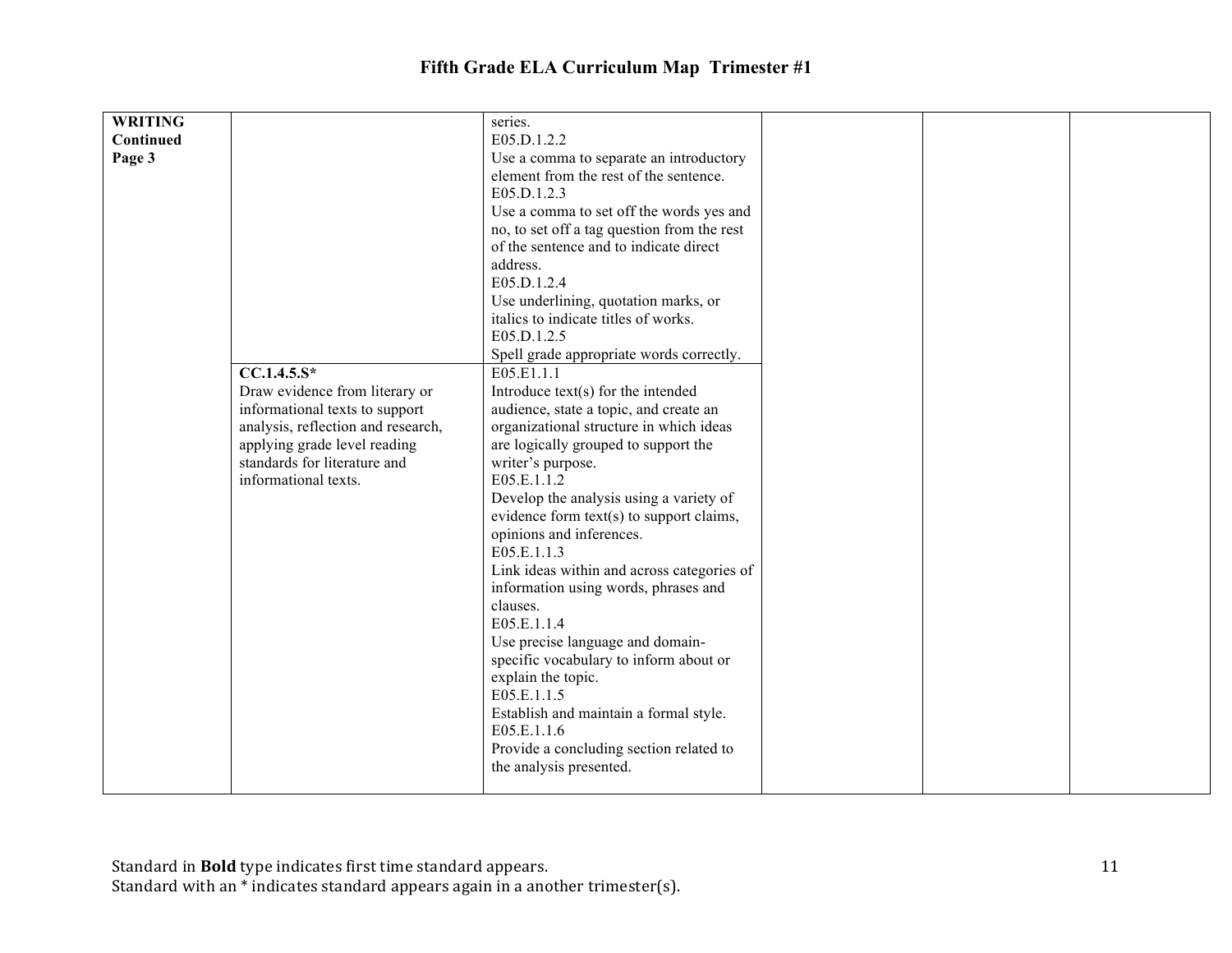| <b>WRITING</b> | $CCA.4.5T*$                             |  |  |
|----------------|-----------------------------------------|--|--|
| Continued      | With guidance and support from          |  |  |
| Page 4         | peers and adults, develop and           |  |  |
|                | strengthen writing as needed by         |  |  |
|                | planning, revising, editing, rewriting, |  |  |
|                | or trying a new approach.               |  |  |
|                | $CC.1.4.5.U*$                           |  |  |
|                | With some guidance and support, use     |  |  |
|                | technology, including the Internet, to  |  |  |
|                | produce and publish writing as well     |  |  |
|                | as to interact and collaborate with     |  |  |
|                | others; demonstrate sufficient          |  |  |
|                | command of keyboarding skills to        |  |  |
|                | type a minimum of two pages in a        |  |  |
|                | single sitting.                         |  |  |
|                | $CC.1.4.5.X*$                           |  |  |
|                | Write routinely over extended time      |  |  |
|                | frames and shorter time frames for a    |  |  |
|                | range of discipline-specific tasks,     |  |  |
|                | purposes and audiences.                 |  |  |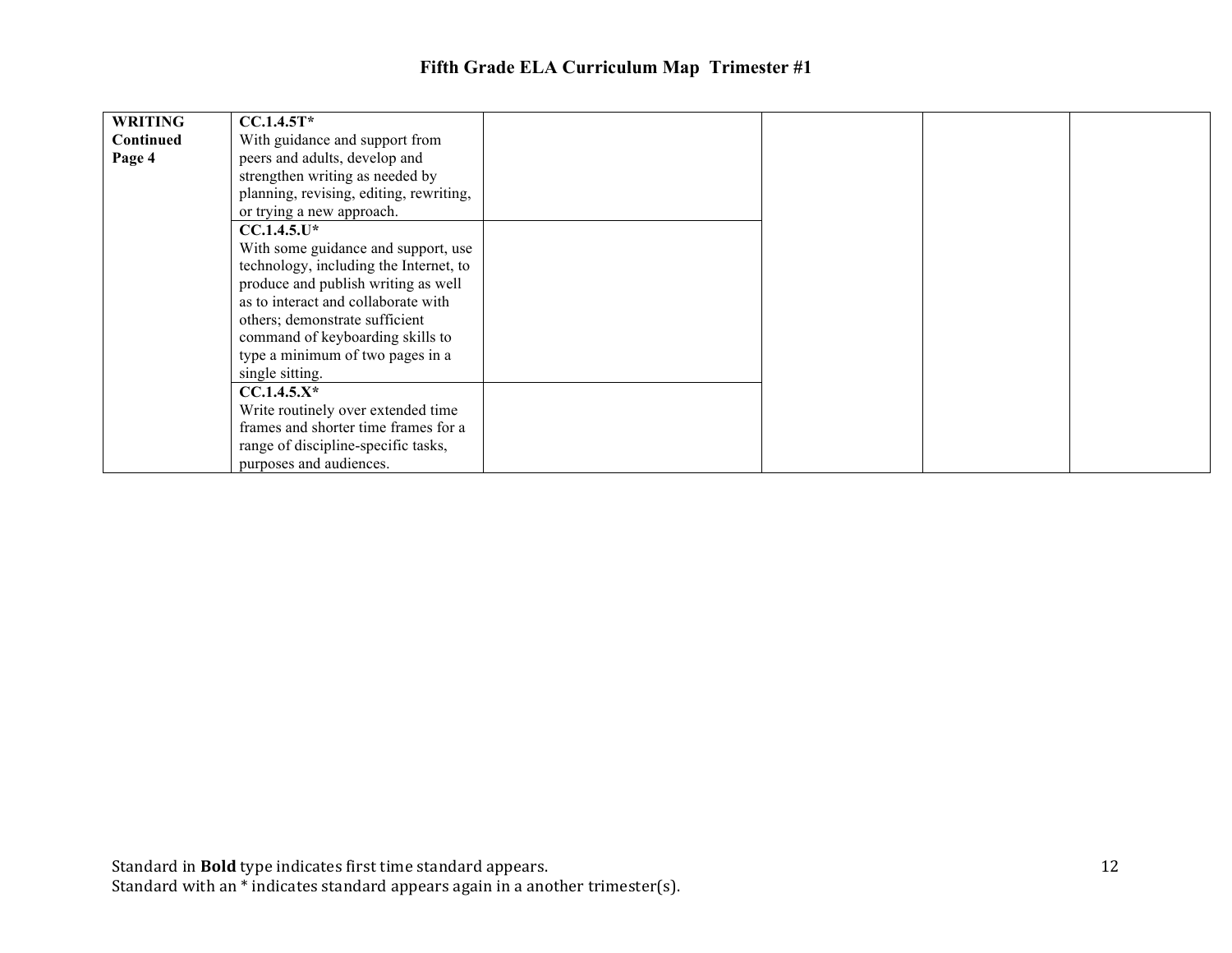| <b>CONTENT</b>                                    | <b>COMMON CORE STANDARDS</b>                                                                                                                                                                                                                                                                                                                                                                                                                                                                                                                                                                                                                                                                                                                                                                                                                                                                                                                                                                                                                                                                                                                                                                                                                                          | <b>CORE GOALS/ SKILLS</b>                                                                                                         | <b>ASSESSMENTS</b>                                                                                                                                                                                                                        | <b>RESOURCES</b>                                                                                                                                                                     |
|---------------------------------------------------|-----------------------------------------------------------------------------------------------------------------------------------------------------------------------------------------------------------------------------------------------------------------------------------------------------------------------------------------------------------------------------------------------------------------------------------------------------------------------------------------------------------------------------------------------------------------------------------------------------------------------------------------------------------------------------------------------------------------------------------------------------------------------------------------------------------------------------------------------------------------------------------------------------------------------------------------------------------------------------------------------------------------------------------------------------------------------------------------------------------------------------------------------------------------------------------------------------------------------------------------------------------------------|-----------------------------------------------------------------------------------------------------------------------------------|-------------------------------------------------------------------------------------------------------------------------------------------------------------------------------------------------------------------------------------------|--------------------------------------------------------------------------------------------------------------------------------------------------------------------------------------|
| <b>SPEAKING</b><br><b>AND</b><br><b>LISTENING</b> | $CC.1.5.5.A*$<br>Engage effectively in a range of collaborative<br>discussions on grade level topics and texts,<br>building on others' ideas and expressing their own<br>clearly.<br>$CC.1.\overline{5.5.B*}$<br>Summarize the main points of a written<br>text read aloud or information<br>presented in diverse media and formats, including<br>visually, quantitatively, and orally.<br>$CC.1.5.5.C*$<br>Summarize the points a speaker makes and explain<br>how each claim is supported by reasons and evidence.<br>$\overline{CC1.5.5.D^*}$<br>Report on a topic or present an opinion sequencing<br>ideas logically and<br>using appropriate facts and relevant, descriptive details<br>to support main ideas or themes; speak clearly with<br>adequate volume, appropriate pacing, and clear<br>pronunciation.<br>$CC.1.5.5.E*$<br>Adapt speech to a variety of contexts and tasks, using<br>formal English when appropriate to task and situation.<br>$CC1.5.5.F*$<br>Add audio recordings and visual displays to<br>presentations when appropriate to enhance the<br>development of main ideas or themes.<br>$\overline{CC.1.5.5.G^*}$<br>Demonstrate command of the conventions of standard<br>English when speaking based on grade 5 level and<br>content. | Discussion skills<br>Presentation skills<br>Retell/Paraphrase/Summarize<br>Ask questions<br>Listening skills<br>Use of technology | Including, but not limited<br>to:<br>Rubrics<br>Peer feedback<br>Self-assessments<br>Being A Writer Social<br>Skills Assessment<br>Being A Writer<br><b>Class Assessment</b><br>Other assessments as<br>determined by grade level<br>team | Including, but not limited<br>to:<br>Being a Writer<br>Storytown Themes 1-6<br>-Main<br>Selections<br>-Paired<br>Selections<br>-Leveled<br>Readers<br>Novels<br>Content Area Reading |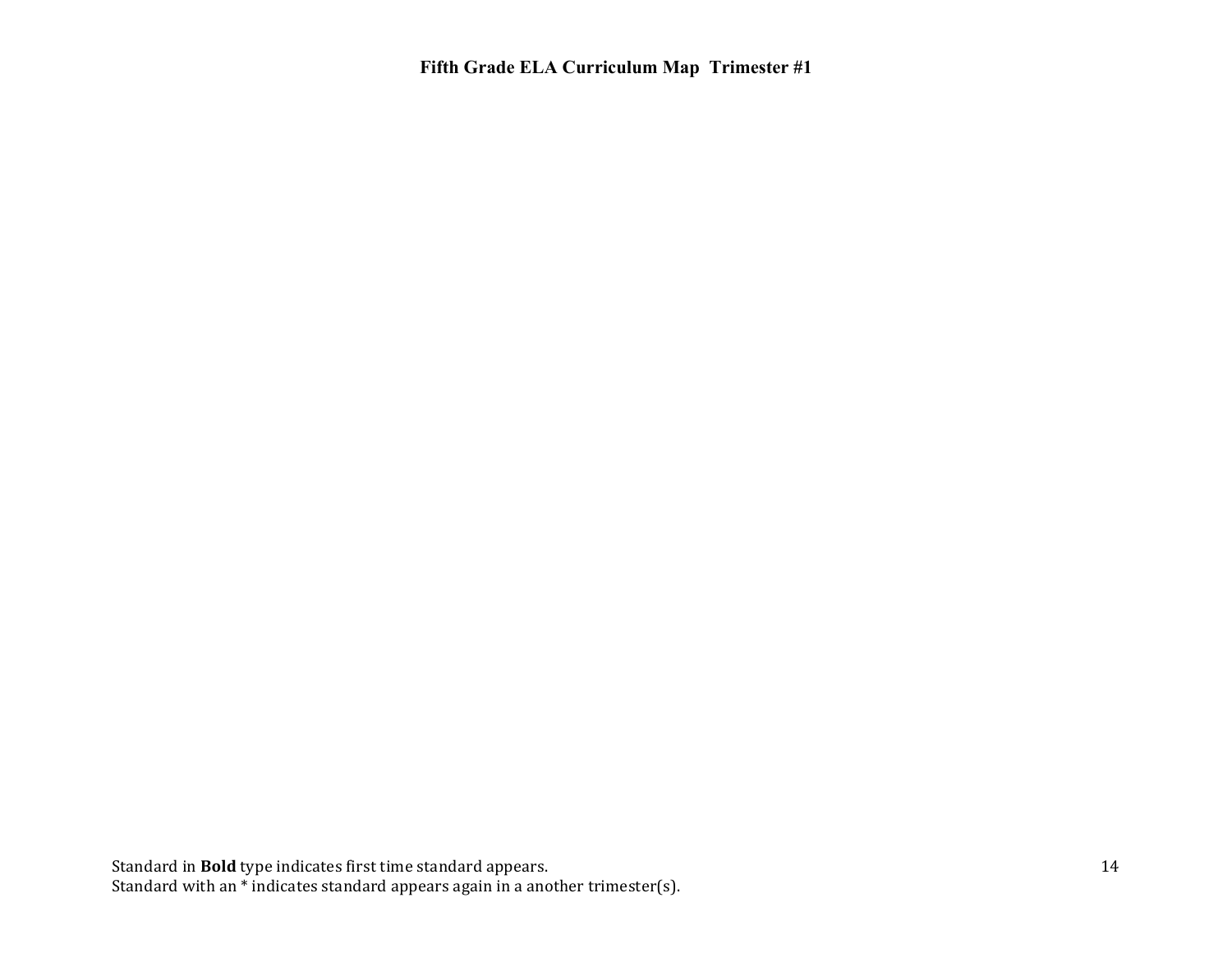| <b>CONTENT</b>          | <b>COMMON CORE STANDARDS</b>       | <b>ELIGIBLE CONTENT</b>        | <b>CORE GOALS/</b><br><b>SKILLS</b> | <b>ASSESSMENTS</b> | <b>RESOURCES</b>          |
|-------------------------|------------------------------------|--------------------------------|-------------------------------------|--------------------|---------------------------|
| <b>FOUNDATIONAL</b>     | $CC1.1.5.D*$                       | pre-, dis-, mis-, non-, inter- | Multiple meaning words              | Including, but not | Including, but not        |
| <b>SKILLS</b>           | Know and apply grade-              | extra-, post-, super-, sub-    |                                     | limited to:        | limited to:               |
|                         | level phonics and word analysis    |                                | Synonyms/Antonyms                   |                    |                           |
| <b>Phonics and Word</b> | skills in decoding words.          | -less, -ble, -ly, -or, -ness,  |                                     | Weekly/Cycle       | Developmental             |
| Recognition             | •Use combined knowledge of all     | -ment, -er, -ship, -tion, -en  | Affixes                             | spelling test/sort | <b>Spelling Lists</b>     |
|                         | letter sound correspondences,      |                                |                                     |                    |                           |
|                         | syllabication patterns, and        |                                | Word analysis skills                | Teacher made       | Storytown Spelling        |
|                         | morphology to read accurately      |                                |                                     | assessments        | Lists                     |
|                         | unfamiliar multisyllabic words.    |                                |                                     |                    |                           |
|                         |                                    |                                |                                     | Running records    |                           |
|                         |                                    |                                |                                     |                    |                           |
|                         |                                    |                                |                                     | Student writing    |                           |
|                         |                                    |                                |                                     |                    |                           |
| <b>Fluency</b>          | $CCA.1.5.E*$                       |                                | Accuracy                            | Including, but not | Including, but not        |
|                         | Reading with accuracy and          |                                |                                     | limited to:        | limited to:               |
|                         | fluency to support comprehension.  |                                | Pace                                |                    |                           |
|                         | •Read on-level text with purpose   |                                | Reading rate                        | Running records    | Storytown Themes<br>$1-6$ |
|                         | and understanding.                 |                                |                                     | Reader's Theater   |                           |
|                         | •Read on level text orally with    |                                | Phrasing                            | rubrics            | -Main                     |
|                         | accuracy, appropriate rate, and    |                                |                                     |                    | Selections                |
|                         | expression on successive readings. |                                | Intonation                          | Teacher feedback   | -Paired                   |
|                         | •Use context to confirm or self-   |                                |                                     |                    | Selections                |
|                         | correct word recognition and       |                                | Expression                          | Peer feedback      | -Leveled                  |
|                         | understanding, rereading as        |                                |                                     |                    | Readers                   |
|                         | necessary.                         |                                |                                     | Self-assessment    |                           |
|                         |                                    |                                |                                     |                    | Novel excerpts            |
|                         |                                    |                                |                                     |                    |                           |
|                         |                                    |                                |                                     |                    | Reader's Theater          |
|                         |                                    |                                |                                     |                    |                           |
|                         |                                    |                                |                                     |                    | Poetry                    |
|                         |                                    |                                |                                     |                    |                           |
|                         |                                    |                                |                                     |                    | Content Area              |
|                         |                                    |                                |                                     |                    | Reading                   |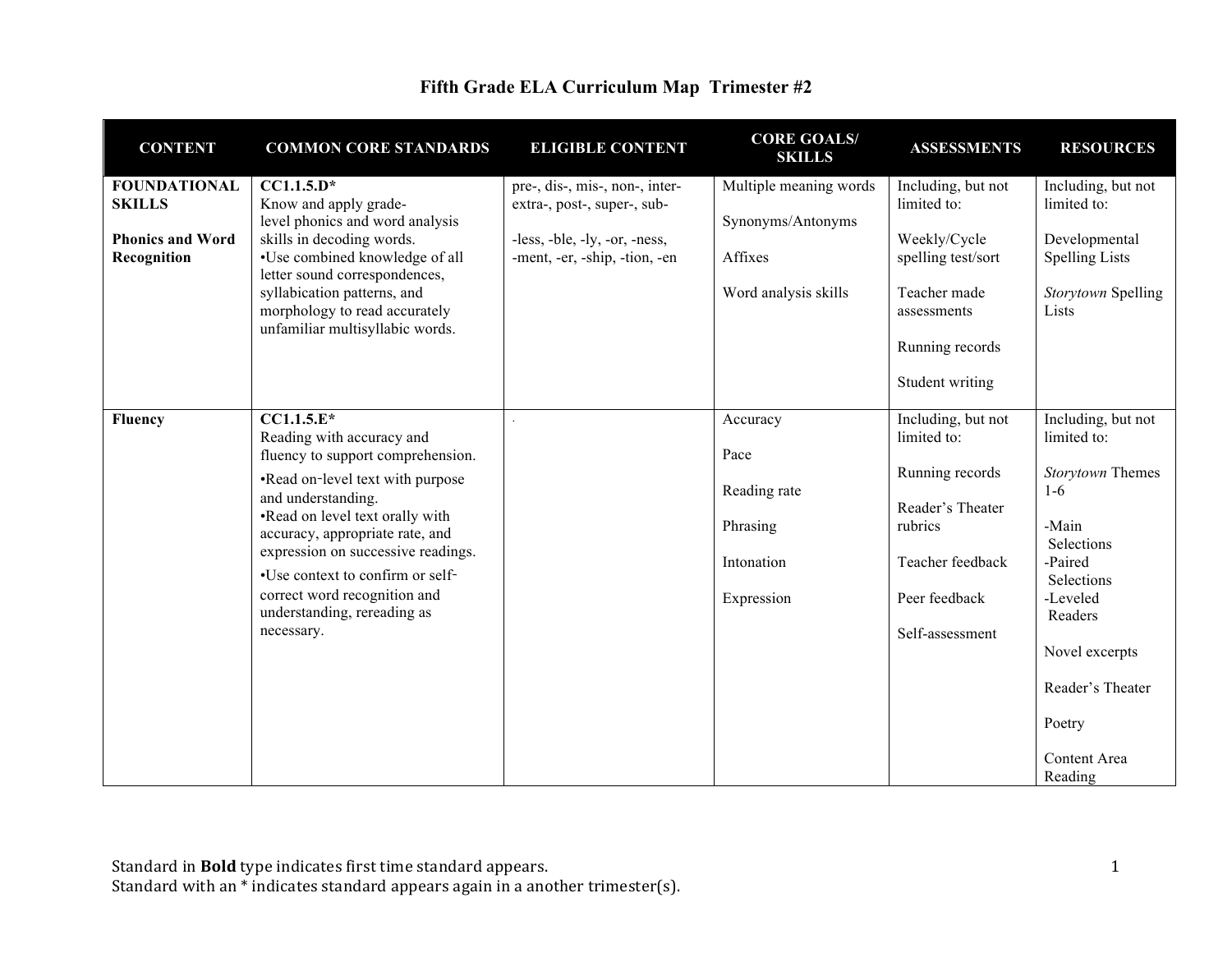| <b>CONTENT</b>                                                                                                                                                                                          | <b>COMMON CORE</b><br><b>STANDARDS</b>                                                                                                                                                                                                                                                                                                                                                                                                                                                                                                                      | <b>ELIGIBLE CONTENT</b>                                                                                                                                                                                                                                                                                                                                                                                                                                                                                                                                                                                                           | <b>CORE GOALS/</b><br><b>SKILLS</b>                                                                                                                                       | <b>ASSESSMENTS</b>                                                                                                                                                                                                                                                                                                           | <b>RESOURCES</b>                                                                                                                                                         |
|---------------------------------------------------------------------------------------------------------------------------------------------------------------------------------------------------------|-------------------------------------------------------------------------------------------------------------------------------------------------------------------------------------------------------------------------------------------------------------------------------------------------------------------------------------------------------------------------------------------------------------------------------------------------------------------------------------------------------------------------------------------------------------|-----------------------------------------------------------------------------------------------------------------------------------------------------------------------------------------------------------------------------------------------------------------------------------------------------------------------------------------------------------------------------------------------------------------------------------------------------------------------------------------------------------------------------------------------------------------------------------------------------------------------------------|---------------------------------------------------------------------------------------------------------------------------------------------------------------------------|------------------------------------------------------------------------------------------------------------------------------------------------------------------------------------------------------------------------------------------------------------------------------------------------------------------------------|--------------------------------------------------------------------------------------------------------------------------------------------------------------------------|
| <b>READING</b><br><b>INFORMATIONAL</b><br><b>TEXT</b><br>Key ideas and Details<br>Craft and Structure<br>Integration of Knowledge<br>and Ideas<br>Vocabulary Acquisition<br>and Use<br>Range of Reading | $CC.1.2.5.A*$<br>Determine two or more main<br>ideas in a text and explain how<br>they are supported by key<br>details; summarize the text<br>$CC.1.2.5.B*$<br>Cite textual evidence by quoting<br>accurately from the text to<br>explain what the text says<br>explicitly and make inferences.<br>$CC.1.2.5.C*$<br>Explain the relationships or<br>interactions between two or<br>more individuals, events, ideas,<br>or concepts in a text based on<br>specific information in the text.<br>$\overline{CC.1.2.5.E^*}$<br>Use text structure, in and among | E05.B-K.1.1.2<br>Determine two or more main ideas in a text and<br>explain how they are supported by key details;<br>summarize the text<br>E05.B-K.1.1.1<br>Quote accurately from the text when explaining<br>what the text says explicitly and when drawing<br>inferences and/or making generalizations from the<br>text.<br>E04.B-K.1.1.3<br>Explain the relationships or interactions between<br>two or more individuals, events, ideas, steps or<br>concepts in a historical, scientific, or technical text<br>based on specific information in the text.<br>$E05.B-C.2.1.2$<br>Compare and contrast the overall structure of | Compare and<br>Contrast<br>Cause and Effect<br>Inference<br>Main Idea and<br>Details<br><b>Text Features</b><br><b>Literary Devices</b><br>Fact and Opinion<br>Vocabulary | Including, but not<br>limited to:<br>Storytown<br>comprehension /<br>focus skill /<br>vocabulary tests<br>Performance Task<br>(1 per trimester<br>chosen by grade<br>level)<br>Grade Level report<br>card assessments<br><b>Student Projects</b><br>with rubrics<br><b>AR Quizzes</b><br>Teacher selected -<br>comprehension | Including, but<br>not limited to:<br>Storytown<br>Themes 1-6<br>-Main<br>Selections<br>-Paired<br>Selections<br>-Leveled<br>Readers<br>Novels<br>Content Area<br>Reading |
|                                                                                                                                                                                                         | texts, to interpret information                                                                                                                                                                                                                                                                                                                                                                                                                                                                                                                             | events, ideas, concepts or information and text<br>features in two or more texts.                                                                                                                                                                                                                                                                                                                                                                                                                                                                                                                                                 |                                                                                                                                                                           | assessments<br>Other assessments<br>as determined by<br>grade level team                                                                                                                                                                                                                                                     |                                                                                                                                                                          |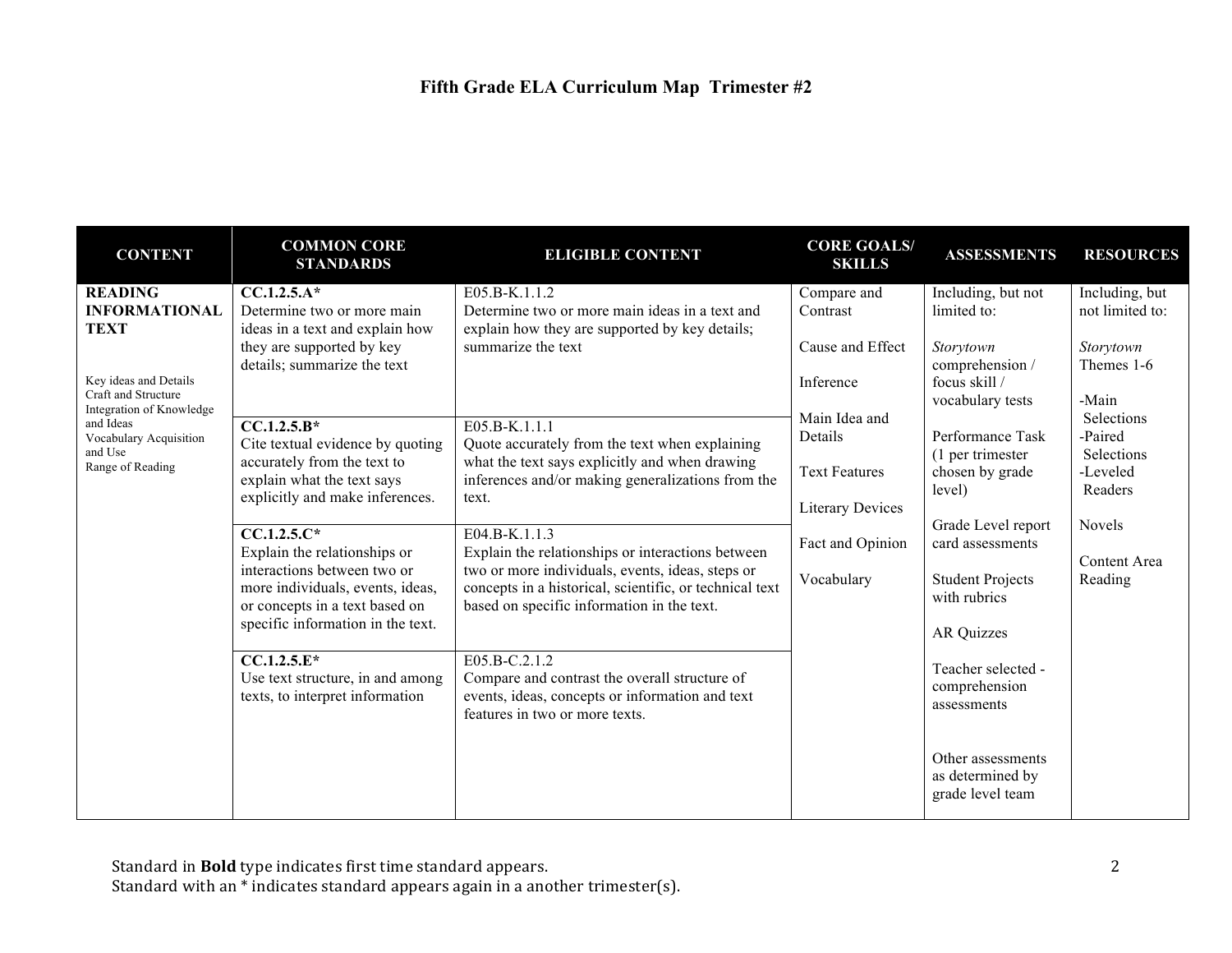| <b>READING</b>          | $CC.1.2.5.F*$                      | E05.B-V.4.1.1                                                                                     |  |  |
|-------------------------|------------------------------------|---------------------------------------------------------------------------------------------------|--|--|
| <b>INFORMATIONAL</b>    | Determine the meaning of words     | Determine or clarify the meaning of unknown and                                                   |  |  |
| <b>TEXT</b>             | and phrases as they are used in    | multiple-meaning words and phrases based on                                                       |  |  |
| <b>Continued page 2</b> | grade-level text, including        | grade 5 reading and content, choosing flexibly                                                    |  |  |
|                         | interpretation of figurative       | from a range of strategies.                                                                       |  |  |
|                         | language                           | a. Use context as a clue to the meaning of a word                                                 |  |  |
|                         |                                    |                                                                                                   |  |  |
|                         |                                    | or phrase.                                                                                        |  |  |
|                         |                                    | b. Use common, grade-appropriate Greek and                                                        |  |  |
|                         |                                    | Latin affixes and roots as clues to the meaning of a                                              |  |  |
|                         |                                    | word.                                                                                             |  |  |
|                         |                                    | c. Determine the meaning of general academic and                                                  |  |  |
|                         |                                    | domain-specific words and phrases used in a text.                                                 |  |  |
|                         |                                    |                                                                                                   |  |  |
|                         |                                    | E04.B-V.5.1.2                                                                                     |  |  |
|                         |                                    | Demonstrate understanding of figurative language,                                                 |  |  |
|                         |                                    | word relationships, and nuances in word meanings.                                                 |  |  |
|                         |                                    | a. Interpret figurative language (simile, metaphor,                                               |  |  |
|                         |                                    | personification) in context.                                                                      |  |  |
|                         |                                    | b. Recognize and explain the meaning of common                                                    |  |  |
|                         |                                    | idioms, adages, and proverbs.                                                                     |  |  |
|                         |                                    | c. Use the relationship between particular words                                                  |  |  |
|                         |                                    | (synonyms, antonyms, homographs) to better                                                        |  |  |
|                         |                                    | understand each of the words.                                                                     |  |  |
|                         | $CC.1.2.5.G*$                      | E05.B-C.3.1.3                                                                                     |  |  |
|                         |                                    |                                                                                                   |  |  |
|                         | Draw on information from           | Interpret text features and/or make connections<br>between text and the content of text features. |  |  |
|                         | multiple print or digital sources, |                                                                                                   |  |  |
|                         | demonstrating the ability to       |                                                                                                   |  |  |
|                         | locate and answer quickly or to    |                                                                                                   |  |  |
|                         | solve a problem efficiently.       |                                                                                                   |  |  |
|                         |                                    |                                                                                                   |  |  |
|                         |                                    |                                                                                                   |  |  |
|                         |                                    |                                                                                                   |  |  |
|                         |                                    |                                                                                                   |  |  |
|                         |                                    |                                                                                                   |  |  |
|                         |                                    |                                                                                                   |  |  |
|                         |                                    |                                                                                                   |  |  |
|                         |                                    |                                                                                                   |  |  |
|                         |                                    |                                                                                                   |  |  |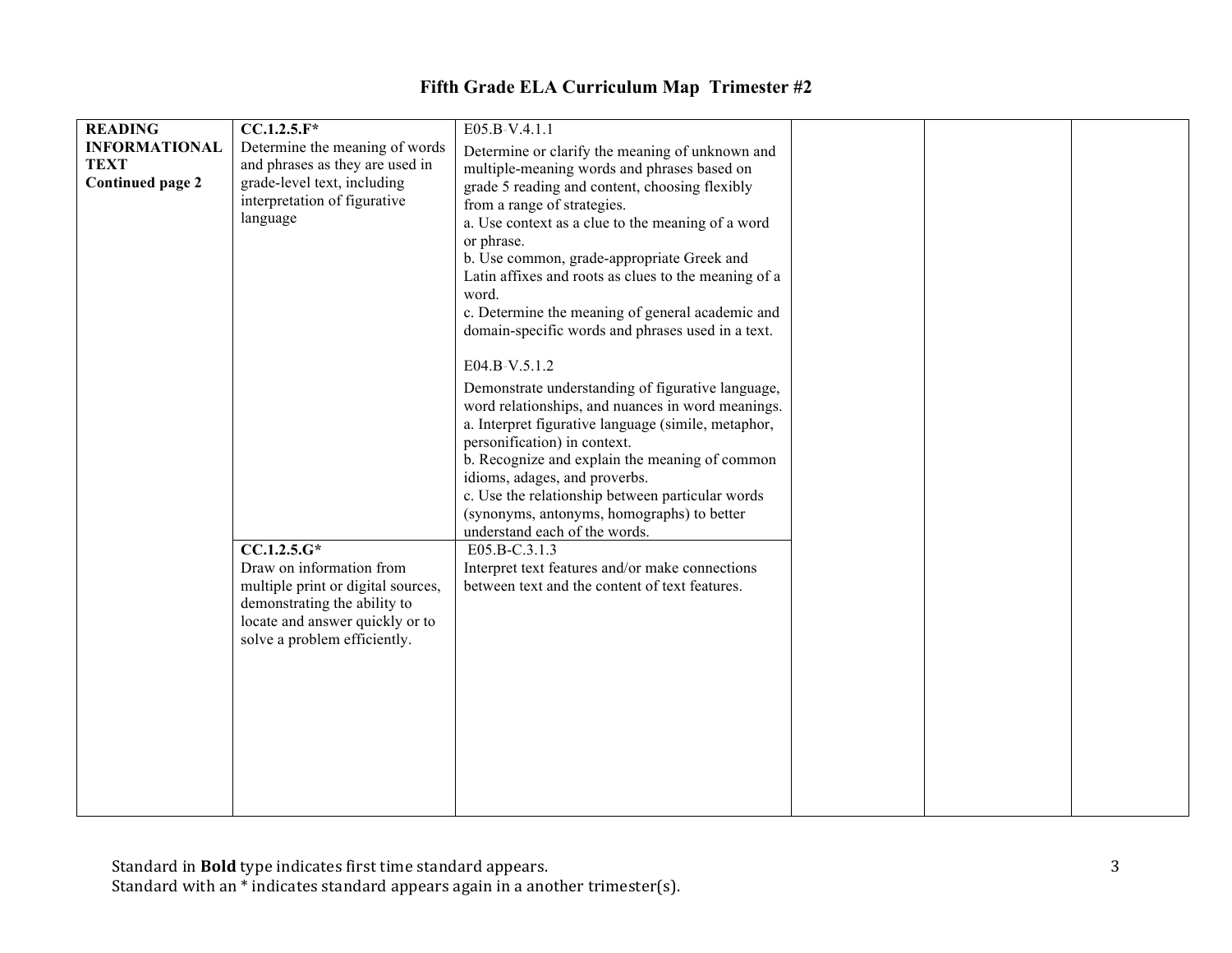| <b>READING</b><br><b>INFORMATIONAL</b><br><b>TEXT</b><br>Continued<br>Page 3 | $C.C.1.2.5.H*$<br>Determine how an author<br>supports particular points in a<br>text through reasons and<br>evidence.                                                                                                                       | E05.B-C.3.1.1<br>Explain how an author uses reasons and evidence<br>to support particular points in a text, identifying<br>which reasons and evidence support which point.                                                                                                                                                                                                                                                                                                                                                                                                                                                                                                                                                                                                                                                                                                                                                          |  |  |
|------------------------------------------------------------------------------|---------------------------------------------------------------------------------------------------------------------------------------------------------------------------------------------------------------------------------------------|-------------------------------------------------------------------------------------------------------------------------------------------------------------------------------------------------------------------------------------------------------------------------------------------------------------------------------------------------------------------------------------------------------------------------------------------------------------------------------------------------------------------------------------------------------------------------------------------------------------------------------------------------------------------------------------------------------------------------------------------------------------------------------------------------------------------------------------------------------------------------------------------------------------------------------------|--|--|
|                                                                              | CC.1.2.5.1<br>Integrate information from<br>several texts on the same topic<br>to demonstrate understanding of<br>that topic.                                                                                                               | E05.B-C.3.1.2<br>Integrate information from several texts on the<br>same topic to demonstrate subject knowledge.                                                                                                                                                                                                                                                                                                                                                                                                                                                                                                                                                                                                                                                                                                                                                                                                                    |  |  |
|                                                                              | $CC.1.2.5.J*$<br>Acquire and use accurately<br>grade-appropriate<br>conversational, general<br>academic, and domain specific<br>words and phrases, including<br>those that signal contrast,<br>addition, and other logical<br>relationships | E05.B-V.4.1.1<br>Determine or clarify the meaning of unknown and<br>multiple-meaning words and phrases based on<br>grade 5 reading and content, choosing flexibly<br>from a range of strategies.<br>a. Use context as a clue to the meaning of a word<br>or phrase.<br>b. Use common, grade-appropriate Greek and<br>Latin affixes and roots as clues to the meaning of a<br>word.<br>c. Determine the meaning of general academic and<br>domain-specific words and phrases used in a text.<br>E04.B-V.5.1.2<br>Demonstrate understanding of figurative language,<br>word relationships, and nuances in word meanings.<br>a. Interpret figurative language (simile, metaphor,<br>personification) in context.<br>b. Recognize and explain the meaning of common<br>idioms, adages, and proverbs.<br>c. Use the relationship between particular words<br>(synonyms, antonyms, homographs) to better<br>understand each of the words. |  |  |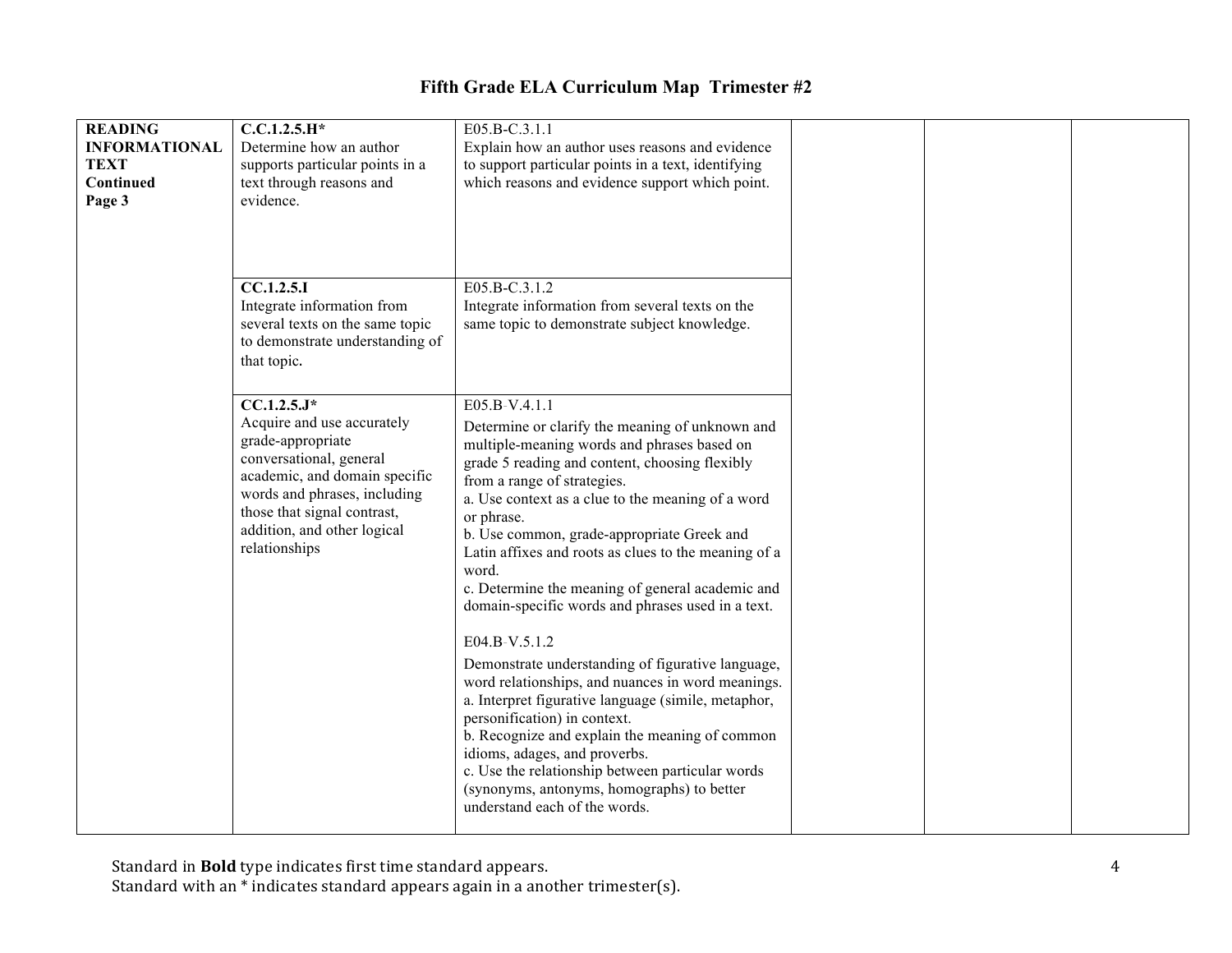| <b>READING</b><br><b>INFORMATIONAL</b><br><b>TEXT</b><br>Continued<br>Page 4 | $CCl.2.5.K*$<br>Determine or clarify the<br>meaning of unknown and<br>multiple-meaning words and<br>phrases based on grade 5<br>reading and content, choosing<br>flexibly from a range of<br>strategies. | E05.B-V.4.1.1<br>Determine or clarify the meaning of unknown and<br>multiple-meaning words and phrases based on<br>grade 5 reading and content, choosing flexibly<br>from a range of strategies.<br>a. Use context as a clue to the meaning of a word<br>or phrase.<br>b. Use common, grade-appropriate Greek and<br>Latin affixes and roots as clues to the meaning of a<br>word.<br>c. Determine the meaning of general academic and<br>domain-specific words and phrases used in a text. |  |  |
|------------------------------------------------------------------------------|----------------------------------------------------------------------------------------------------------------------------------------------------------------------------------------------------------|---------------------------------------------------------------------------------------------------------------------------------------------------------------------------------------------------------------------------------------------------------------------------------------------------------------------------------------------------------------------------------------------------------------------------------------------------------------------------------------------|--|--|
|                                                                              | $CCA.2.5.L*$<br>Read and comprehend literary<br>nonfiction and informational<br>text on grade level, reading<br>independently and proficiently.                                                          |                                                                                                                                                                                                                                                                                                                                                                                                                                                                                             |  |  |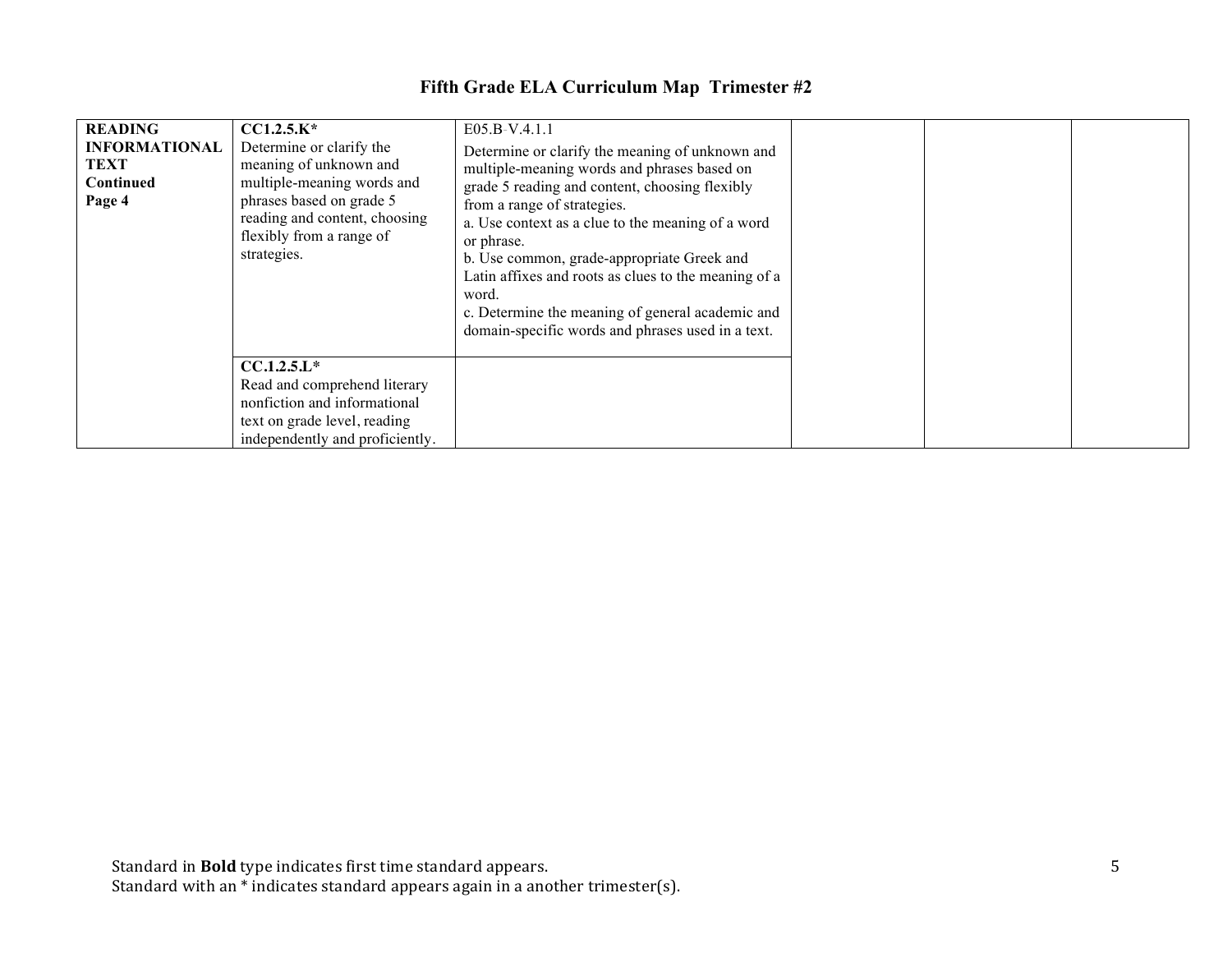| Fifth Grade ELA Curriculum Map Trimester #2 |  |  |
|---------------------------------------------|--|--|
|---------------------------------------------|--|--|

| <b>CONTENT</b>                               | <b>COMMON CORE</b><br><b>STANDARDS</b>                                    | <b>ELIGIBLE CONTENT</b>                                                               | <b>CORE GOALS/</b><br><b>SKILLS</b> | <b>ASSESSMENTS</b>                      | <b>RESOURCES</b>   |
|----------------------------------------------|---------------------------------------------------------------------------|---------------------------------------------------------------------------------------|-------------------------------------|-----------------------------------------|--------------------|
| <b>READING</b>                               | $CC.1.3.5.A*$                                                             | E05.A-K.1.1.2                                                                         | Cause and Effect                    | Including, but not                      | Including, but not |
| <b>LITERATURE</b>                            | Determine a theme of a text                                               | Determine a theme of a text from details in                                           |                                     | limited to:                             | limited to:        |
|                                              | from details in the text,                                                 | the text, including how characters in a                                               | Inference                           |                                         |                    |
| Key ideas and Details<br>Craft and Structure | including how characters in a                                             | story or drama respond to challenges or                                               |                                     | Storytown                               | Storytown Themes   |
| Integration of                               | story or drama respond to                                                 | how the speaker in a poem reflects upon a                                             | Main Idea and Details               | comprehension /                         | $1-6$              |
| Knowledge and Ideas                          | challenges or how the speaker in<br>a poem reflects upon a topic;         | topic; summarize the text.                                                            |                                     | focus skill /                           | -Main              |
| Vocabulary<br>Acquisition and Use            | summarize the text.                                                       |                                                                                       | <b>Literary Devices</b>             | vocabulary tests                        | Selections         |
| Range of Reading                             |                                                                           |                                                                                       | Fact and Opinion                    | Performance Task                        | -Paired            |
|                                              | $CC.1.3.5.B*$                                                             | $E05.A-K.1.1.1$                                                                       |                                     | (1 per trimester                        | <b>Selections</b>  |
|                                              | Cite textual evidence by quoting                                          | Quote accurately from the text when                                                   | Visual and Multimedia               | chosen by grade                         | -Leveled           |
|                                              | accurately from the text to                                               | explaining what the text says explicitly and                                          | Elements                            | level)                                  | Readers            |
|                                              | explain what the text says                                                | when drawing inferences and/or making                                                 |                                     |                                         |                    |
|                                              | explicitly and make inferences.                                           | generalizations from the text.                                                        | Vocabulary                          | Grade Level report                      | <b>Novels</b>      |
|                                              |                                                                           |                                                                                       |                                     | card assessments                        |                    |
|                                              | $\overline{CC.1.3.5.E^*}$                                                 |                                                                                       |                                     |                                         | Content Area       |
|                                              | Explain how a series of chapters,                                         |                                                                                       |                                     | <b>Student Projects</b><br>with rubrics | Reading            |
|                                              | scenes, or stanzas fits together to<br>provide the overall structure of a |                                                                                       |                                     |                                         |                    |
|                                              | particular story, drama, or poem.                                         |                                                                                       |                                     | AR Quizzes                              |                    |
|                                              |                                                                           |                                                                                       |                                     |                                         |                    |
|                                              | $CC.1.3.5.F*$                                                             | E05.A-V.4.1.1                                                                         |                                     | Teacher selected -                      |                    |
|                                              | Determine the meaning of words                                            | Determine or clarify the meaning of                                                   |                                     | comprehension                           |                    |
|                                              | and phrases as they are used in                                           | unknown and multiple-meaning words and                                                |                                     | assessments                             |                    |
|                                              | grade-level text, including the                                           | phrases based on grade 5 reading and                                                  |                                     |                                         |                    |
|                                              | interpretation of figurative                                              | content, choosing flexibly from a range of                                            |                                     | Other assessments                       |                    |
|                                              | language.                                                                 | strategies.                                                                           |                                     | as determined by                        |                    |
|                                              |                                                                           | a. Use context as a clue to the meaning of a                                          |                                     | grade level team                        |                    |
|                                              |                                                                           | word or phrase.                                                                       |                                     |                                         |                    |
|                                              |                                                                           | b. Use common, grade-appropriate Greek<br>and Latin affixes and roots as clues to the |                                     |                                         |                    |
|                                              |                                                                           | meaning of a word.                                                                    |                                     |                                         |                    |
|                                              |                                                                           | E05.A-V.4.1.2                                                                         |                                     |                                         |                    |
|                                              |                                                                           | Demonstrate understanding of figurative                                               |                                     |                                         |                    |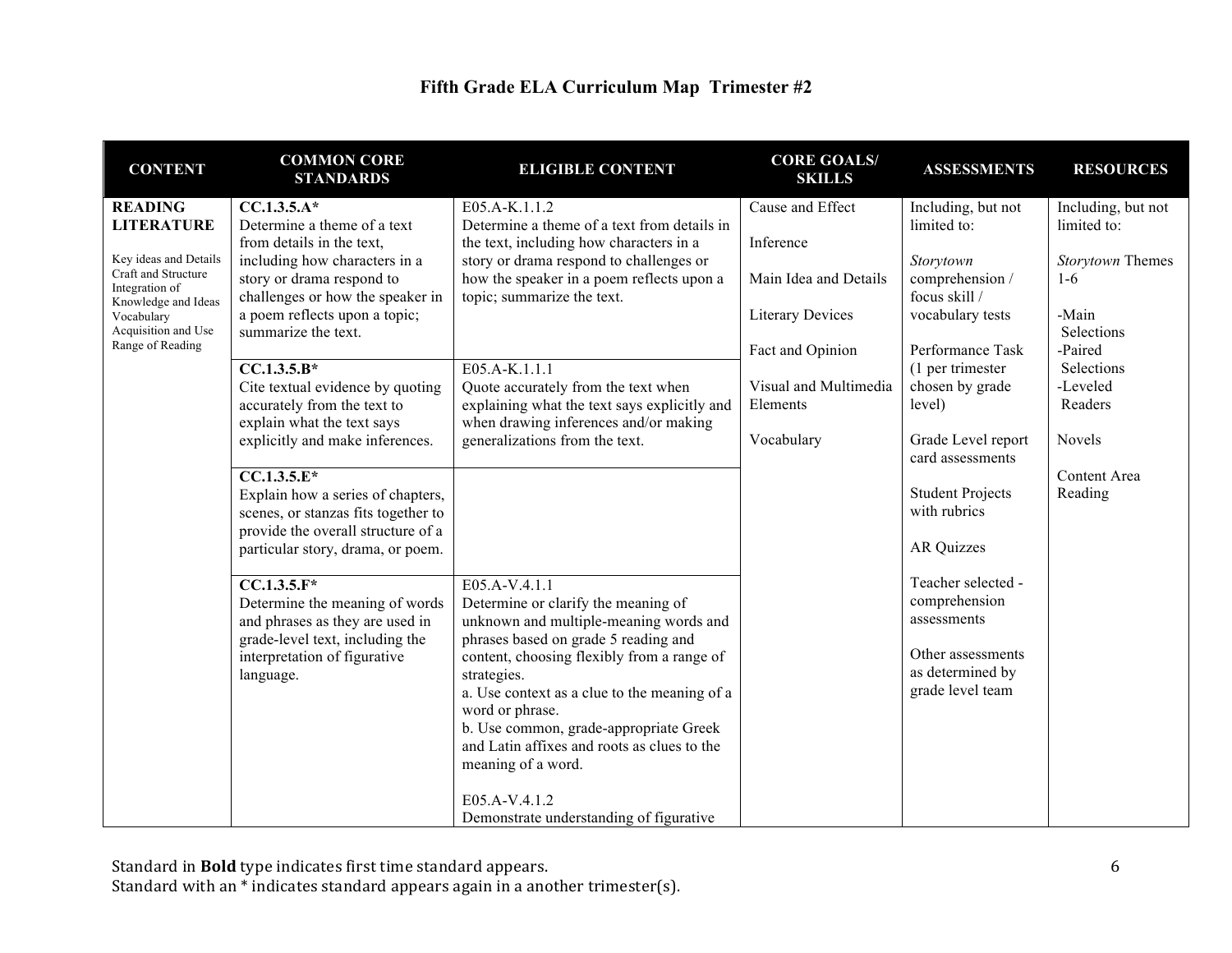| <b>READING</b><br><b>LITERATURE</b><br>Continued<br>Page 2 |                                                                                                                                                                                                                                                         | language, word relationships, and nuances<br>in word meanings.<br>a. Interpret figurative language (similes,<br>metaphors, personification) in context.<br>b. Recognize and explain the meaning of<br>common idioms, adages, and proverbs.<br>c. Use the relationship between particular<br>words (synonyms, antonyms, homographs)<br>to better understand each of the words.         |
|------------------------------------------------------------|---------------------------------------------------------------------------------------------------------------------------------------------------------------------------------------------------------------------------------------------------------|---------------------------------------------------------------------------------------------------------------------------------------------------------------------------------------------------------------------------------------------------------------------------------------------------------------------------------------------------------------------------------------|
|                                                            | $CC.1.3.5.G*$<br>Analyze how visual and<br>multimedia elements contribute<br>to the meaning, tone, or beauty<br>of a text.                                                                                                                              |                                                                                                                                                                                                                                                                                                                                                                                       |
|                                                            | $CC1.3.5.I*$<br>Determine or clarify the<br>meaning of unknown and<br>multiple-meaning words and<br>phrases based on grade 5<br>reading and content, choosing<br>flexibly from a range of<br>strategies.                                                | E05.A-V.4.1.1<br>Determine or clarify the meaning of<br>unknown and multiple-meaning words and<br>phrases based on grade 5 reading and<br>content, choosing flexibly from a range of<br>strategies.<br>a. Use context as a clue to the meaning of a<br>word or phrase.<br>b. Use common, grade-appropriate Greek<br>and Latin affixes and roots as clues to the<br>meaning of a word. |
|                                                            | $\overline{CC.1.3.5.J^*}$<br>Acquire and use accurately<br>grade-appropriate<br>conversational, general<br>academic and domain-specific<br>words and phrases, including<br>those that signal contrast,<br>addition, and other logical<br>relationships. | E05.A-V.4.1.1<br>Determine or clarify the meaning of<br>unknown and multiple-meaning words and<br>phrases based on grade 5 reading and<br>content, choosing flexibly from a range of<br>strategies.<br>a. Use context as a clue to the meaning of a<br>word or phrase.<br>b. Use common, grade-appropriate Greek<br>and Latin affixes and roots as clues to the<br>meaning of a word. |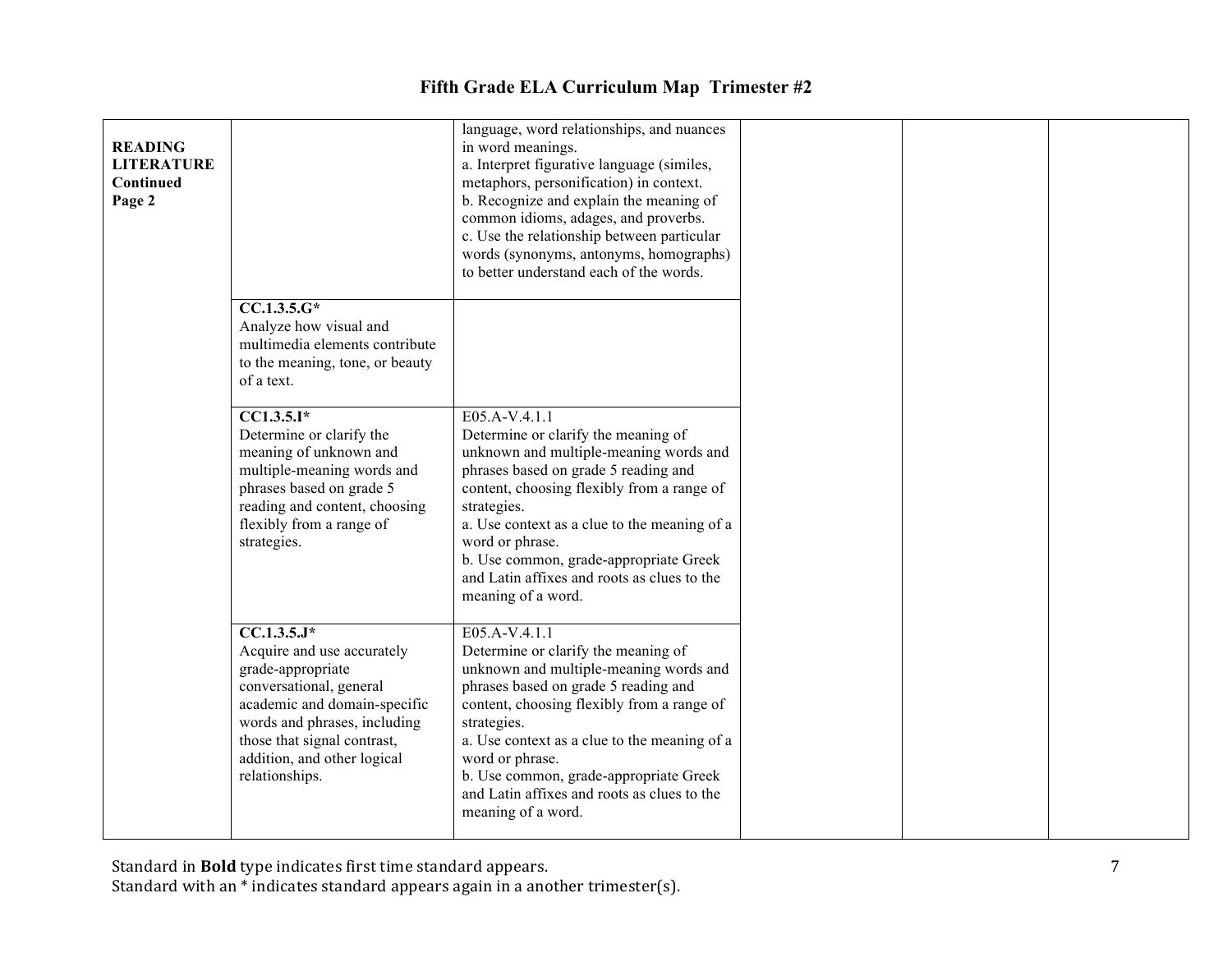| <b>READING</b><br><b>LITERATURE</b><br><b>Continued</b><br>Page 3 |                                                                                                                     | E05.A-V.4.1.2<br>Demonstrate understanding of figurative<br>language, word relationships, and nuances<br>in word meanings.<br>a. Interpret figurative language (similes,<br>metaphors, personification) in context.<br>b. Recognize and explain the meaning of<br>common idioms, adages, and proverbs.<br>c. Use the relationship between particular<br>words (synonyms, antonyms, homographs)<br>to better understand each of the words. |
|-------------------------------------------------------------------|---------------------------------------------------------------------------------------------------------------------|-------------------------------------------------------------------------------------------------------------------------------------------------------------------------------------------------------------------------------------------------------------------------------------------------------------------------------------------------------------------------------------------------------------------------------------------|
|                                                                   | $CC.1.3.5.K*$<br>Read and comprehend literary<br>fiction on grade level, reading<br>independently and proficiently. |                                                                                                                                                                                                                                                                                                                                                                                                                                           |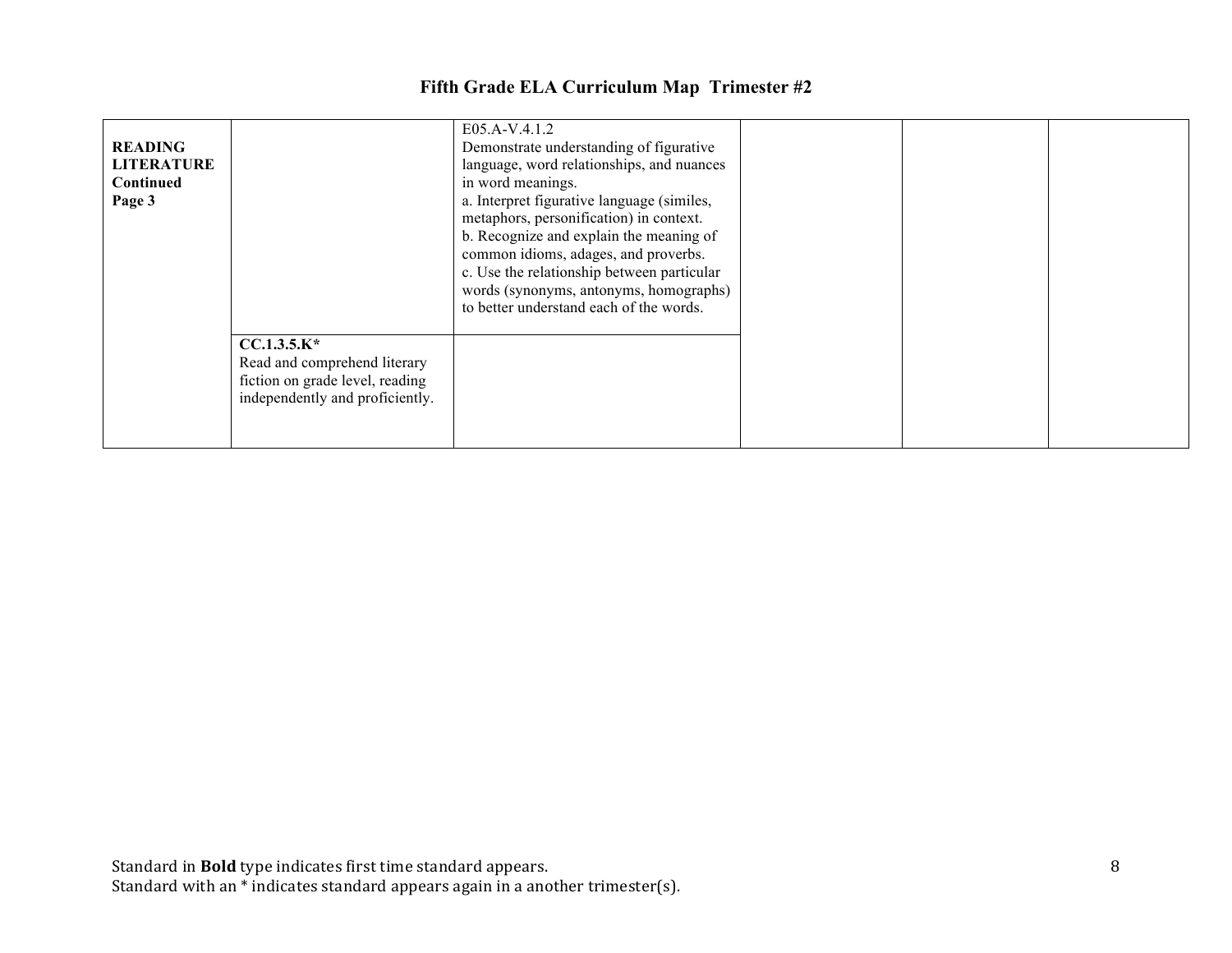| <b>CONTENT</b> | <b>COMMON CORE STANDARDS</b>            | <b>ELIGIBLE CONTENT</b>                    | <b>CORE GOALS/</b><br><b>SKILLS</b> | <b>ASSESSMENTS</b>        | <b>RESOURCES</b>   |
|----------------|-----------------------------------------|--------------------------------------------|-------------------------------------|---------------------------|--------------------|
| Writing        | CC.1.4.5.A                              |                                            | Building a Writing                  | Including, but not        | Including, but not |
|                | Write informative / explanatory texts   |                                            | Community                           | limited to:               | limited to:        |
|                | to examine a topic and convey ideas     |                                            |                                     |                           |                    |
|                | and information clearly.                |                                            | The Writing Process                 | <b>Writing Conference</b> | Being a Writer     |
|                | CC.1.4.5.B                              | E05.E.1.1.1                                |                                     |                           | Units:             |
|                | Identify and introduce a topic clearly. | Introduce text(s) for the intended         | Persuasive writing                  | Teacher selected          |                    |
|                |                                         | audience, state a topic, and create an     |                                     | writing samples           | Unit 1-The Writing |
|                |                                         | organizational structure in which ideas    | <b>Expository Nonfiction</b>        |                           | Community          |
|                |                                         | are logically grouped to support the       |                                     | Storytown grammar         |                    |
|                |                                         | writer's purpose.                          | <b>Constructed Response</b>         | tests                     | Unit 2-The Writing |
|                | CC.1.4.5.C                              | E05C.1.2.2                                 |                                     |                           | Process            |
|                | Develop a topic with facts,             | Develop the topic with facts, definitions, | Sequence of events                  | Teacher made              |                    |
|                | definitions, concrete details,          | concrete details, quotations and other     |                                     | assessments               | Unit 3-Personal    |
|                | quotations, or other information and    | information and examples related to the    | Sensory details                     |                           | Narrative          |
|                | examples related to the topic; include  | topic.                                     |                                     | Student writing           | Unit $4$ – Fiction |
|                | illustrations and multimedia when       | E05.E.1.1.2                                | Transitional words                  | Self and peer             |                    |
|                | useful to aiding comprehension.         | Develop the analysis using a variety of    | Sentences                           | assessments               | Handwriting        |
|                |                                         | evidence from text(s) to support claims,   |                                     |                           | without Tears      |
|                | CC.1.4.5.D                              | opinions, and inferences.<br>E05.C.1.2.1   | Punctuation                         | Other assessments         |                    |
|                | Group related information logically     | Introduce a topic for the intended         |                                     | as determined by          | Storytown Themes   |
|                | linking ideas within and across         | audience, provide a general observation    | Conjunctions                        | grade level team          | $1-6$              |
|                | categories of information using         | and focus, and group related information   |                                     |                           |                    |
|                | words, phrases and clauses; provide a   | logically to support the writer's purpose. | Prepositions                        |                           |                    |
|                | concluding statement or section;        | E05.C.1.2.3                                |                                     |                           |                    |
|                | include formatting when useful to       | Link ideas within and across categories of | Interjections                       |                           |                    |
|                | aiding comprehension.                   | information using words, phrases and       |                                     |                           |                    |
|                |                                         | clauses.                                   | Verb Tenses                         |                           |                    |
|                |                                         | E05.C.1.2.6                                |                                     |                           |                    |
|                |                                         | Provide a concluding section related to    | Pronouns                            |                           |                    |
|                |                                         | the information or explanation presented.  |                                     |                           |                    |
|                |                                         | E05.E.1.1.1                                |                                     |                           |                    |
|                |                                         | Introduce $text(s)$ for the intended       |                                     |                           |                    |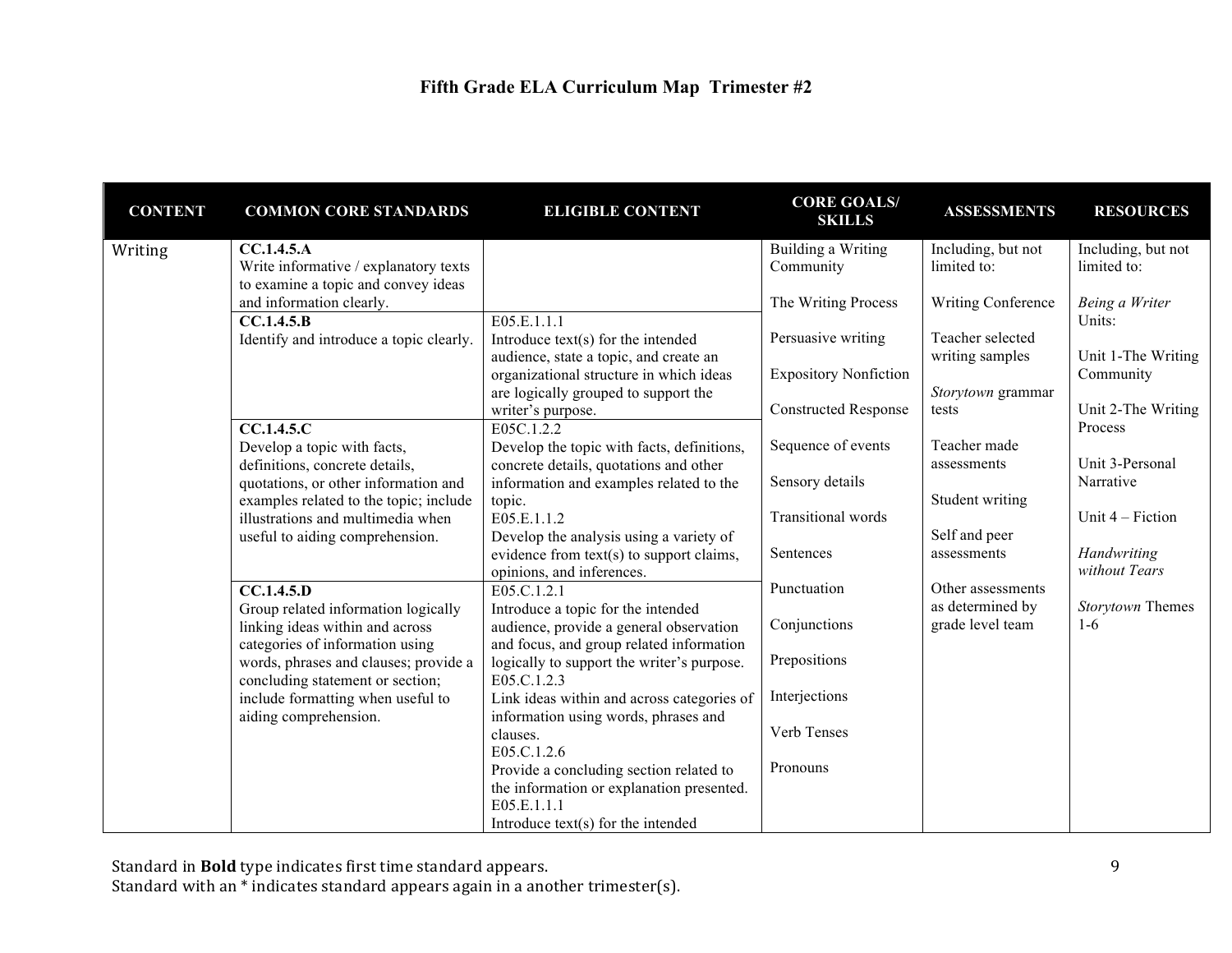|                |                                     | audience, state a topic, and create an     |  |  |
|----------------|-------------------------------------|--------------------------------------------|--|--|
|                |                                     | organizational structure in which ideas    |  |  |
| <b>WRITING</b> |                                     | are logically grouped to support the       |  |  |
| Continued      |                                     | writer's purpose.<br>E05.E.1.1.3           |  |  |
| Page 2         |                                     | Link ideas within and across categories of |  |  |
|                |                                     | information using words, phrases and       |  |  |
|                |                                     | clauses.                                   |  |  |
|                |                                     | E05.E.1.1.6                                |  |  |
|                |                                     | Provide a concluding section related to    |  |  |
|                |                                     | the analysis presented.                    |  |  |
|                | CC.1.4.5.E                          | E05.C.1.2.4                                |  |  |
|                | Write with an awareness of style.   | Write with an awareness of style.          |  |  |
|                | Use precise language and domain-    | Use precise language and domain-           |  |  |
|                | specific vocabulary to inform about | specific vocabulary to inform about or     |  |  |
|                | or explain the topic.               | explain the topic.                         |  |  |
|                | Use sentences of varying length.    | E05.C.1.2.5                                |  |  |
|                |                                     | Establish and maintain a formal style.     |  |  |
|                |                                     | E05.D.2.1.1                                |  |  |
|                |                                     | Expand, combine and reduce sentences       |  |  |
|                |                                     | for meaning, reader/listener interest, and |  |  |
|                |                                     | style.                                     |  |  |
|                |                                     | E05.D.2.1.2                                |  |  |
|                |                                     | Choose words and phrases to convey         |  |  |
|                |                                     | ideas precisely.                           |  |  |
|                |                                     | E05.D.2.1.3                                |  |  |
|                |                                     | Choose punctuation for effect.             |  |  |
|                |                                     | E05.D.2.1.4                                |  |  |
|                |                                     | Choose words and phrases for effect.       |  |  |
|                |                                     | E05.E.1.1.3                                |  |  |
|                |                                     | Link ideas within and across categories of |  |  |
|                |                                     | information using words, phrases and       |  |  |
|                |                                     | clauses.                                   |  |  |
|                |                                     | E05.E.1.1.4                                |  |  |
|                |                                     | Use precise language and domain-           |  |  |
|                |                                     | specific vocabulary to inform about or     |  |  |
|                |                                     | explain the topic.                         |  |  |
|                |                                     | E05.E.1.1.5                                |  |  |
|                |                                     | Establish and maintain a formal style.     |  |  |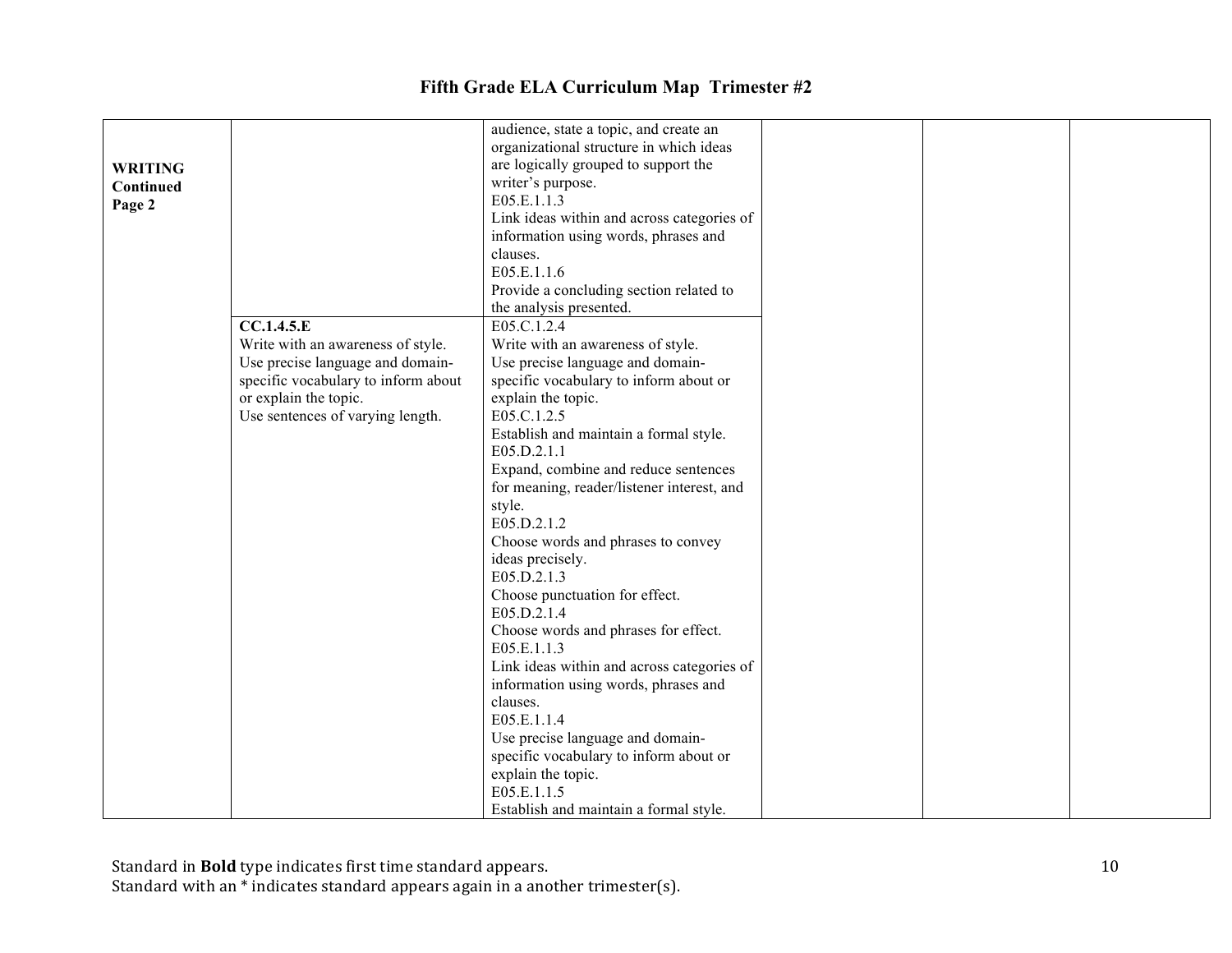| <b>WRITING</b> | CC.1.4.5.F                       | E05.D.1.1.1                                 |
|----------------|----------------------------------|---------------------------------------------|
| Continued      | Demonstrate a grade appropriate  | Explain the function of conjunctions,       |
| Page 3         | command of the conventions of    | prepositions, and interjections in general  |
|                | standard English grammar, usage, | and their function in particular sentences. |
|                | capitalization, punctuation, and | E05.D.1.1.2                                 |
|                | spelling.                        | Form and use the perfect verb tenses.       |
|                |                                  | E05.D.1.1.3                                 |
|                |                                  | Use verb tense to convey various times,     |
|                |                                  | sequences, states and conditions.           |
|                |                                  | E05.D.1.1.4                                 |
|                |                                  | Recognize and correct inappropriate         |
|                |                                  | shifts in verb tense.                       |
|                |                                  | E05.D.1.1.5                                 |
|                |                                  | Use correlative conjunctions.               |
|                |                                  | E05.D.1.1.6                                 |
|                |                                  | Produce complete sentences recognizing      |
|                |                                  | and correcting inappropriate fragments      |
|                |                                  | and run-on sentences.                       |
|                |                                  | E05.D.1.1.7                                 |
|                |                                  | Correctly use frequently confused words.    |
|                |                                  | E05.D.1.1.8                                 |
|                |                                  | Ensure subject-verb and pronoun-            |
|                |                                  | antecedent agreement.                       |
|                |                                  | E05.D.1.2.1                                 |
|                |                                  | Use punctuation to separate items in a      |
|                |                                  | series.                                     |
|                |                                  | E05.D.1.2.2                                 |
|                |                                  | Use a comma to separate an introductory     |
|                |                                  | element from the rest of the sentence.      |
|                |                                  | E05.D.1.2.3                                 |
|                |                                  | Use a comma to set off the words yes and    |
|                |                                  | no, to set off a tag question from the rest |
|                |                                  | of the sentence and to indicate direct      |
|                |                                  | address.                                    |
|                |                                  | E05.D.1.2.4                                 |
|                |                                  | Use underlining, quotation marks, or        |
|                |                                  | italics to indicate titles of works.        |
|                |                                  | E05.D.1.2.5                                 |
|                |                                  | Spell grade appropriate words correctly.    |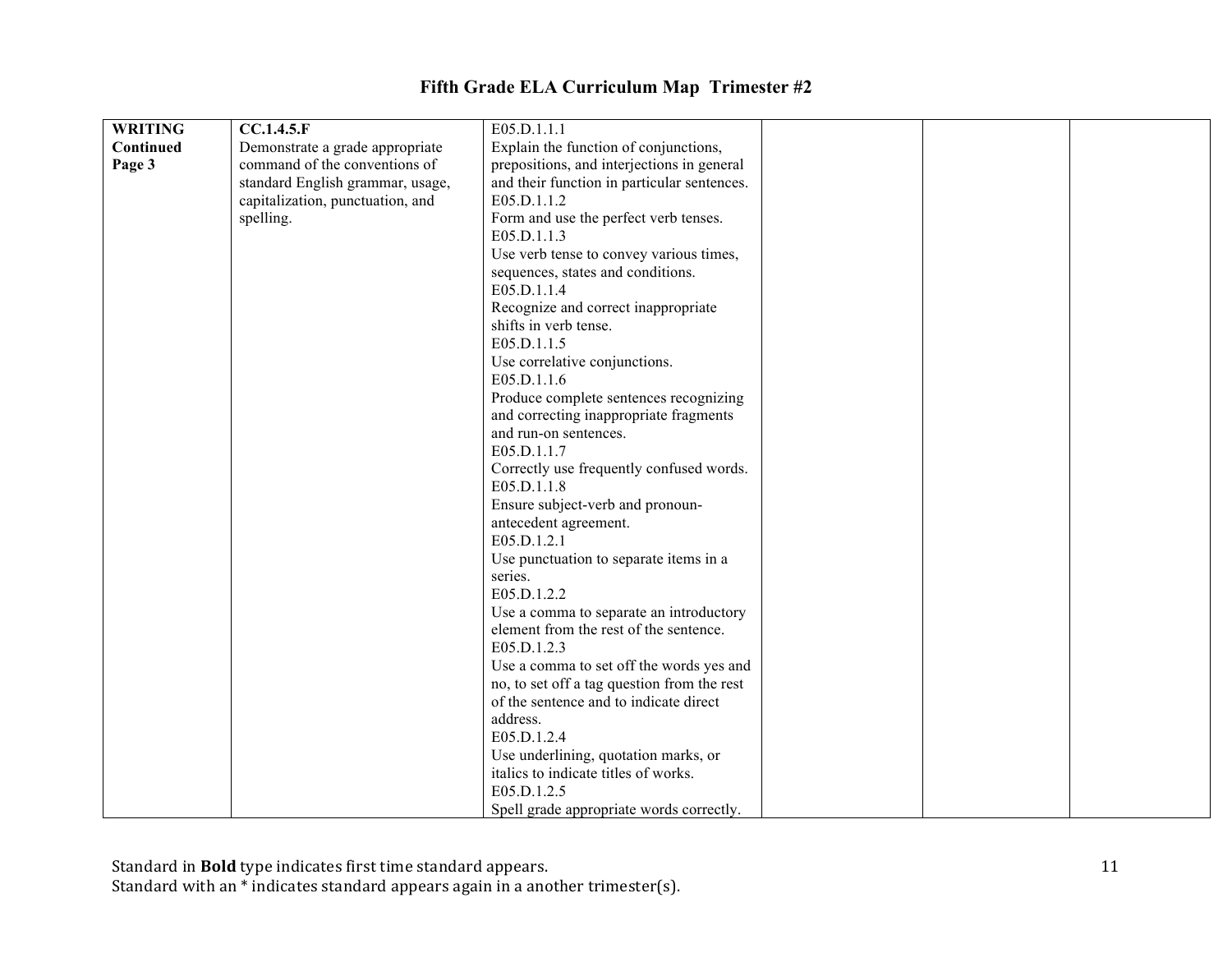|                | <b>CC.1.4.5.G</b>                                          |                                                                                   |
|----------------|------------------------------------------------------------|-----------------------------------------------------------------------------------|
| <b>WRITING</b> | Write opinion pieces on topics or                          |                                                                                   |
| Continued      | texts.                                                     |                                                                                   |
| Page 4         | CC.1.4.5.H                                                 | E05.C.1.1.1                                                                       |
|                | Introduce the topic and state an                           | Introduce the topic or text for the                                               |
|                | opinion on the topic.                                      | intended audience, state an opinion, and                                          |
|                |                                                            | create an organizational structure in<br>which the ideas are logically grouped to |
|                |                                                            | support the writer's purpose.                                                     |
|                |                                                            | E05.E.1.1.1                                                                       |
|                |                                                            | Introduce text(s) for the intended                                                |
|                |                                                            | audience, state a topic, and create an                                            |
|                |                                                            | organizational structure in which ideas                                           |
|                |                                                            | are logically grouped to support the                                              |
|                |                                                            | writer's purpose.                                                                 |
|                |                                                            |                                                                                   |
|                | $\overline{CC.1.4.5.1}$                                    | E05.C.1.1.2                                                                       |
|                | Provide reasons that are supported by                      | Provide logically ordered reasons that are                                        |
|                | facts and details: draw from credible                      | supported by facts and details.<br>E05.E.1.1.2                                    |
|                | sources.                                                   | Develop the analysis using a variety of                                           |
|                |                                                            | evidence from text(s) to support claims,                                          |
|                |                                                            | opinions, and inferences.                                                         |
|                |                                                            |                                                                                   |
|                | CC.1.4.5J                                                  | E05.C.1.1.1                                                                       |
|                | Create an organizational structure                         | Introduce the topic or text for the                                               |
|                | that includes related ideas grouped to                     | intended audience, state an opinion, and                                          |
|                | support the writer's purpose; link                         | create an organizational structure in                                             |
|                | opinion and reasons using words,                           | which the ideas are logically grouped to                                          |
|                | phrases and clauses; provide a                             | support the writer's purpose.                                                     |
|                | concluding statement or section<br>related to the opinion. | E05.C.1.1.3<br>Link opinion and reasons using words,                              |
|                |                                                            | phrases and clauses.                                                              |
|                |                                                            | E05.C.1.1.5                                                                       |
|                |                                                            | Provide a concluding section related to                                           |
|                |                                                            | the opinion presented.                                                            |
|                |                                                            | E05.E.1.1.1                                                                       |
|                |                                                            | Introduce text(s) for the intended                                                |
|                |                                                            | audience, state a topic, and create an                                            |
|                |                                                            | organizational structure in which ideas                                           |

Standard in **Bold** type indicates first time standard appears.

Standard with an \* indicates standard appears again in a another trimester(s).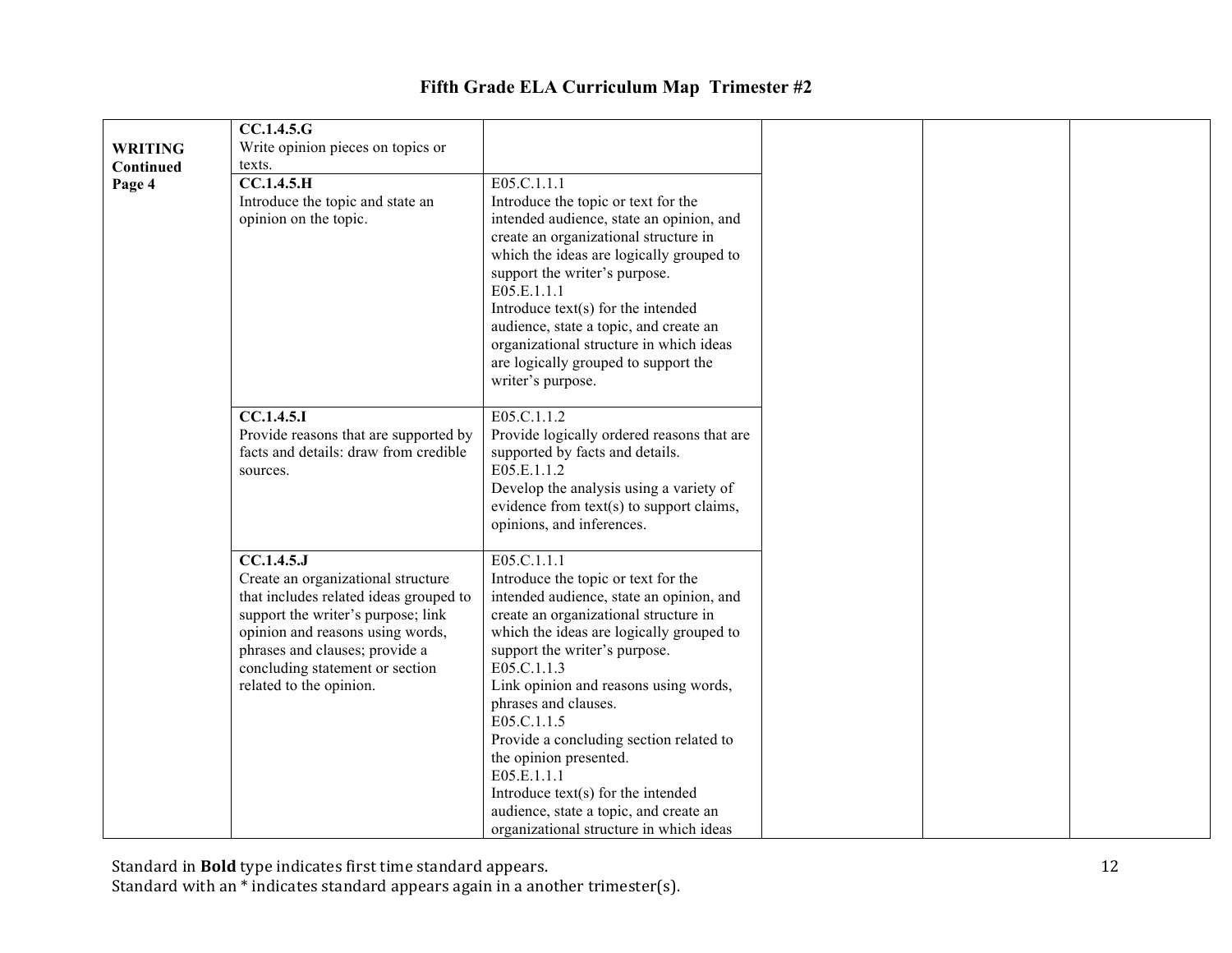| <b>WRITING</b> |                                      | are logically grouped to support the        |
|----------------|--------------------------------------|---------------------------------------------|
| Continued      |                                      | writer's purpose.                           |
| Page 5         |                                      | E05.E.1.1.3                                 |
|                |                                      | Link ideas within and across categories of  |
|                |                                      | information using words, phrases and        |
|                |                                      | clauses.                                    |
|                |                                      | E05.E.1.1.6                                 |
|                |                                      | Provide a concluding section related to     |
|                |                                      | the analysis presented.                     |
|                |                                      |                                             |
|                | CC.1.4.5.K                           | E05.C.1.1.4                                 |
|                | Write with an awareness of style.    | Establish and maintain a formal style.      |
|                |                                      |                                             |
|                | Use sentences of varying length.     | E05.D.2.1.1                                 |
|                | Expand, combine and reduce           | Expand, combine and reduce sentences        |
|                | sentences for meaning,               | for meaning, reader/listener interest, and  |
|                | reader/listener interest, and style. | style.                                      |
|                |                                      | E05.D.2.1.2                                 |
|                |                                      | Choose words and phrases to convey          |
|                |                                      | ideas precisely.                            |
|                |                                      | E05.D.2.1.3                                 |
|                |                                      | Choose punctuation for effect.              |
|                |                                      | E05.D.2.1.4                                 |
|                |                                      | Choose words and phrases for effect.        |
|                |                                      | E05.E.1.1.4                                 |
|                |                                      | Use precise language and domain-            |
|                |                                      |                                             |
|                |                                      | specific vocabulary to inform about or      |
|                |                                      | explain the topic.                          |
|                |                                      | E05.E.1.1.5                                 |
|                |                                      | Establish and maintain a formal style.      |
|                |                                      |                                             |
|                | <b>CC.1.4.5.L</b>                    | E05.D.1.1.1                                 |
|                | Demonstrate a grade appropriate      | Explain the function of conjunctions,       |
|                | command of the conventions of        | prepositions, and interjections in general  |
|                | standard English grammar, usage,     | and their function in particular sentences. |
|                | capitalization, punctuation, and     | E05.D.1.1.2                                 |
|                | spelling.                            | Form and use the perfect verb tenses.       |
|                |                                      | E05.D.1.1.3                                 |
|                |                                      | Use verb tense to convey various times,     |
|                |                                      |                                             |
|                |                                      | sequences, states and conditions.           |
|                |                                      | E05.D.1.1.4                                 |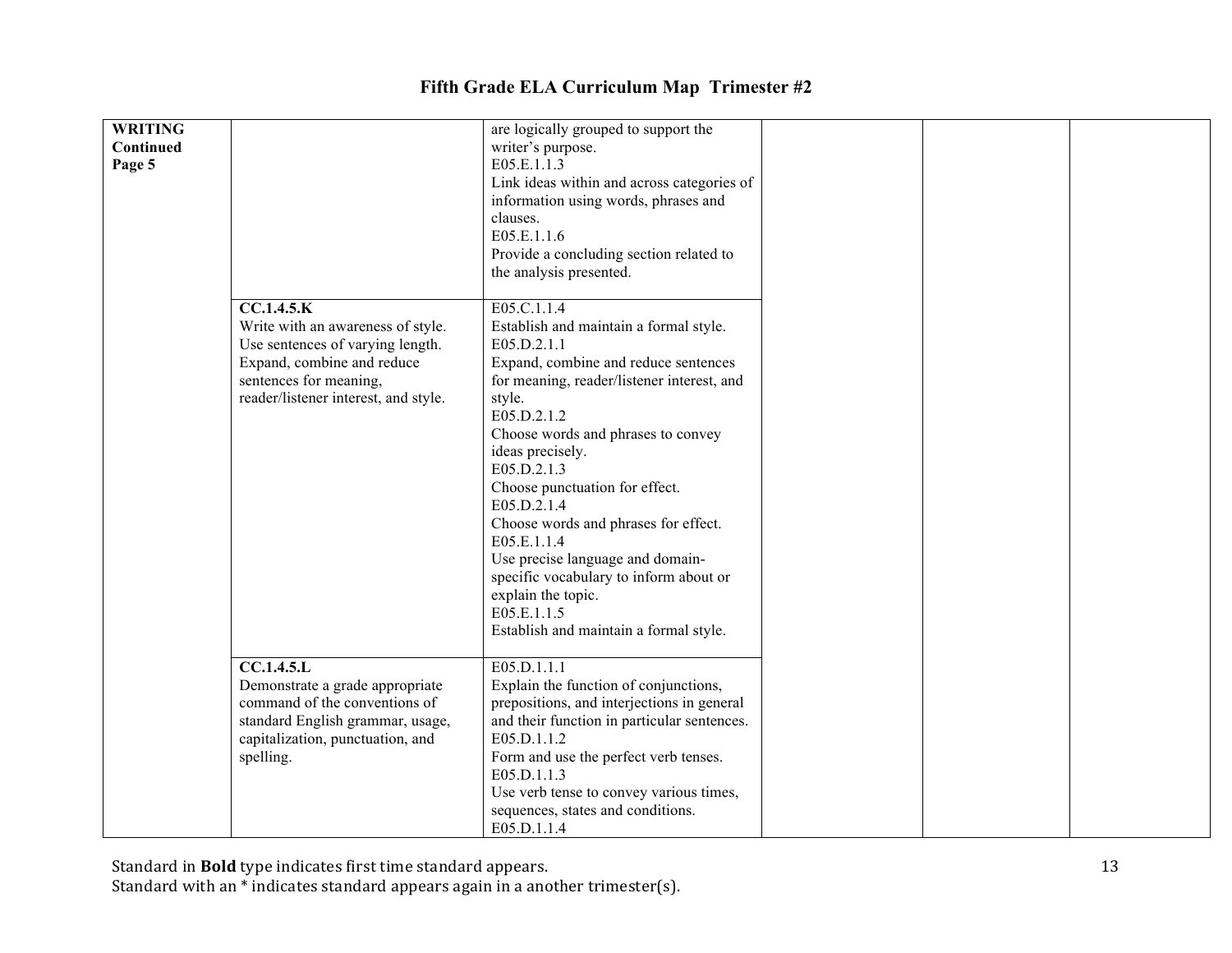|                |                                    | Recognize and correct inappropriate         |  |  |
|----------------|------------------------------------|---------------------------------------------|--|--|
| <b>WRITING</b> |                                    | shifts in verb tense.                       |  |  |
| Continued      |                                    | E05.D.1.1.5                                 |  |  |
| Page 6         |                                    | Use correlative conjunctions.               |  |  |
|                |                                    | E05.D.1.1.6                                 |  |  |
|                |                                    | Produce complete sentences recognizing      |  |  |
|                |                                    | and correcting inappropriate fragments      |  |  |
|                |                                    | and run-on sentences.                       |  |  |
|                |                                    | E05.D.1.1.7                                 |  |  |
|                |                                    | Correctly use frequently confused words.    |  |  |
|                |                                    | E05.D.1.1.8                                 |  |  |
|                |                                    | Ensure subject-verb and pronoun-            |  |  |
|                |                                    | antecedent agreement.                       |  |  |
|                |                                    | E05.D.1.2.1                                 |  |  |
|                |                                    | Use punctuation to separate items in a      |  |  |
|                |                                    | series.                                     |  |  |
|                |                                    | E05.D.1.2.2                                 |  |  |
|                |                                    | Use a comma to separate an introductory     |  |  |
|                |                                    | element from the rest of the sentence.      |  |  |
|                |                                    | E05.D.1.2.3                                 |  |  |
|                |                                    | Use a comma to set off the words yes and    |  |  |
|                |                                    | no, to set off a tag question from the rest |  |  |
|                |                                    | of the sentence and to indicate direct      |  |  |
|                |                                    | address.                                    |  |  |
|                |                                    | E05.D.1.2.4                                 |  |  |
|                |                                    | Use underlining, quotation marks, or        |  |  |
|                |                                    | italics to indicate titles of works.        |  |  |
|                |                                    | E05.D.1.2.5                                 |  |  |
|                |                                    | Spell grade appropriate words correctly.    |  |  |
|                | $CC.1.4.5.S*$                      | E05.E1.1.1                                  |  |  |
|                | Draw evidence from literary or     | Introduce text(s) for the intended          |  |  |
|                | informational texts to support     | audience, state a topic, and create an      |  |  |
|                | analysis, reflection and research, | organizational structure in which ideas     |  |  |
|                | applying grade level reading       | are logically grouped to support the        |  |  |
|                | standards for literature and       | writer's purpose.                           |  |  |
|                | informational texts.               | E05.E.1.1.2                                 |  |  |
|                |                                    | Develop the analysis using a variety of     |  |  |
|                |                                    | evidence form text(s) to support claims,    |  |  |
|                |                                    | opinions and inferences.                    |  |  |
|                |                                    | E05.E.1.1.3                                 |  |  |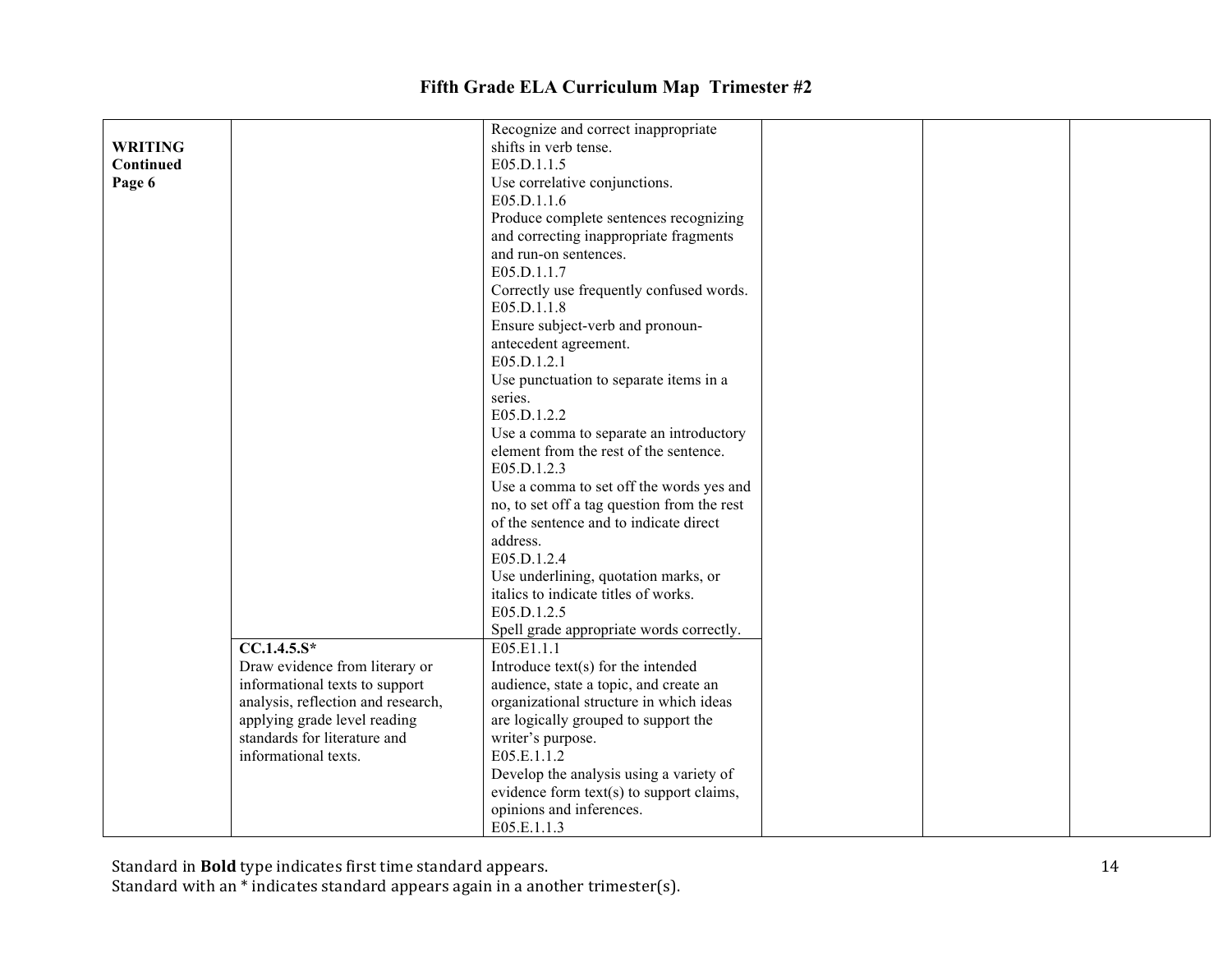| <b>WRITING</b> |                                         | Link ideas within and across categories of |
|----------------|-----------------------------------------|--------------------------------------------|
| Continued      |                                         | information using words, phrases and       |
| Page 7         |                                         | clauses.                                   |
|                |                                         | E05.E.1.1.4                                |
|                |                                         | Use precise language and domain-           |
|                |                                         | specific vocabulary to inform about or     |
|                |                                         | explain the topic.                         |
|                |                                         | E05.E.1.1.5                                |
|                |                                         | Establish and maintain a formal style.     |
|                |                                         | E05.E.1.1.6                                |
|                |                                         | Provide a concluding section related to    |
|                |                                         | the analysis presented.                    |
|                |                                         |                                            |
|                | $CC.1.4.5T*$                            |                                            |
|                | With guidance and support from          |                                            |
|                | peers and adults, develop and           |                                            |
|                | strengthen writing as needed by         |                                            |
|                | planning, revising, editing, rewriting, |                                            |
|                | or trying a new approach.               |                                            |
|                | $CC.1.4.5.U*$                           |                                            |
|                | With some guidance and support, use     |                                            |
|                | technology, including the Internet, to  |                                            |
|                | produce and publish writing as well     |                                            |
|                | as to interact and collaborate with     |                                            |
|                | others; demonstrate sufficient          |                                            |
|                | command of keyboarding skills to        |                                            |
|                | type a minimum of two pages in a        |                                            |
|                | single sitting.                         |                                            |
|                | $CC.1.4.5.X*$                           |                                            |
|                | Write routinely over extended time      |                                            |
|                | frames and shorter time frames for a    |                                            |
|                | range of discipline-specific tasks,     |                                            |
|                | purposes and audiences.                 |                                            |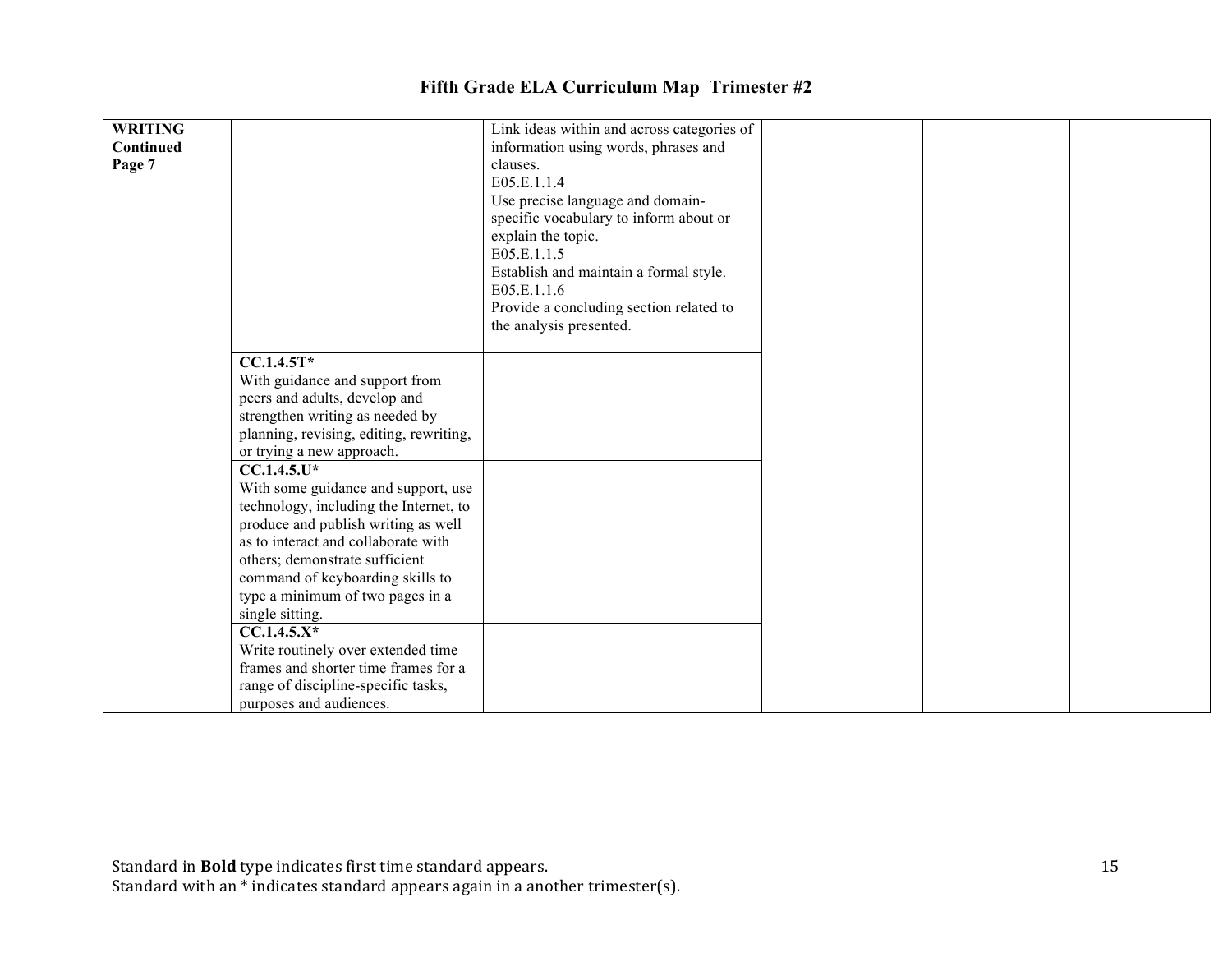| <b>CONTENT</b>                                    | <b>COMMON CORE STANDARDS</b>                                                                                                                                                                                                                                                                                                                                                                                                                                                                                                                                                                                                                                                                                                                                                                                                                                                                                                                                                                                                                                                                                                                                                                                                                 | <b>CORE GOALS/ SKILLS</b>                                                                                                         | <b>ASSESSMENTS</b>                                                                                                                                                                                                                        | <b>RESOURCES</b>                                                                                                                                                                                  |
|---------------------------------------------------|----------------------------------------------------------------------------------------------------------------------------------------------------------------------------------------------------------------------------------------------------------------------------------------------------------------------------------------------------------------------------------------------------------------------------------------------------------------------------------------------------------------------------------------------------------------------------------------------------------------------------------------------------------------------------------------------------------------------------------------------------------------------------------------------------------------------------------------------------------------------------------------------------------------------------------------------------------------------------------------------------------------------------------------------------------------------------------------------------------------------------------------------------------------------------------------------------------------------------------------------|-----------------------------------------------------------------------------------------------------------------------------------|-------------------------------------------------------------------------------------------------------------------------------------------------------------------------------------------------------------------------------------------|---------------------------------------------------------------------------------------------------------------------------------------------------------------------------------------------------|
| <b>SPEAKING</b><br><b>AND</b><br><b>LISTENING</b> | CC.1.5.5.A*<br>Engage effectively in a range of collaborative<br>discussions on grade level topics and texts,<br>building on others' ideas and expressing their own<br>clearly.<br>$CC.1.5.5.B*$<br>Summarize the main points of a written<br>text read aloud or information<br>presented in diverse media and formats, including<br>visually, quantitatively, and orally.<br>$CC.1.5.5.C*$<br>Summarize the points a speaker makes and explain<br>how each claim is supported by reasons and evidence.<br>$\overline{CC1.5.5.D^*}$<br>Report on a topic or present an opinion sequencing<br>ideas logically and<br>using appropriate facts and relevant, descriptive details<br>to support main ideas or themes; speak clearly with<br>adequate volume, appropriate pacing, and clear<br>pronunciation.<br>$CC.1.5.5.E*$<br>Adapt speech to a variety of contexts and tasks, using<br>formal English when appropriate to task and situation.<br>$CC1.5.5.F*$<br>Add audio recordings and visual displays to<br>presentations when appropriate to enhance the<br>development of main ideas or themes.<br>$CC.1.5.5.6*$<br>Demonstrate command of the conventions of standard<br>English when speaking based on grade 5 level and<br>content. | Discussion skills<br>Presentation skills<br>Retell/Paraphrase/Summarize<br>Ask questions<br>Listening skills<br>Use of technology | Including, but not limited<br>to:<br>Rubrics<br>Peer feedback<br>Self-assessments<br>Being A Writer Social<br>Skills Assessment<br>Being A Writer<br><b>Class Assessment</b><br>Other assessments as<br>determined by grade level<br>team | Including, but not limited<br>$\mathfrak{t}$ .<br>Being a Writer<br>Storytown Themes 1-6<br>-Main<br>Selections<br>-Paired<br>Selections<br>-Leveled<br>Readers<br>Novels<br>Content Area Reading |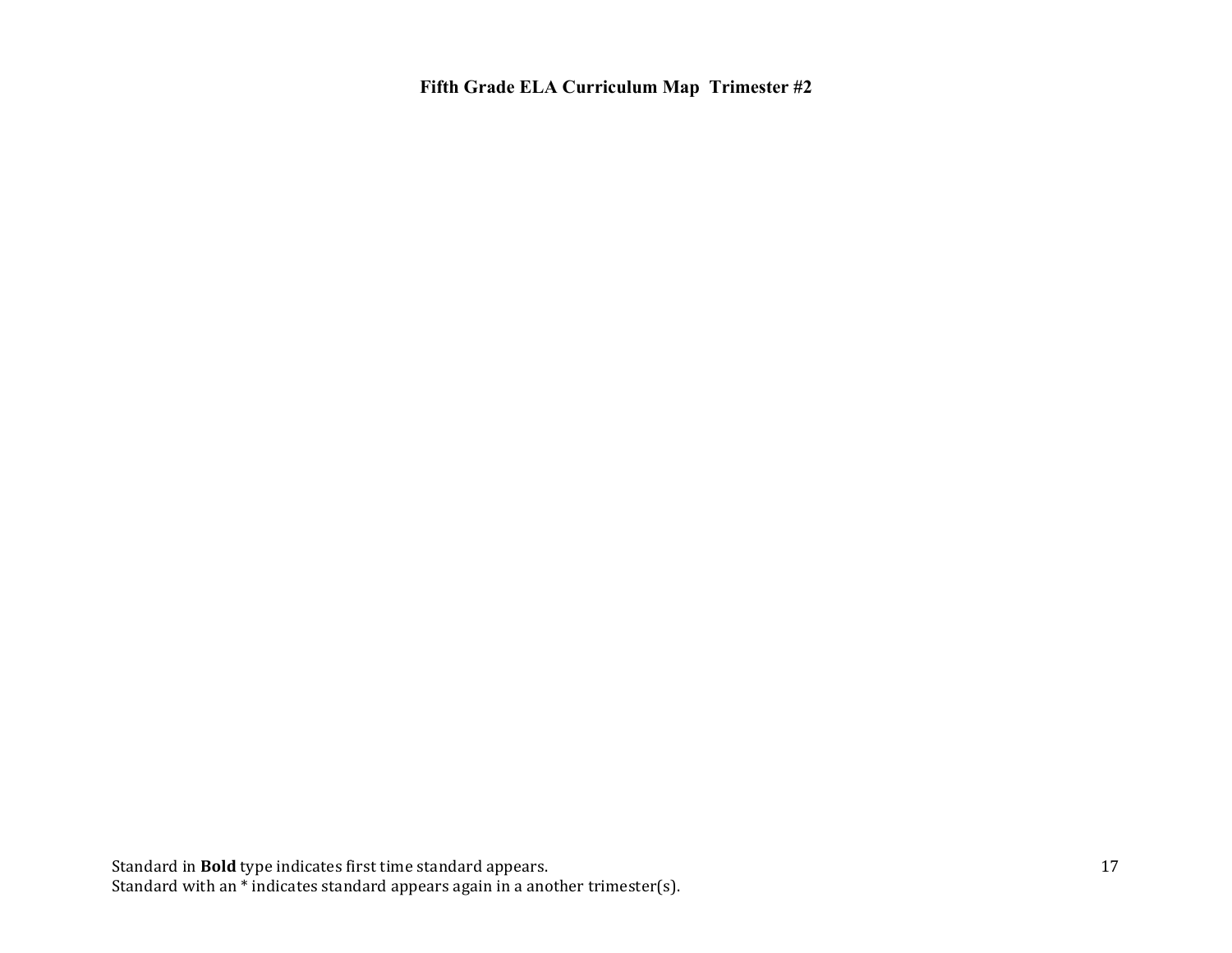| <b>CONTENT</b>                         | <b>COMMON CORE STANDARDS</b>                                                                    | <b>ELIGIBLE CONTENT</b>                                        | <b>CORE GOALS/</b><br><b>SKILLS</b>         | <b>ASSESSMENTS</b>                 | <b>RESOURCES</b>                       |
|----------------------------------------|-------------------------------------------------------------------------------------------------|----------------------------------------------------------------|---------------------------------------------|------------------------------------|----------------------------------------|
| <b>FOUNDATIONAL</b><br><b>SKILLS</b>   | $CC1.1.5.D*$<br>Know and apply grade-<br>level phonics and word analysis                        | pre-, dis-, mis-, non-, inter-<br>extra-, post-, super-, sub-  | Multiple meaning words<br>Synonyms/Antonyms | Including, but not<br>limited to:  | Including, but not<br>limited to:      |
| <b>Phonics and Word</b><br>Recognition | skills in decoding words.<br>•Use combined knowledge of all<br>letter sound correspondences,    | -less, -ble, -ly, -or, -ness,<br>-ment, -er, -ship, -tion, -en | Affixes                                     | Weekly/Cycle<br>spelling test/sort | Developmental<br><b>Spelling Lists</b> |
|                                        | syllabication patterns, and<br>morphology to read accurately<br>unfamiliar multisyllabic words. |                                                                | Word analysis skills                        | Teacher made<br>assessments        | Storytown Spelling<br>Lists            |
|                                        |                                                                                                 |                                                                |                                             | Running records<br>Student writing |                                        |
| <b>Fluency</b>                         | $CCI.1.5.E*$<br>Reading with accuracy and                                                       |                                                                | Accuracy                                    | Including, but not<br>limited to:  | Including, but not<br>limited to:      |
|                                        | fluency to support comprehension.                                                               |                                                                | Pace                                        |                                    |                                        |
|                                        | •Read on-level text with purpose<br>and understanding.                                          |                                                                | Reading rate                                | Running records                    | Storytown Themes<br>$1-6$              |
|                                        | •Read on level text orally with<br>accuracy, appropriate rate, and                              |                                                                | Phrasing                                    | Reader's Theater<br>rubrics        | -Main<br>Selections                    |
|                                        | expression on successive readings.<br>•Use context to confirm or self-                          |                                                                | Intonation                                  | Teacher feedback                   | -Paired<br>Selections                  |
|                                        | correct word recognition and<br>understanding, rereading as                                     |                                                                | Expression                                  | Peer feedback                      | -Leveled<br>Readers                    |
|                                        | necessary.                                                                                      |                                                                |                                             | Self-assessment                    | Novel excerpts                         |
|                                        |                                                                                                 |                                                                |                                             |                                    | Reader's Theater                       |
|                                        |                                                                                                 |                                                                |                                             |                                    | Poetry                                 |
|                                        |                                                                                                 |                                                                |                                             |                                    | Content Area<br>Reading                |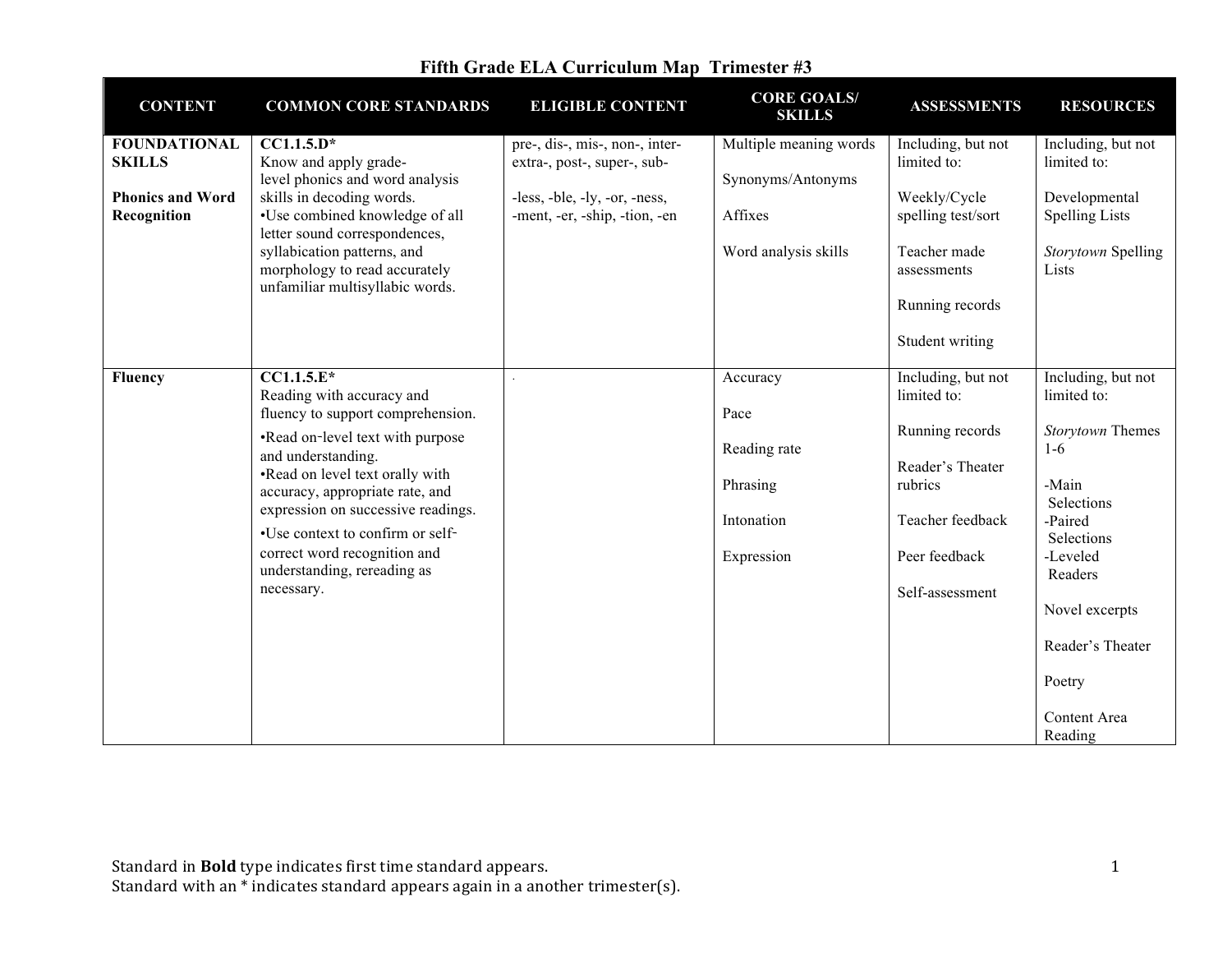| <b>CONTENT</b>                                                                                                                                                                                          | <b>COMMON CORE</b><br><b>STANDARDS</b>                                                                                                                                                                                                                                                                                                                                                  | <b>ELIGIBLE CONTENT</b>                                                                                                                                                                                                                                                                                                                                                                                                                                                             | <b>CORE GOALS/</b><br><b>SKILLS</b>                                                                                                                   | <b>ASSESSMENTS</b>                                                                                                                                                                                                                                                                                                                                                                                        | <b>RESOURCES</b>                                                                                                                                                         |
|---------------------------------------------------------------------------------------------------------------------------------------------------------------------------------------------------------|-----------------------------------------------------------------------------------------------------------------------------------------------------------------------------------------------------------------------------------------------------------------------------------------------------------------------------------------------------------------------------------------|-------------------------------------------------------------------------------------------------------------------------------------------------------------------------------------------------------------------------------------------------------------------------------------------------------------------------------------------------------------------------------------------------------------------------------------------------------------------------------------|-------------------------------------------------------------------------------------------------------------------------------------------------------|-----------------------------------------------------------------------------------------------------------------------------------------------------------------------------------------------------------------------------------------------------------------------------------------------------------------------------------------------------------------------------------------------------------|--------------------------------------------------------------------------------------------------------------------------------------------------------------------------|
| <b>READING</b><br><b>INFORMATIONAL</b><br><b>TEXT</b><br>Key ideas and Details<br>Craft and Structure<br>Integration of Knowledge<br>and Ideas<br>Vocabulary Acquisition<br>and Use<br>Range of Reading | $CC.1.2.5.A*$<br>Determine two or more main<br>ideas in a text and explain how<br>they are supported by key<br>details; summarize the text<br>$CC.1.2.5.B*$<br>Cite textual evidence by quoting<br>accurately from the text to<br>explain what the text says<br>explicitly and make inferences.<br>$CC.1.2.5.E*$<br>Use text structure, in and among<br>texts, to interpret information | E05.B-K.1.1.2<br>Determine two or more main ideas in a text and<br>explain how they are supported by key details;<br>summarize the text<br>$E05.B-K.1.1.1$<br>Quote accurately from the text when explaining<br>what the text says explicitly and when drawing<br>inferences and/or making generalizations from the<br>text.<br>E05.B-C.2.1.2<br>Compare and contrast the overall structure of<br>events, ideas, concepts or information and text<br>features in two or more texts. | Author's Purpose<br>and Perspective<br>Summarize /<br>Paraphrase<br>Fact and Opinion<br><b>Text Features</b><br><b>Literary Devices</b><br>Vocabulary | Including, but not<br>limited to:<br>Storytown<br>comprehension /<br>focus skill /<br>vocabulary tests<br>Performance Task<br>(1 per trimester)<br>chosen by grade<br>level)<br>Grade Level report<br>card assessments<br><b>Student Projects</b><br>with rubrics<br><b>AR Quizzes</b><br>Teacher selected -<br>comprehension<br>assessments<br>Other assessments<br>as determined by<br>grade level team | Including, but<br>not limited to:<br>Storytown<br>Themes 1-6<br>-Main<br>Selections<br>-Paired<br>Selections<br>-Leveled<br>Readers<br>Novels<br>Content Area<br>Reading |
|                                                                                                                                                                                                         |                                                                                                                                                                                                                                                                                                                                                                                         |                                                                                                                                                                                                                                                                                                                                                                                                                                                                                     |                                                                                                                                                       |                                                                                                                                                                                                                                                                                                                                                                                                           |                                                                                                                                                                          |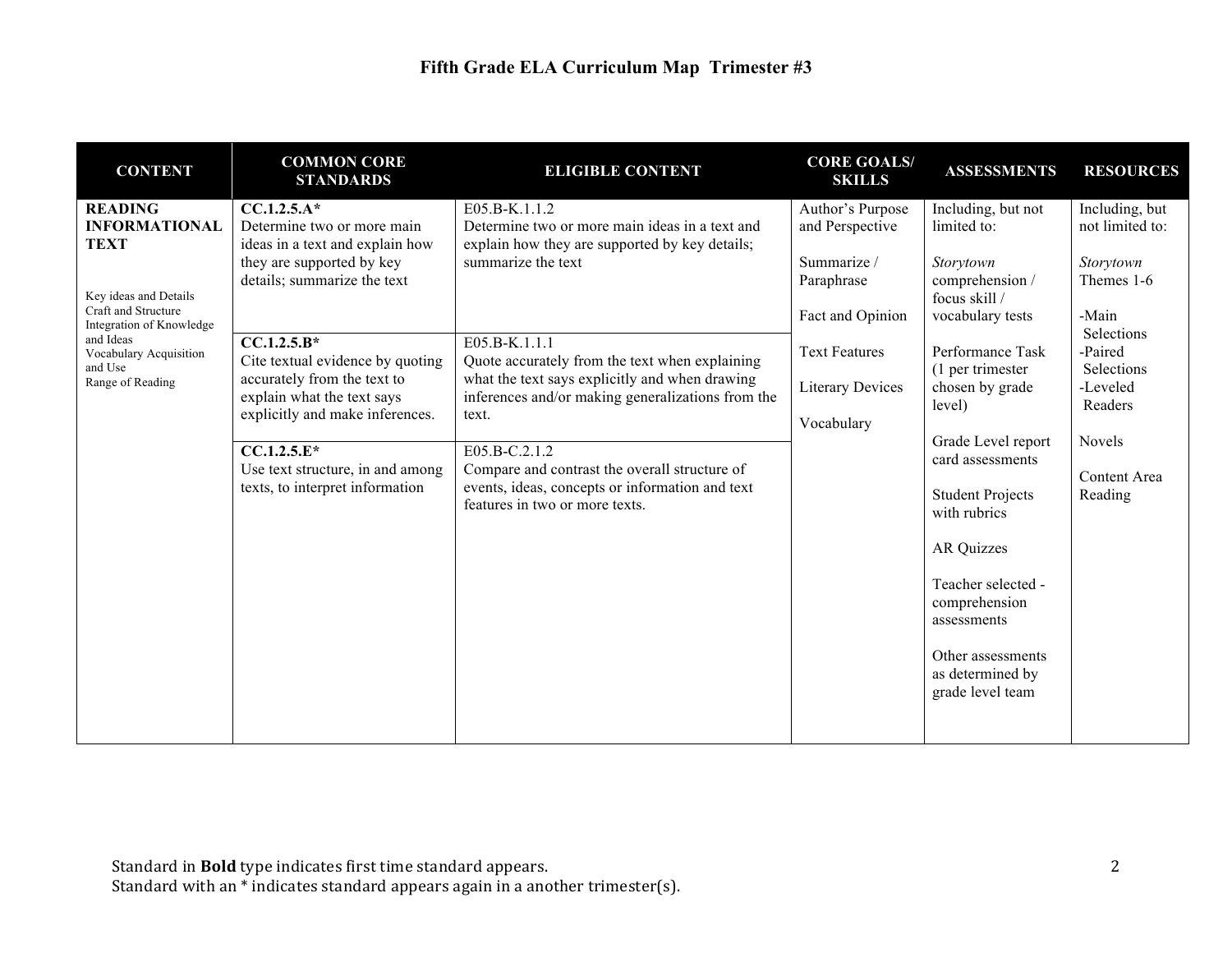| <b>READING</b>          | $CC.1.2.5.F*$                      | E05.B-V.4.1.1                                        |  |  |
|-------------------------|------------------------------------|------------------------------------------------------|--|--|
| <b>INFORMATIONAL</b>    | Determine the meaning of words     | Determine or clarify the meaning of unknown and      |  |  |
| <b>TEXT</b>             | and phrases as they are used in    | multiple-meaning words and phrases based on          |  |  |
| <b>Continued page 2</b> | grade-level text, including        | grade 5 reading and content, choosing flexibly       |  |  |
|                         | interpretation of figurative       | from a range of strategies.                          |  |  |
|                         | language                           | a. Use context as a clue to the meaning of a word    |  |  |
|                         |                                    | or phrase.                                           |  |  |
|                         |                                    | b. Use common, grade-appropriate Greek and           |  |  |
|                         |                                    | Latin affixes and roots as clues to the meaning of a |  |  |
|                         |                                    | word.                                                |  |  |
|                         |                                    | c. Determine the meaning of general academic and     |  |  |
|                         |                                    | domain-specific words and phrases used in a text.    |  |  |
|                         |                                    |                                                      |  |  |
|                         |                                    | E04.B-V.5.1.2                                        |  |  |
|                         |                                    |                                                      |  |  |
|                         |                                    | Demonstrate understanding of figurative language,    |  |  |
|                         |                                    | word relationships, and nuances in word meanings.    |  |  |
|                         |                                    | a. Interpret figurative language (simile, metaphor,  |  |  |
|                         |                                    | personification) in context.                         |  |  |
|                         |                                    | b. Recognize and explain the meaning of common       |  |  |
|                         |                                    | idioms, adages, and proverbs.                        |  |  |
|                         |                                    | c. Use the relationship between particular words     |  |  |
|                         |                                    | (synonyms, antonyms, homographs) to better           |  |  |
|                         |                                    | understand each of the words.                        |  |  |
|                         | $CC.1.2.5.G*$                      | E05.B-C.3.1.3                                        |  |  |
|                         | Draw on information from           | Interpret text features and/or make connections      |  |  |
|                         | multiple print or digital sources, | between text and the content of text features.       |  |  |
|                         | demonstrating the ability to       |                                                      |  |  |
|                         | locate and answer quickly or to    |                                                      |  |  |
|                         | solve a problem efficiently.       |                                                      |  |  |
|                         |                                    |                                                      |  |  |
|                         |                                    |                                                      |  |  |
|                         |                                    |                                                      |  |  |
|                         |                                    |                                                      |  |  |
|                         |                                    |                                                      |  |  |
|                         |                                    |                                                      |  |  |
|                         |                                    |                                                      |  |  |
|                         |                                    |                                                      |  |  |
|                         |                                    |                                                      |  |  |
|                         |                                    |                                                      |  |  |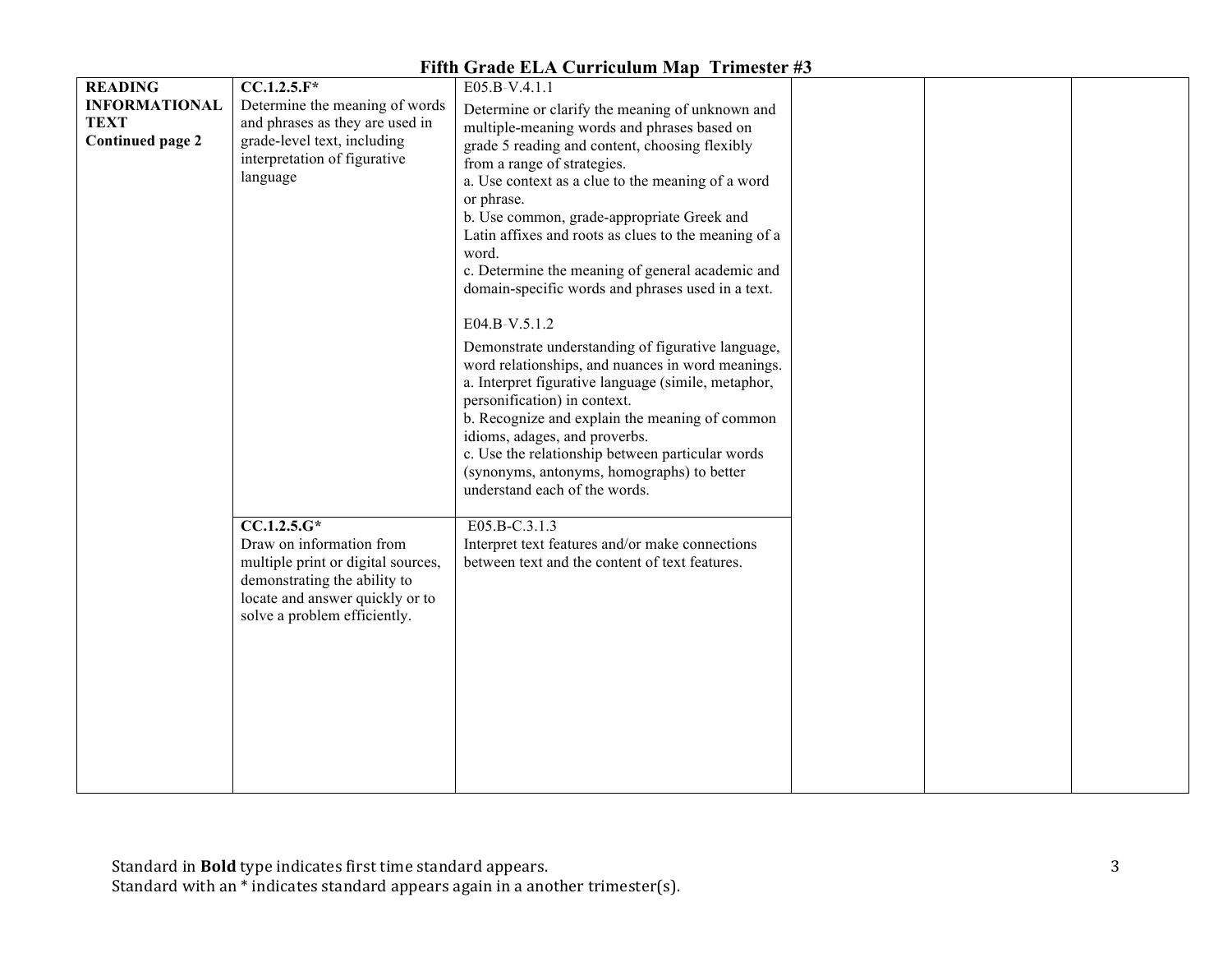|                                                                              |                                                                                                                                                                                                                                             | $\frac{1}{2}$                                                                                                                                                                                                                                                                                                                                                                                                                                                                                                                                                                                                                                                                                                                                                                                                                                                                                                                       |  |
|------------------------------------------------------------------------------|---------------------------------------------------------------------------------------------------------------------------------------------------------------------------------------------------------------------------------------------|-------------------------------------------------------------------------------------------------------------------------------------------------------------------------------------------------------------------------------------------------------------------------------------------------------------------------------------------------------------------------------------------------------------------------------------------------------------------------------------------------------------------------------------------------------------------------------------------------------------------------------------------------------------------------------------------------------------------------------------------------------------------------------------------------------------------------------------------------------------------------------------------------------------------------------------|--|
| <b>READING</b><br><b>INFORMATIONAL</b><br><b>TEXT</b><br>Continued<br>Page 3 | $C.C.1.2.5.H*$<br>Determine how an author<br>supports particular points in a<br>text through reasons and<br>evidence.                                                                                                                       | E05.B-C.3.1.1<br>Explain how an author uses reasons and evidence<br>to support particular points in a text, identifying<br>which reasons and evidence support which point.                                                                                                                                                                                                                                                                                                                                                                                                                                                                                                                                                                                                                                                                                                                                                          |  |
|                                                                              | $CC.1.2.5.I*$<br>Integrate information from<br>several texts on the same topic<br>to demonstrate understanding of<br>that topic.                                                                                                            | E05.B-C.3.1.2<br>Integrate information from several texts on the<br>same topic to demonstrate subject knowledge.                                                                                                                                                                                                                                                                                                                                                                                                                                                                                                                                                                                                                                                                                                                                                                                                                    |  |
|                                                                              | $CC.1.2.5.J*$<br>Acquire and use accurately<br>grade-appropriate<br>conversational, general<br>academic, and domain specific<br>words and phrases, including<br>those that signal contrast,<br>addition, and other logical<br>relationships | E05.B-V.4.1.1<br>Determine or clarify the meaning of unknown and<br>multiple-meaning words and phrases based on<br>grade 5 reading and content, choosing flexibly<br>from a range of strategies.<br>a. Use context as a clue to the meaning of a word<br>or phrase.<br>b. Use common, grade-appropriate Greek and<br>Latin affixes and roots as clues to the meaning of a<br>word.<br>c. Determine the meaning of general academic and<br>domain-specific words and phrases used in a text.<br>E04.B-V.5.1.2<br>Demonstrate understanding of figurative language,<br>word relationships, and nuances in word meanings.<br>a. Interpret figurative language (simile, metaphor,<br>personification) in context.<br>b. Recognize and explain the meaning of common<br>idioms, adages, and proverbs.<br>c. Use the relationship between particular words<br>(synonyms, antonyms, homographs) to better<br>understand each of the words. |  |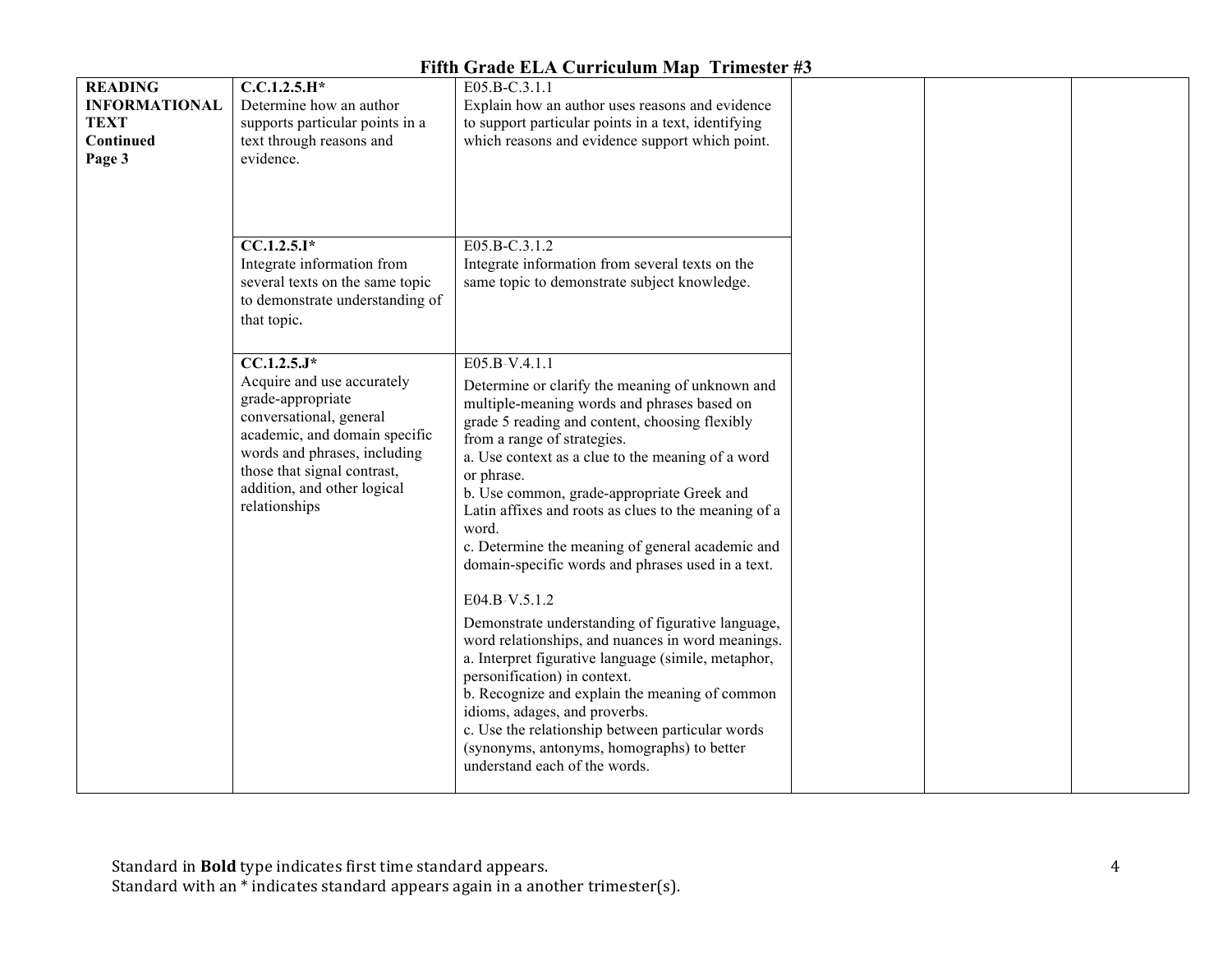| 1 п.н. этаас 227 сагнсалан мар - 11 нояст 80                                 |                                                                                                                                                                                                          |                                                                                                                                                                                                                                                                                                                                                                                                                                                                                             |  |  |
|------------------------------------------------------------------------------|----------------------------------------------------------------------------------------------------------------------------------------------------------------------------------------------------------|---------------------------------------------------------------------------------------------------------------------------------------------------------------------------------------------------------------------------------------------------------------------------------------------------------------------------------------------------------------------------------------------------------------------------------------------------------------------------------------------|--|--|
| <b>READING</b><br><b>INFORMATIONAL</b><br><b>TEXT</b><br>Continued<br>Page 4 | $CCI.2.5.K*$<br>Determine or clarify the<br>meaning of unknown and<br>multiple-meaning words and<br>phrases based on grade 5<br>reading and content, choosing<br>flexibly from a range of<br>strategies. | E05.B-V.4.1.1<br>Determine or clarify the meaning of unknown and<br>multiple-meaning words and phrases based on<br>grade 5 reading and content, choosing flexibly<br>from a range of strategies.<br>a. Use context as a clue to the meaning of a word<br>or phrase.<br>b. Use common, grade-appropriate Greek and<br>Latin affixes and roots as clues to the meaning of a<br>word.<br>c. Determine the meaning of general academic and<br>domain-specific words and phrases used in a text. |  |  |
|                                                                              | $CCA.2.5.L*$<br>Read and comprehend literary<br>nonfiction and informational<br>text on grade level, reading<br>independently and proficiently.                                                          |                                                                                                                                                                                                                                                                                                                                                                                                                                                                                             |  |  |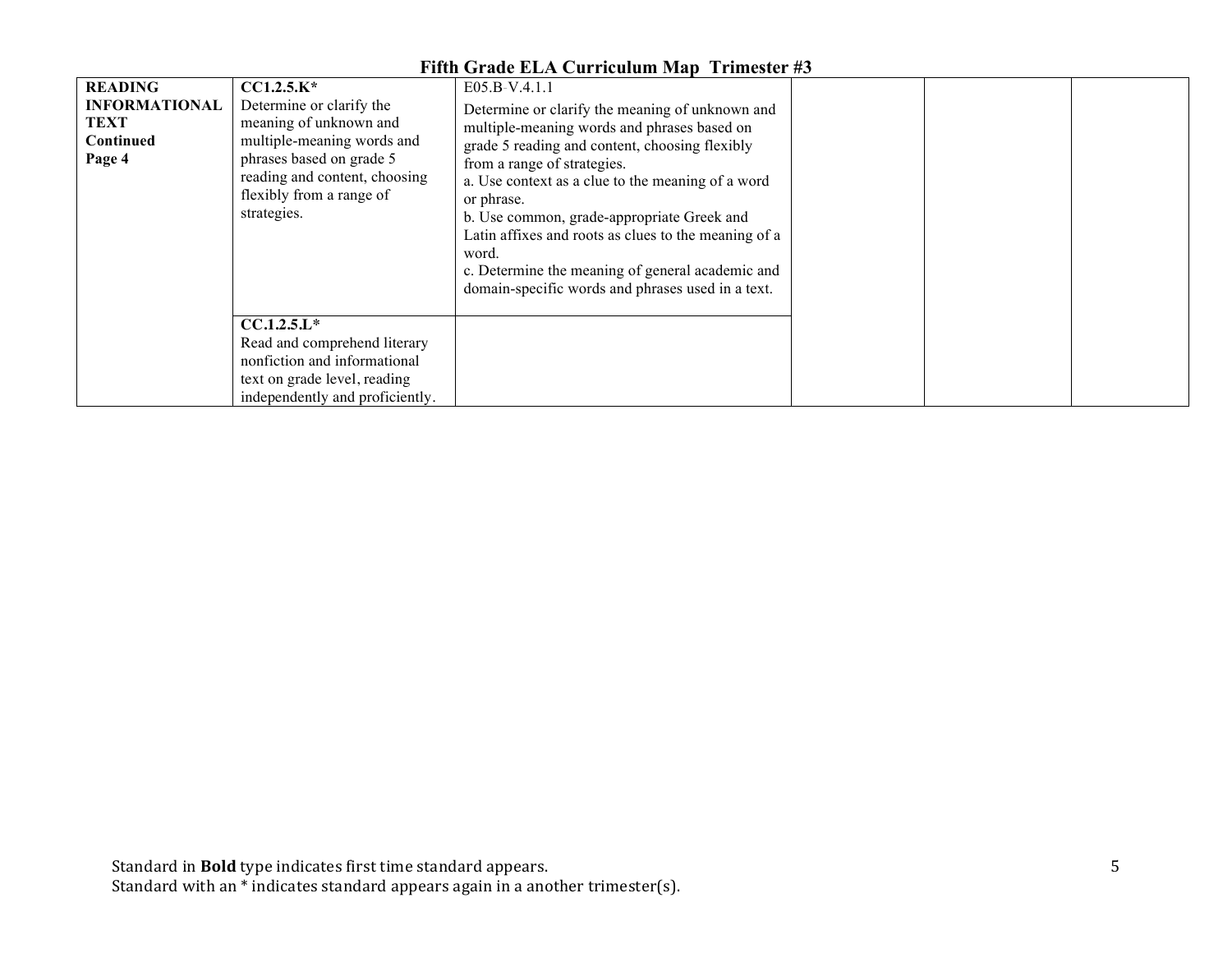| <b>CONTENT</b>                                                                        | <b>COMMON CORE</b><br><b>STANDARDS</b>                                                                                                                             | <b>ELIGIBLE CONTENT</b>                                                                                                                                                                                                                                                                                          | <b>CORE GOALS/</b><br><b>SKILLS</b>    | <b>ASSESSMENTS</b>                                 | <b>RESOURCES</b>                  |
|---------------------------------------------------------------------------------------|--------------------------------------------------------------------------------------------------------------------------------------------------------------------|------------------------------------------------------------------------------------------------------------------------------------------------------------------------------------------------------------------------------------------------------------------------------------------------------------------|----------------------------------------|----------------------------------------------------|-----------------------------------|
| <b>READING</b><br><b>LITERATURE</b>                                                   | $CC.1.3.5.A*$<br>Determine a theme of a text<br>from details in the text,                                                                                          | E05.A-K.1.1.2<br>Determine a theme of a text from details in<br>the text, including how characters in a                                                                                                                                                                                                          | Author's Purpose and<br>Perspective    | Including, but not<br>limited to:                  | Including, but not<br>limited to: |
| Key ideas and Details<br>Craft and Structure<br>Integration of<br>Knowledge and Ideas | including how characters in a<br>story or drama respond to<br>challenges or how the speaker in                                                                     | story or drama respond to challenges or<br>how the speaker in a poem reflects upon a<br>topic; summarize the text.                                                                                                                                                                                               | <b>Literary Devices</b><br>Summarize / | Storytown<br>comprehension /<br>focus skill /      | Storytown Themes<br>$1-6$         |
| Vocabulary<br>Acquisition and Use<br>Range of Reading                                 | a poem reflects upon a topic;<br>summarize the text.                                                                                                               |                                                                                                                                                                                                                                                                                                                  | Paraphrase<br>Fact and Opinion         | vocabulary tests<br>Performance Task               | -Main<br>Selections<br>-Paired    |
|                                                                                       | $CC.1.3.5.B*$<br>Cite textual evidence by quoting<br>accurately from the text to                                                                                   | E05.A-K.1.1.1<br>Quote accurately from the text when<br>explaining what the text says explicitly and                                                                                                                                                                                                             | Visual and Multimedia<br>Elements      | (1 per trimester)<br>chosen by grade<br>level)     | Selections<br>-Leveled<br>Readers |
|                                                                                       | explain what the text says<br>explicitly and make inferences.                                                                                                      | when drawing inferences and/or making<br>generalizations from the text.                                                                                                                                                                                                                                          | Vocabulary                             | Grade Level report<br>card assessments             | Novels                            |
|                                                                                       | $\overline{CC.1.3.5.D^*}$<br>Analyze multiple accounts of the<br>same event or topic, noting<br>important similarities and                                         | E05.A-C.2.1.1<br>Describe how a narrator's or speaker's<br>point of view influences how events are<br>described; describe an author's purpose of                                                                                                                                                                 |                                        | <b>Student Projects</b><br>with rubrics            | Content Area<br>Reading           |
|                                                                                       | differences in the point of view<br>they represent.                                                                                                                | a text and explain how it is conveyed in the<br>text.                                                                                                                                                                                                                                                            |                                        | AR Quizzes                                         |                                   |
|                                                                                       | $CC.1.3.5.E*$<br>Explain how a series of chapters,<br>scenes, or stanzas fits together to<br>provide the overall structure of a                                    |                                                                                                                                                                                                                                                                                                                  |                                        | Teacher selected -<br>comprehension<br>assessments |                                   |
|                                                                                       | particular story, drama, or poem.                                                                                                                                  |                                                                                                                                                                                                                                                                                                                  |                                        | Other assessments<br>as determined by              |                                   |
|                                                                                       | $CC.1.3.5.F*$<br>Determine the meaning of words<br>and phrases as they are used in<br>grade-level text, including the<br>interpretation of figurative<br>language. | E05.A-V.4.1.1<br>Determine or clarify the meaning of<br>unknown and multiple-meaning words and<br>phrases based on grade 5 reading and<br>content, choosing flexibly from a range of<br>strategies.<br>a. Use context as a clue to the meaning of a<br>word or phrase.<br>b. Use common, grade-appropriate Greek |                                        | grade level team                                   |                                   |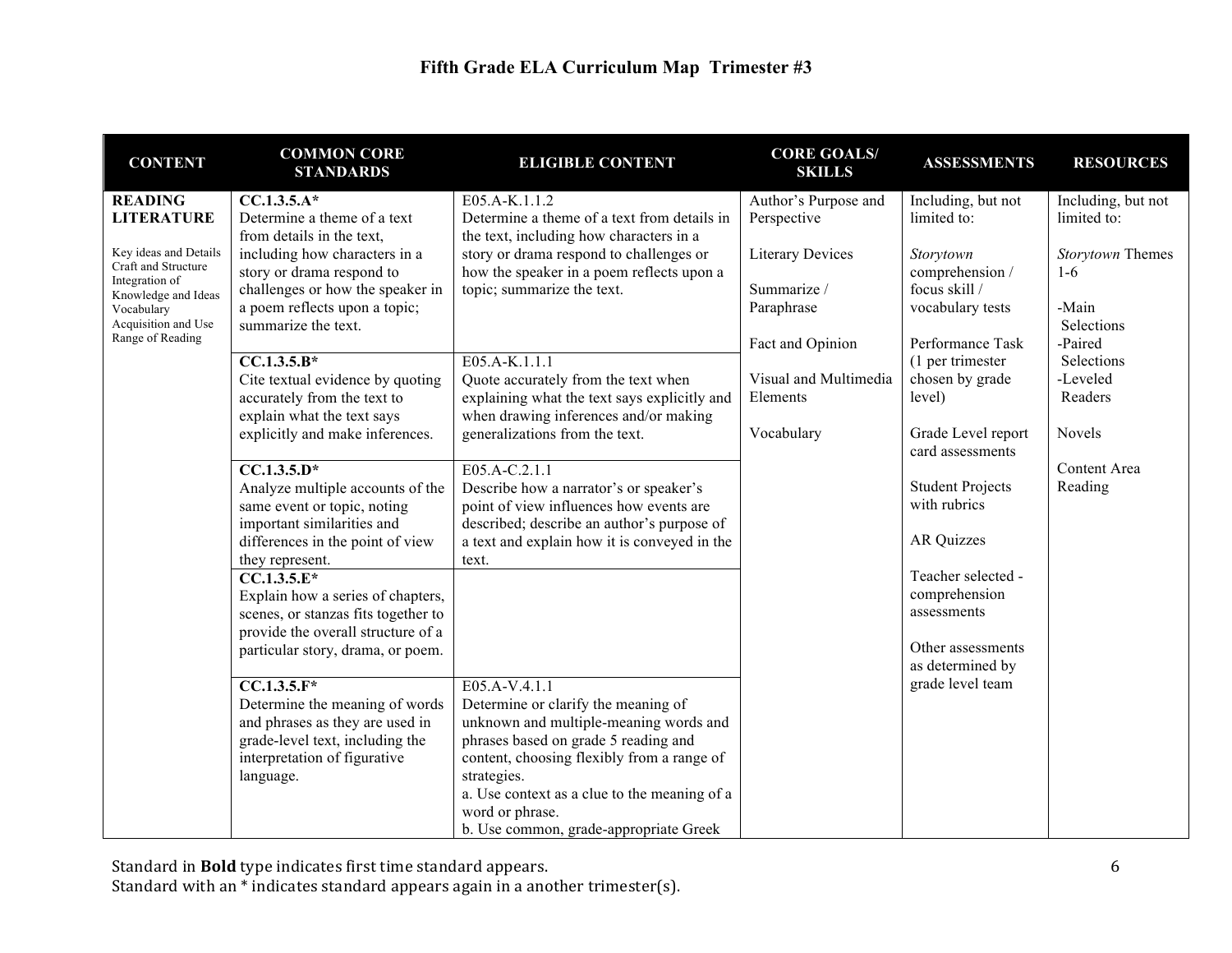| <b>READING</b><br><b>LITERATURE</b> |                                                             | and Latin affixes and roots as clues to the<br>meaning of a word.                  |
|-------------------------------------|-------------------------------------------------------------|------------------------------------------------------------------------------------|
| Continued                           |                                                             |                                                                                    |
| Page 2                              |                                                             | E05.A-V.4.1.2<br>Demonstrate understanding of figurative                           |
|                                     |                                                             | language, word relationships, and nuances                                          |
|                                     |                                                             | in word meanings.<br>a. Interpret figurative language (similes,                    |
|                                     |                                                             | metaphors, personification) in context.                                            |
|                                     |                                                             | b. Recognize and explain the meaning of                                            |
|                                     |                                                             | common idioms, adages, and proverbs.<br>c. Use the relationship between particular |
|                                     |                                                             | words (synonyms, antonyms, homographs)                                             |
|                                     |                                                             | to better understand each of the words.                                            |
|                                     | $CC.1.3.5.G*$                                               |                                                                                    |
|                                     | Analyze how visual and<br>multimedia elements contribute    |                                                                                    |
|                                     | to the meaning, tone, or beauty                             |                                                                                    |
|                                     | of a text.                                                  |                                                                                    |
|                                     | $CC1.3.5.I*$                                                | E05.A-V.4.1.1                                                                      |
|                                     | Determine or clarify the<br>meaning of unknown and          | Determine or clarify the meaning of<br>unknown and multiple-meaning words and      |
|                                     | multiple-meaning words and                                  | phrases based on grade 5 reading and                                               |
|                                     | phrases based on grade 5<br>reading and content, choosing   | content, choosing flexibly from a range of<br>strategies.                          |
|                                     | flexibly from a range of                                    | a. Use context as a clue to the meaning of a                                       |
|                                     | strategies.                                                 | word or phrase.<br>b. Use common, grade-appropriate Greek                          |
|                                     |                                                             | and Latin affixes and roots as clues to the                                        |
|                                     |                                                             | meaning of a word.                                                                 |
|                                     | $CC.1.3.5J*$                                                | E05.A-V.4.1.1                                                                      |
|                                     | Acquire and use accurately                                  | Determine or clarify the meaning of                                                |
|                                     | grade-appropriate<br>conversational, general                | unknown and multiple-meaning words and<br>phrases based on grade 5 reading and     |
|                                     | academic and domain-specific                                | content, choosing flexibly from a range of                                         |
|                                     | words and phrases, including<br>those that signal contrast, | strategies.<br>a. Use context as a clue to the meaning of a                        |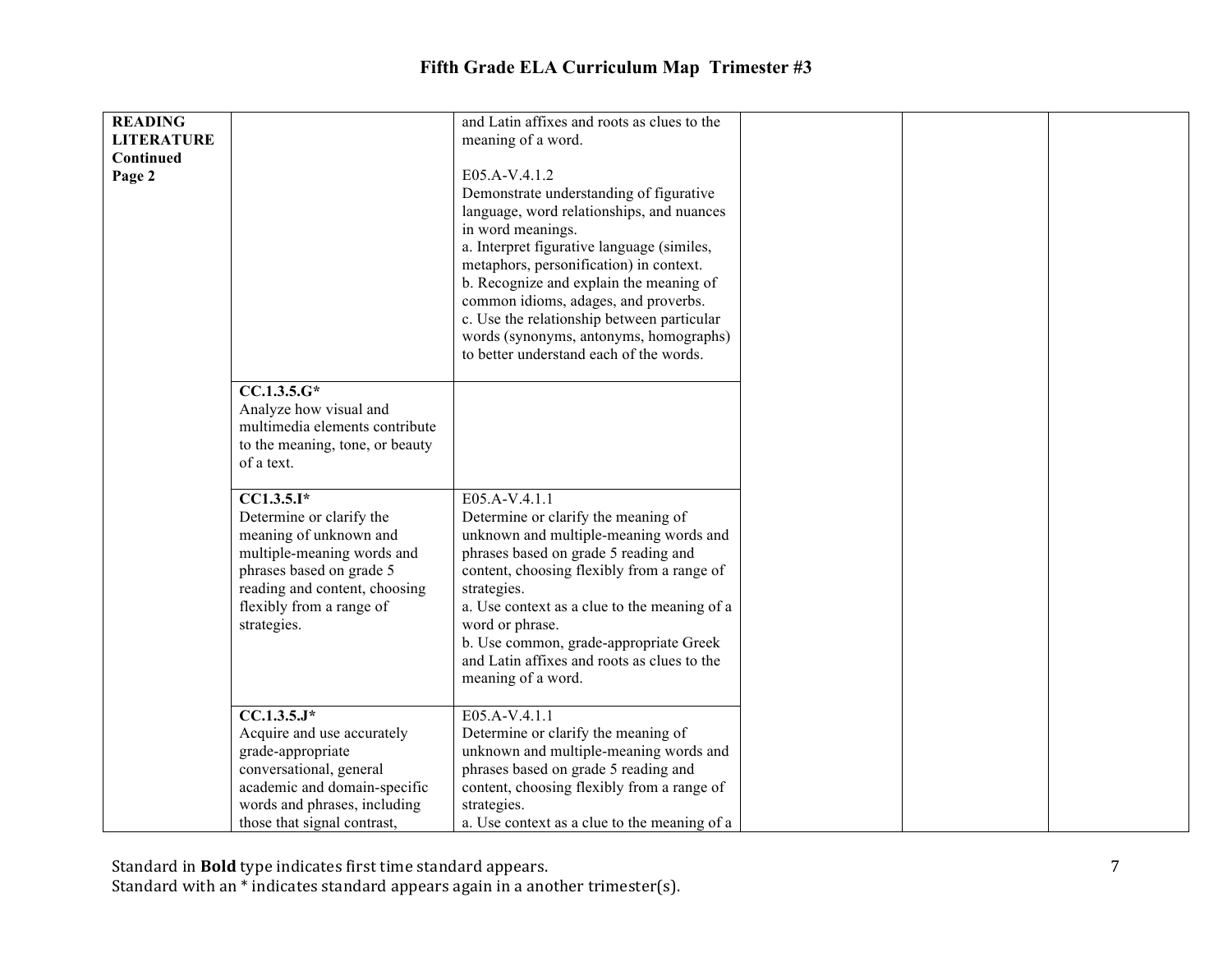| <b>READING</b><br><b>LITERATURE</b><br>Continued<br>Page 3 | addition, and other logical<br>relationships.                                                                       | word or phrase.<br>b. Use common, grade-appropriate Greek<br>and Latin affixes and roots as clues to the<br>meaning of a word.                                                                                                                                                                                                                                                                                                            |  |  |
|------------------------------------------------------------|---------------------------------------------------------------------------------------------------------------------|-------------------------------------------------------------------------------------------------------------------------------------------------------------------------------------------------------------------------------------------------------------------------------------------------------------------------------------------------------------------------------------------------------------------------------------------|--|--|
|                                                            | $CC.1.3.5.K*$<br>Read and comprehend literary<br>fiction on grade level, reading<br>independently and proficiently. | E05.A-V.4.1.2<br>Demonstrate understanding of figurative<br>language, word relationships, and nuances<br>in word meanings.<br>a. Interpret figurative language (similes,<br>metaphors, personification) in context.<br>b. Recognize and explain the meaning of<br>common idioms, adages, and proverbs.<br>c. Use the relationship between particular<br>words (synonyms, antonyms, homographs)<br>to better understand each of the words. |  |  |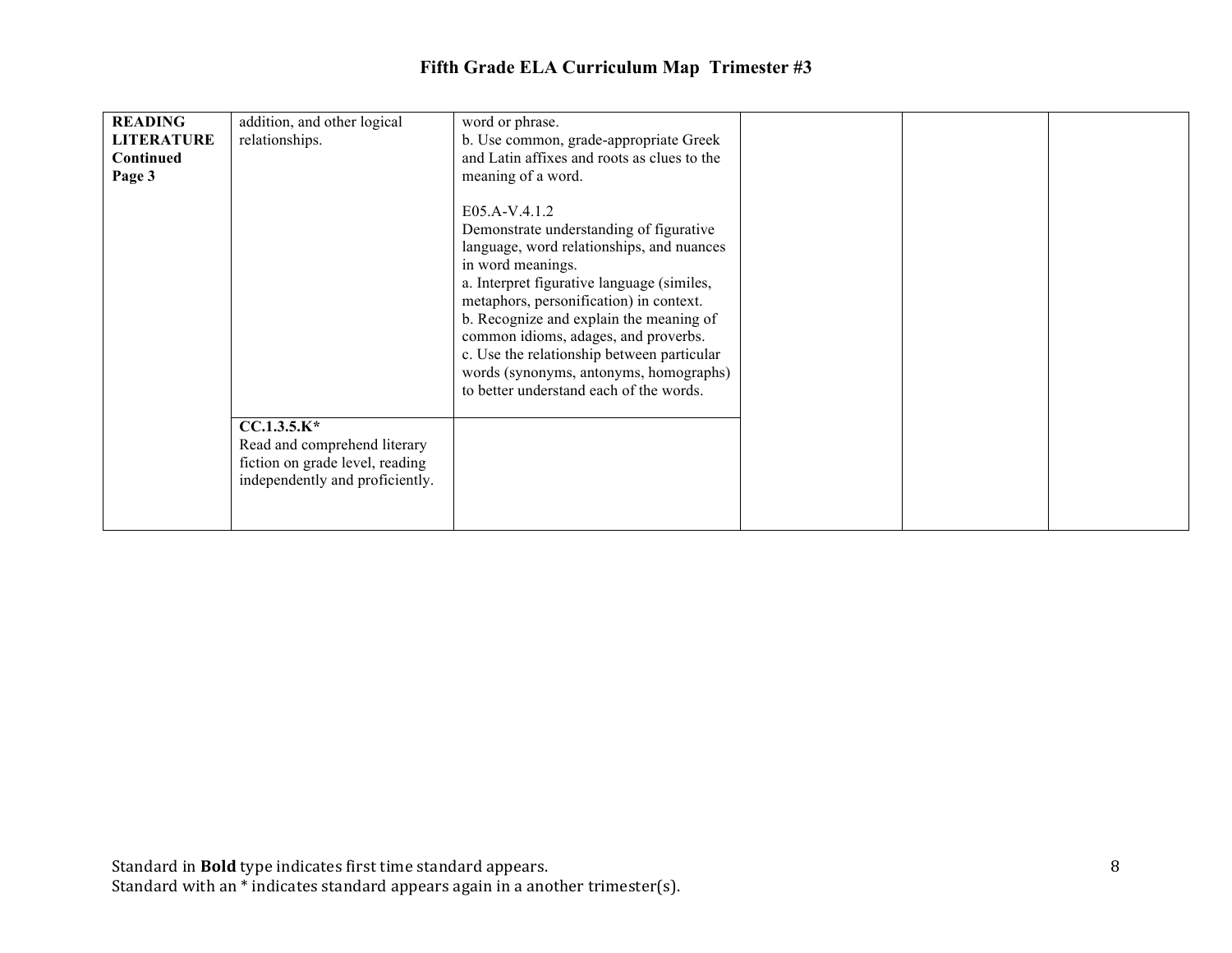| <b>CONTENT</b>                        | <b>COMMON CORE STANDARDS</b>                                                                                    | <b>ELIGIBLE CONTENT</b>                                                                                                                                           | <b>CORE GOALS/</b><br><b>SKILLS</b>                     | <b>ASSESSMENTS</b>                                        | <b>RESOURCES</b>                  |
|---------------------------------------|-----------------------------------------------------------------------------------------------------------------|-------------------------------------------------------------------------------------------------------------------------------------------------------------------|---------------------------------------------------------|-----------------------------------------------------------|-----------------------------------|
| Writing                               | $CC.1.4.5.M*$<br>Write narratives to develop real or<br>imagined experiences or events.                         |                                                                                                                                                                   | <b>Building a Writing</b><br>Community                  | Including, but not<br>limited to:                         | Including, but not<br>limited to: |
|                                       | $CC.1.4.5N*$<br>Orient the reader by establishing a                                                             | E05.C.1.3.1                                                                                                                                                       | The Writing Process                                     | Writing Conference                                        | Being a Writer<br>Units:          |
|                                       | situation and introducing a narrator<br>and/or characters.                                                      | Orient the reader by establishing a<br>situation and introducing a narrator<br>and/or characters; organize an event<br>sequence that unfolds naturally to support | Narrative writing<br>(Personal Narrative or<br>Fiction) | Teacher selected<br>writing samples                       | Unit 1-The Writing<br>Community   |
|                                       |                                                                                                                 | the writer's purpose; maintain a<br>controlling point.                                                                                                            | <b>Constructed Response</b>                             | Storytown grammar<br>tests                                | Unit 2-The Writing                |
|                                       | $CC.1.4.5.0*$<br>Use narrative techniques such as                                                               | E05.C.1.3.2<br>Use narrative techniques such as dialogue                                                                                                          | Sequence of events<br>Sensory details                   | Teacher made                                              | Process<br>Unit 3-Personal        |
|                                       | dialogue, description and pacing to<br>develop experiences and events or<br>show the responses of characters to | and description to develop experiences<br>and events or to show the responses of<br>characters to situations.                                                     | Transitional words                                      | assessments<br>Student writing                            | Narrative                         |
|                                       | situations; use concrete words and<br>phrases and sensory details to convey                                     | E05.C.1.3.4<br>Use concrete words and phrases and                                                                                                                 | Sentences                                               | Self and peer                                             | Unit $4$ – Fiction                |
|                                       | experiences and events precisely.                                                                               | sensory details to convey experiences and<br>events precisely.                                                                                                    | Punctuation                                             | assessments                                               | Handwriting<br>without Tears      |
|                                       | $\overline{CC.1.4.5.P^*}$<br>Organize an event sequence that<br>unfolds naturally, using a variety of           | E05.C.1.3.1<br>Orient the reader by establishing a<br>situation and introducing a narrator                                                                        | Conjunctions<br>Prepositions                            | Other assessments<br>as determined by<br>grade level team | Storytown Themes<br>$1-6$         |
|                                       | transitional words and phrases to<br>manage the sequence of events;                                             | and/or characters; organize an event<br>sequence that unfolds naturally to support                                                                                | Interjections                                           |                                                           |                                   |
|                                       | provide a conclusion that follows<br>from the narrated experiences and                                          | the writer's purpose; establish a<br>controlling point.                                                                                                           | Verb Tenses                                             |                                                           |                                   |
|                                       | events.                                                                                                         |                                                                                                                                                                   | Pronouns                                                |                                                           |                                   |
| <b>WRITING</b><br>Continued<br>Page 2 |                                                                                                                 | E05.C.1.3.3<br>Use a variety of transitional words,<br>phrases and clauses to manage the<br>sequence of events.                                                   |                                                         |                                                           |                                   |
|                                       |                                                                                                                 | E05.C.1.3.5<br>Provide a conclusion that follows from<br>the narrated experiences or events.                                                                      |                                                         |                                                           |                                   |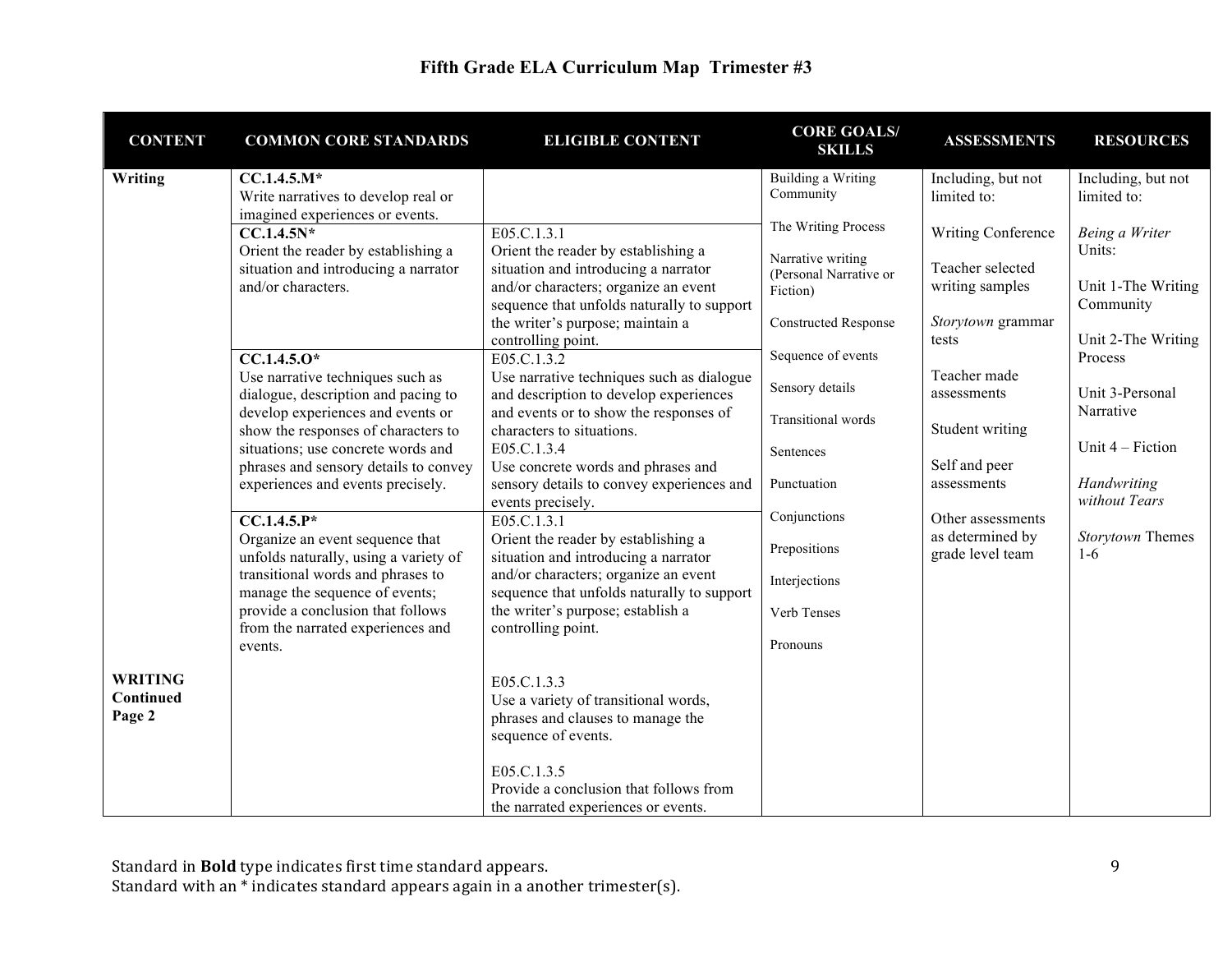| $CC.1.4.5.Q*$                        | E05.C.1.3.4                                 |  |  |
|--------------------------------------|---------------------------------------------|--|--|
| Write with an awareness of style.    | Use concrete words and phrases and          |  |  |
| Use sentences of varying length.     | sensory details to convey experiences and   |  |  |
| Expand, combine and reduce           | events precisely.                           |  |  |
| sentences for meaning,               | E05.D.2.1.1                                 |  |  |
| reader/listener interest, and style. | Expand, combine and reduce sentences        |  |  |
|                                      | for meaning, reader/listener interest, and  |  |  |
|                                      | style.                                      |  |  |
|                                      | E05.D.2.1.2                                 |  |  |
|                                      | Choose words and phrases to convey          |  |  |
|                                      | ideas precisely.                            |  |  |
|                                      | E05.D.2.1.3                                 |  |  |
|                                      | Choose punctuation for effect.              |  |  |
|                                      | E05.D.2.1.4                                 |  |  |
|                                      | Choose words and phrases for effect.        |  |  |
| $CC.1.4.5.R*$                        | E05.D.1.1.1                                 |  |  |
| Demonstrate a grade appropriate      | Explain the function of conjunctions,       |  |  |
| command of the conventions of        | prepositions, and interjections in general  |  |  |
| standard English grammar, usage,     | and their function in particular sentences. |  |  |
| capitalization, punctuation, and     | E05.D.1.1.2                                 |  |  |
| spelling.                            | Form and use the perfect verb tenses.       |  |  |
|                                      | E05.D.1.1.3                                 |  |  |
|                                      | Use verb tense to convey various times,     |  |  |
|                                      | sequences, states and conditions.           |  |  |
|                                      | E05.D.1.1.4                                 |  |  |
|                                      | Recognize and correct inappropriate         |  |  |
|                                      | shifts in verb tense.                       |  |  |
|                                      | E05.D.1.1.5                                 |  |  |
|                                      | Use correlative conjunctions.               |  |  |
|                                      | E05.D.1.1.6                                 |  |  |
|                                      | Produce complete sentences recognizing      |  |  |
|                                      | and correcting inappropriate fragments      |  |  |
|                                      | and run-on sentences.                       |  |  |
|                                      | E05.D.1.1.7                                 |  |  |
|                                      | Correctly use frequently confused words.    |  |  |
|                                      | E05.D.1.1.8                                 |  |  |
|                                      | Ensure subject-verb and pronoun-            |  |  |
|                                      | antecedent agreement.                       |  |  |
|                                      | E05.D.1.2.1                                 |  |  |
|                                      | Use punctuation to separate items in a      |  |  |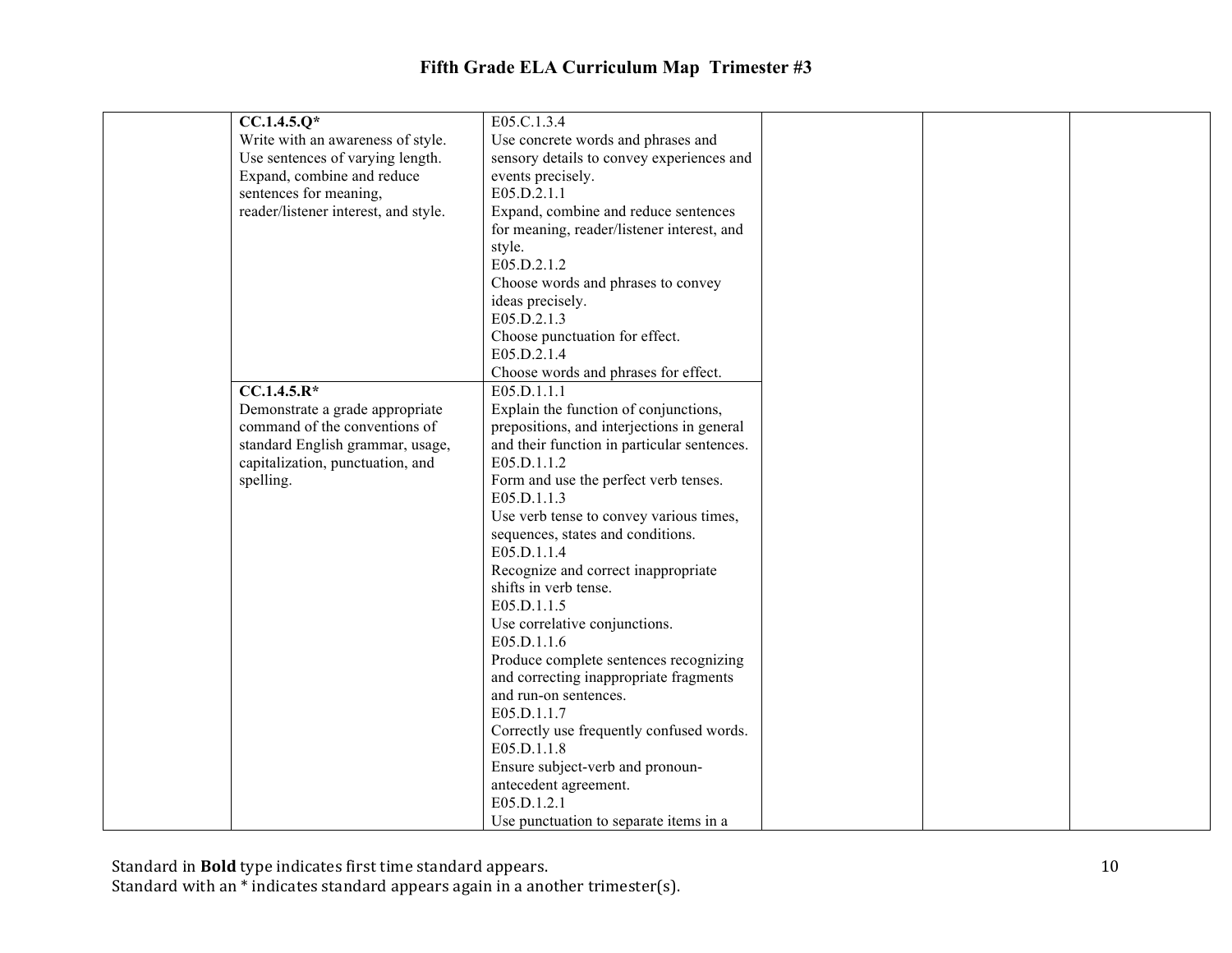| <b>WRITING</b>                                                                                     |                                | series.                                                |  |  |
|----------------------------------------------------------------------------------------------------|--------------------------------|--------------------------------------------------------|--|--|
| Continued                                                                                          |                                | E05.D.1.2.2                                            |  |  |
|                                                                                                    |                                |                                                        |  |  |
| Page 3                                                                                             |                                | Use a comma to separate an introductory                |  |  |
|                                                                                                    |                                | element from the rest of the sentence.                 |  |  |
|                                                                                                    |                                | E05.D.1.2.3                                            |  |  |
|                                                                                                    |                                | Use a comma to set off the words yes and               |  |  |
|                                                                                                    |                                | no, to set off a tag question from the rest            |  |  |
|                                                                                                    |                                | of the sentence and to indicate direct                 |  |  |
|                                                                                                    |                                | address.                                               |  |  |
|                                                                                                    |                                | E05.D.1.2.4                                            |  |  |
|                                                                                                    |                                | Use underlining, quotation marks, or                   |  |  |
|                                                                                                    |                                | italics to indicate titles of works.                   |  |  |
|                                                                                                    |                                | E05.D.1.2.5                                            |  |  |
|                                                                                                    |                                |                                                        |  |  |
|                                                                                                    | $CC.1.4.5.S*$                  | Spell grade appropriate words correctly.<br>E05.E1.1.1 |  |  |
|                                                                                                    |                                |                                                        |  |  |
|                                                                                                    | Draw evidence from literary or | Introduce text(s) for the intended                     |  |  |
|                                                                                                    | informational texts to support | audience, state a topic, and create an                 |  |  |
| analysis, reflection and research,<br>applying grade level reading<br>standards for literature and |                                | organizational structure in which ideas                |  |  |
|                                                                                                    |                                | are logically grouped to support the                   |  |  |
|                                                                                                    |                                | writer's purpose.                                      |  |  |
|                                                                                                    | informational texts.           | E05.E.1.1.2                                            |  |  |
|                                                                                                    |                                | Develop the analysis using a variety of                |  |  |
|                                                                                                    |                                | evidence form text(s) to support claims,               |  |  |
|                                                                                                    |                                | opinions and inferences.                               |  |  |
|                                                                                                    |                                | E05.E.1.1.3                                            |  |  |
|                                                                                                    |                                | Link ideas within and across categories of             |  |  |
|                                                                                                    |                                |                                                        |  |  |
|                                                                                                    |                                | information using words, phrases and                   |  |  |
|                                                                                                    |                                | clauses.                                               |  |  |
|                                                                                                    |                                | E05.E.1.1.4                                            |  |  |
|                                                                                                    |                                | Use precise language and domain-                       |  |  |
|                                                                                                    |                                | specific vocabulary to inform about or                 |  |  |
|                                                                                                    |                                | explain the topic.                                     |  |  |
|                                                                                                    |                                | E05.E.1.1.5                                            |  |  |
|                                                                                                    |                                | Establish and maintain a formal style.                 |  |  |
|                                                                                                    |                                | E05.E.1.1.6                                            |  |  |
|                                                                                                    |                                | Provide a concluding section related to                |  |  |
|                                                                                                    |                                | the analysis presented.                                |  |  |
|                                                                                                    |                                |                                                        |  |  |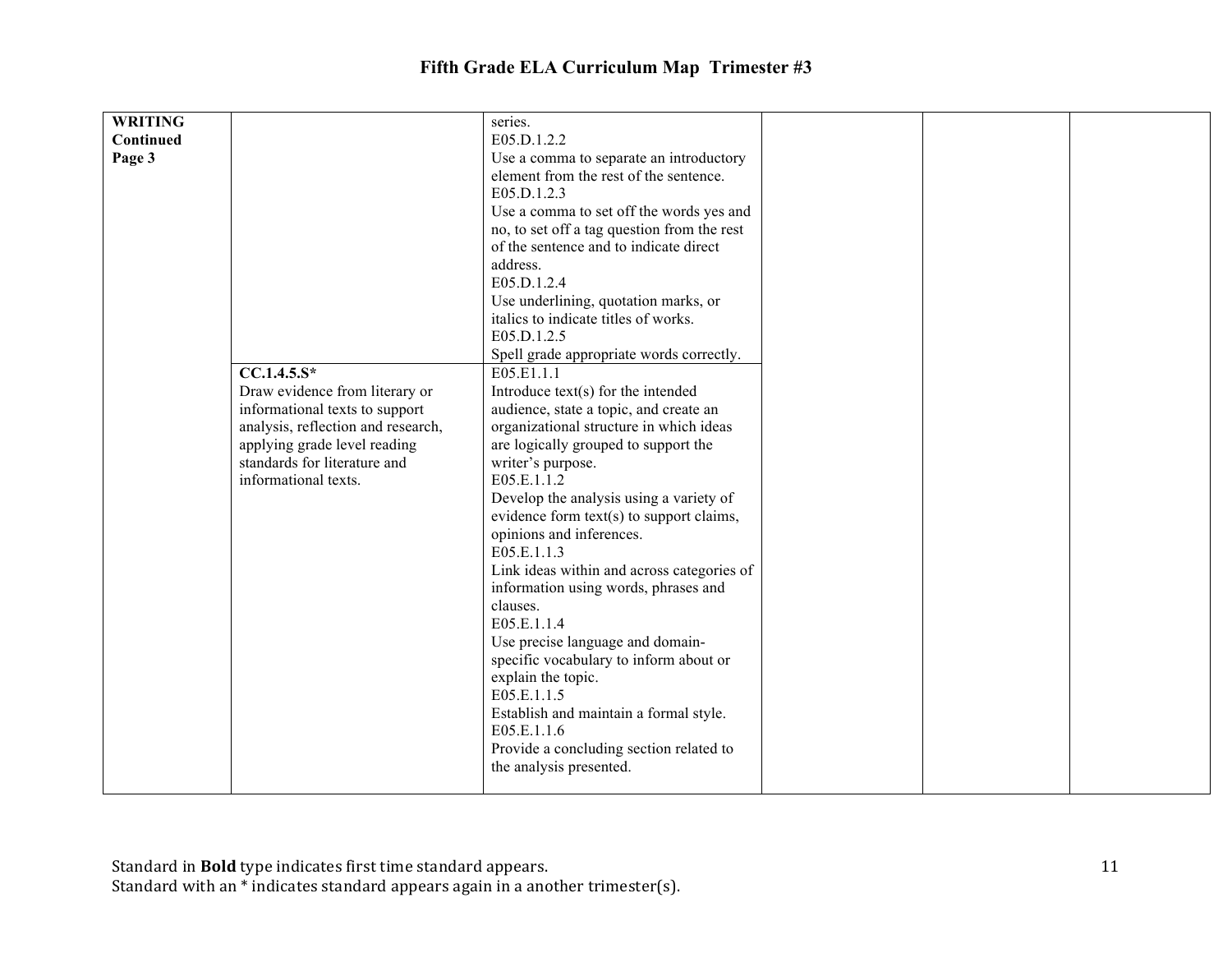| <b>WRITING</b> | $CC.1.4.5T*$                            |  |  |
|----------------|-----------------------------------------|--|--|
| Continued      | With guidance and support from          |  |  |
| Page 4         | peers and adults, develop and           |  |  |
|                | strengthen writing as needed by         |  |  |
|                | planning, revising, editing, rewriting, |  |  |
|                | or trying a new approach.               |  |  |
|                | $CC.1.4.5.$ U*                          |  |  |
|                | With some guidance and support, use     |  |  |
|                | technology, including the Internet, to  |  |  |
|                | produce and publish writing as well     |  |  |
|                | as to interact and collaborate with     |  |  |
|                | others; demonstrate sufficient          |  |  |
|                | command of keyboarding skills to        |  |  |
|                | type a minimum of two pages in a        |  |  |
|                | single sitting.                         |  |  |
|                | $CC.1.4.5.X*$                           |  |  |
|                | Write routinely over extended time      |  |  |
|                | frames and shorter time frames for a    |  |  |
|                | range of discipline-specific tasks,     |  |  |
|                | purposes and audiences.                 |  |  |
|                |                                         |  |  |
|                |                                         |  |  |
|                |                                         |  |  |
|                |                                         |  |  |
|                |                                         |  |  |
|                |                                         |  |  |
|                |                                         |  |  |
|                |                                         |  |  |
|                |                                         |  |  |
|                |                                         |  |  |
|                |                                         |  |  |
|                |                                         |  |  |
|                |                                         |  |  |
|                |                                         |  |  |
|                |                                         |  |  |
|                |                                         |  |  |